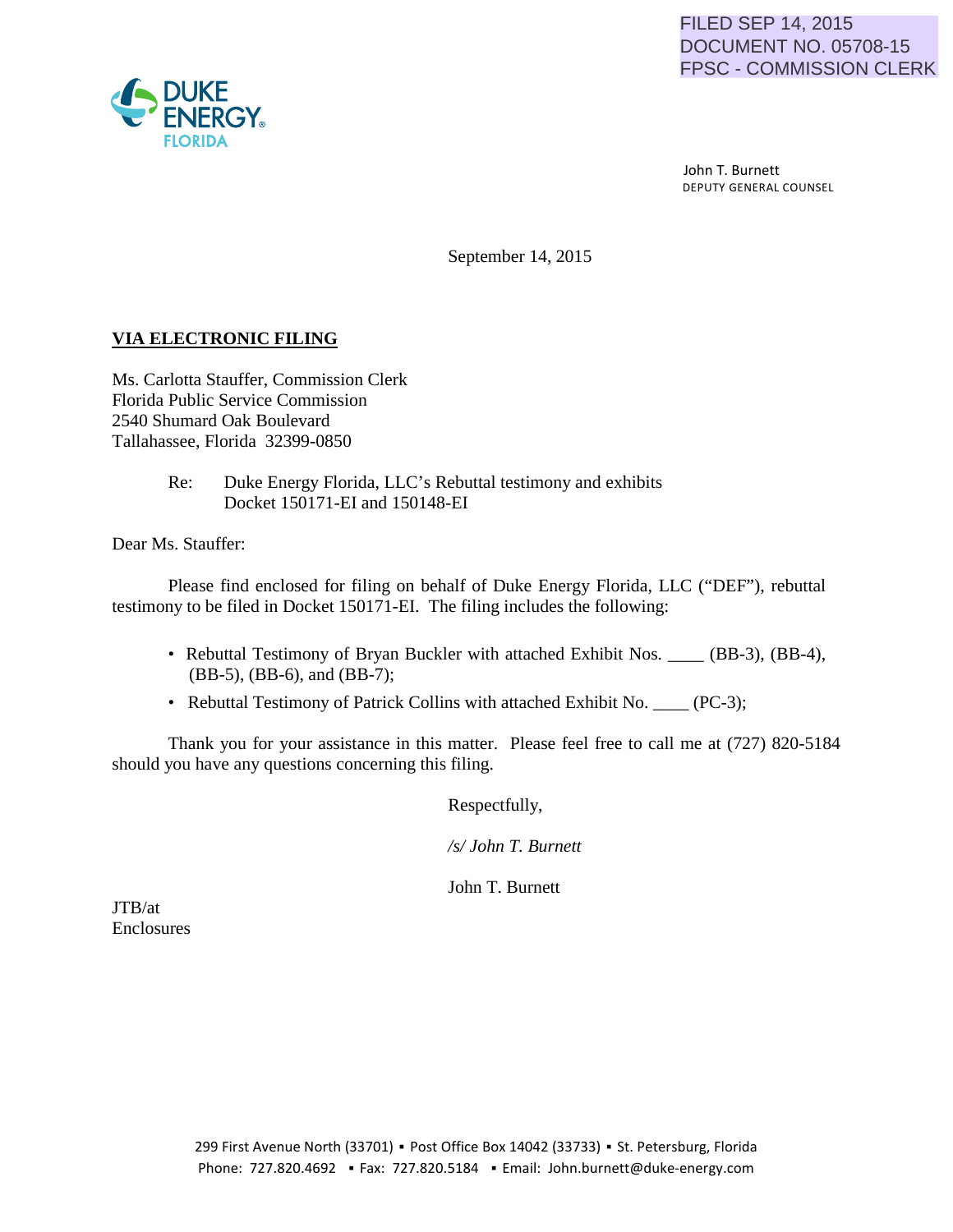## **CERTIFICATE OF SERVICE**

I HEREBY CERTIFY that a true and correct copy of the foregoing has been furnished via electronic mail to the following this  $14<sup>th</sup>$  day of September, 2015.

*\_\_\_\_\_\_\_\_\_\_\_\_\_\_\_\_\_\_\_\_\_\_\_\_\_\_\_\_* 

#### */s/ John T. Burnett*

Attorney

| Rosanne Gervasi<br>Keino Young<br>Kelley Corbari<br>Leslie Ames<br>Theresa Tan<br>Office of the General Counsel<br>Florida Public Service Commission<br>2540 Shumard Oak Blvd.<br>Tallahassee, FL 32399-0850<br>kyoung@psc.state.fl.us<br>kcorbari@psc.state.fl.us<br>lames@psc.state.fl.us<br>ltan@psc.state.fl.us<br>rgervasi@psc.state.fl.us | <b>Charles Rehwinkel</b><br>J. R. Kelly<br>Office of Public Counsel<br>c/o The Florida Legislature<br>111 West Madison Street, Room 812<br>Tallahassee, Florida 32399-1400<br>kelly.jr@leg.state.fl.us<br>rehwinkel.charles@leg.state.fl.us<br>woods.monica@leg.state.fl.us |
|-------------------------------------------------------------------------------------------------------------------------------------------------------------------------------------------------------------------------------------------------------------------------------------------------------------------------------------------------|-----------------------------------------------------------------------------------------------------------------------------------------------------------------------------------------------------------------------------------------------------------------------------|
| Florida Industrial Power Users Group<br>c/o Moyle Law Firm, P.A.<br>Jon C. Moyle, Jr.<br>Karen A. Putnal<br>118 North Gadsden Street<br>Tallahassee, Florida 32301<br>jmoyle@moylelaw.com<br>kputnal@moylelaw.com                                                                                                                               | <b>PSC Phosphate – White Springs</b><br>c/o James W. Brew<br>Owen J. Kopon<br>Stone Mattheis Xenopoulos & Brew, PC<br>1025 Thomas Jefferson Street, NW<br>Eighth Floor, West Tower<br>Washington, DC 20007-5201<br>jbrew@smxblaw.com<br>ojk@smxblaw.com                     |
| Joseph Fichera<br>Saber Partners, LLC<br>44 Wall Street<br>New York, NY 10005<br>jfichera@saberpartners.com                                                                                                                                                                                                                                     | Dean E. Criddle<br>Orrick, Herrington & Sutcliffe<br>405 Howard Street, #11<br>San Francisco, CA 94105<br>dcriddle@orrick.com                                                                                                                                               |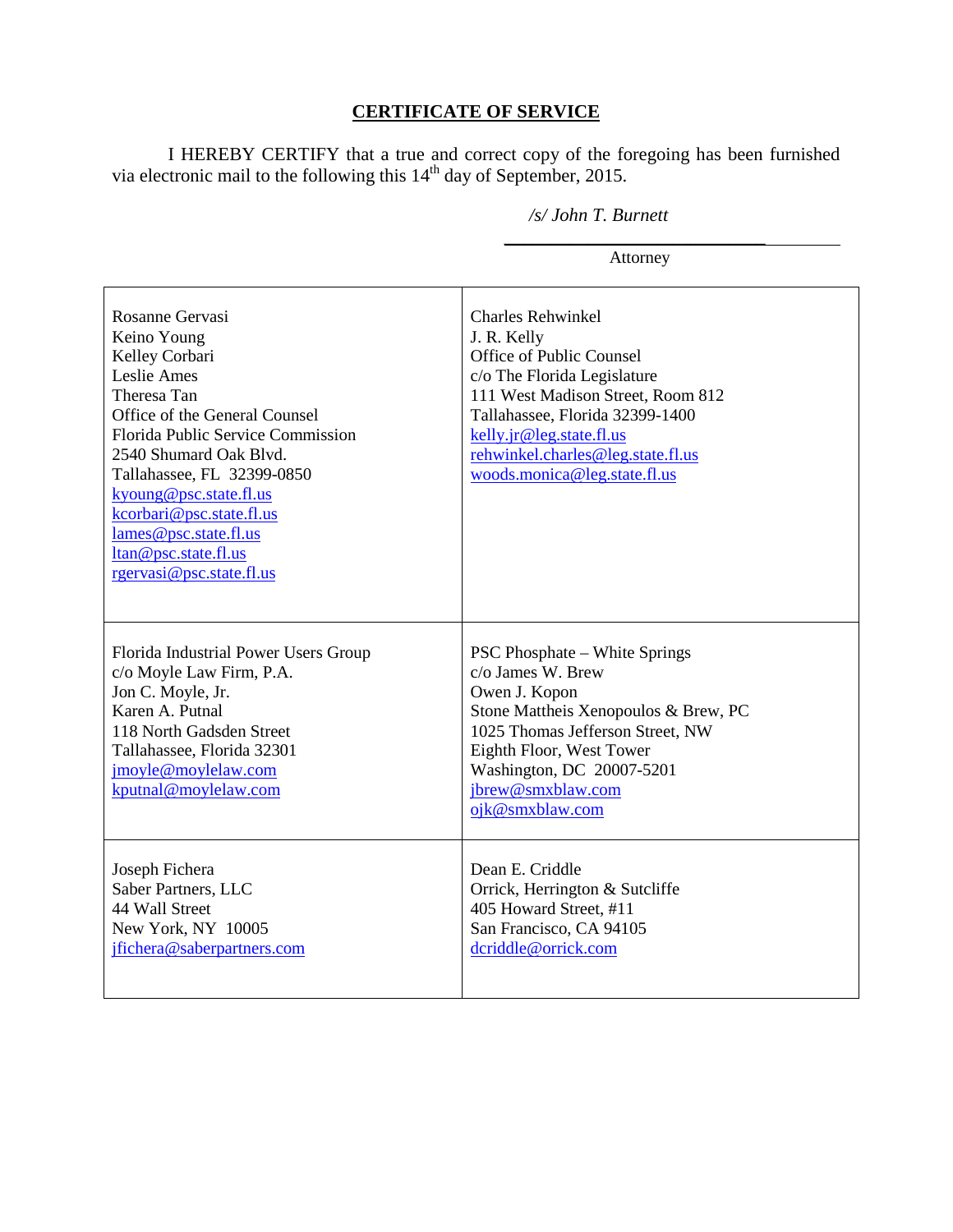# **BEFORE THE FLORIDA PUBLIC SERVICE COMMISSION**

In re: Petition of Duke Energy Florida, Inc. For Issuance of a Nuclear Asset-Recovery Docket No. 150171-EI Financing Order 

Submitted for Filing September 14, 2015

#### **REBUTTAL TESTIMONY OF BRYAN BUCKLER**

#### **ON BEHALF OF DUKE ENERGY FLORIDA, LLC**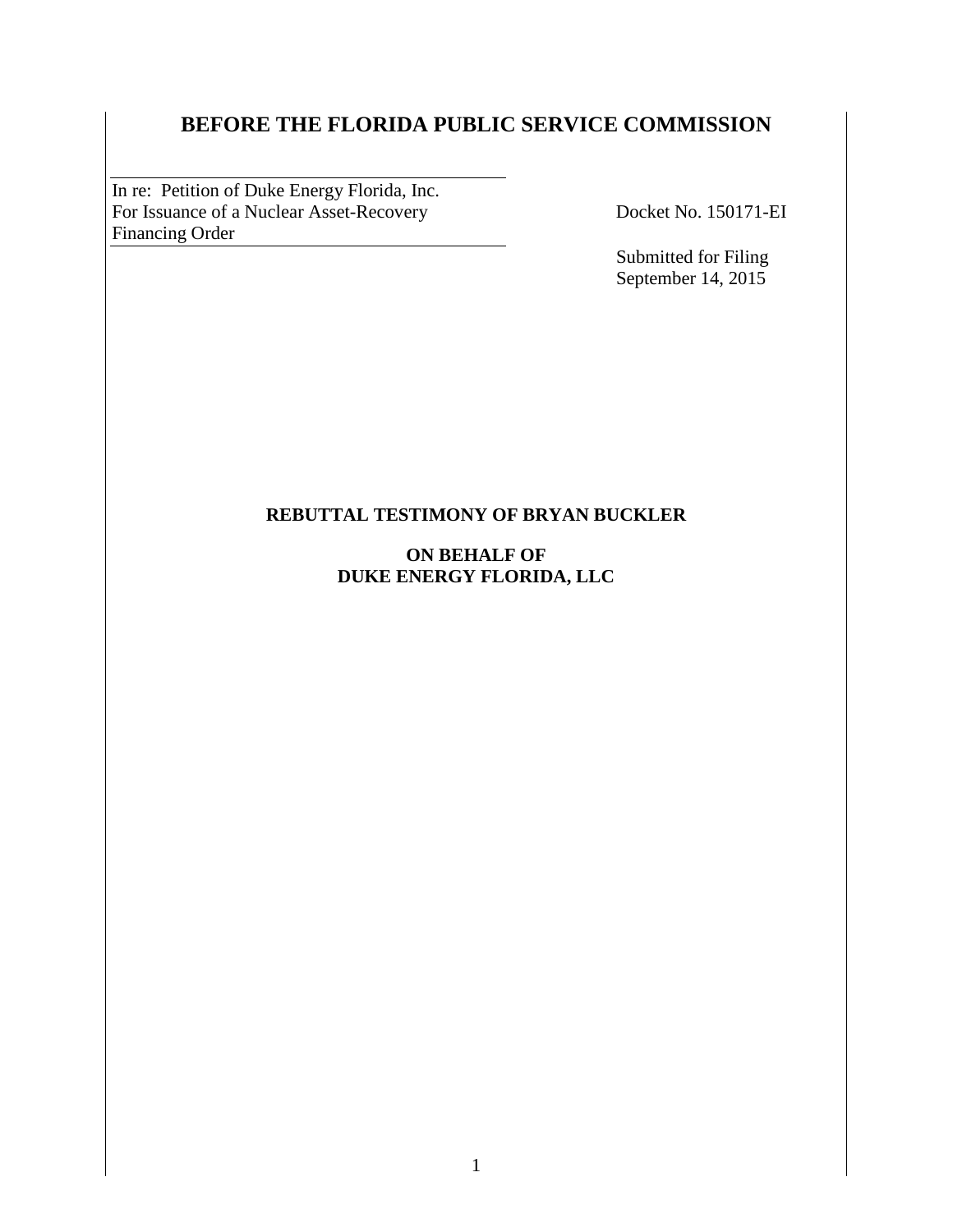### **IN RE: PETITION FOR ISSUANCE OF NUCLEAR ASSET-RECOVERY FINANCING ORDER**

#### **BY DUKE ENERGY FLORIDA, LLC**

#### **FPSC DOCKET NO. 150171-EI**

## **REBUTTAL TESTIMONY OF BRYAN BUCKLER**

| I. | INTRODUCTION AND QUALIFICATIONS.                                                          |
|----|-------------------------------------------------------------------------------------------|
| Q. | Please state your name and business address.                                              |
| A. | My name is Bryan Buckler. My current business address is 550 South Tryon Street,          |
|    | Charlotte, North Carolina 28202.                                                          |
|    |                                                                                           |
| Q. | Have you previously filed direct testimony in this proceeding?                            |
| А. | Yes, on July 27, 2015, I filed direct testimony on behalf of Duke Energy Florida, LLC     |
|    | ("DEF" or "Duke Energy") in this docket.                                                  |
|    |                                                                                           |
| Q. | Have your job duties changed since you filed the July 27, 2015 testimony?                 |
| A. | Yes. Effective August 15, 2015, I became the Director of Regulated Accounting for Duke    |
|    | Energy Corporation ("Duke Energy"). In this role I am responsible for accounting and      |
|    | financial reporting for all of Duke Energy's regulated subsidiaries, including Duke       |
|    | Energy Florida. However, I will still serve as DEF's Treasury witness in this proceeding, |
|    |                                                                                           |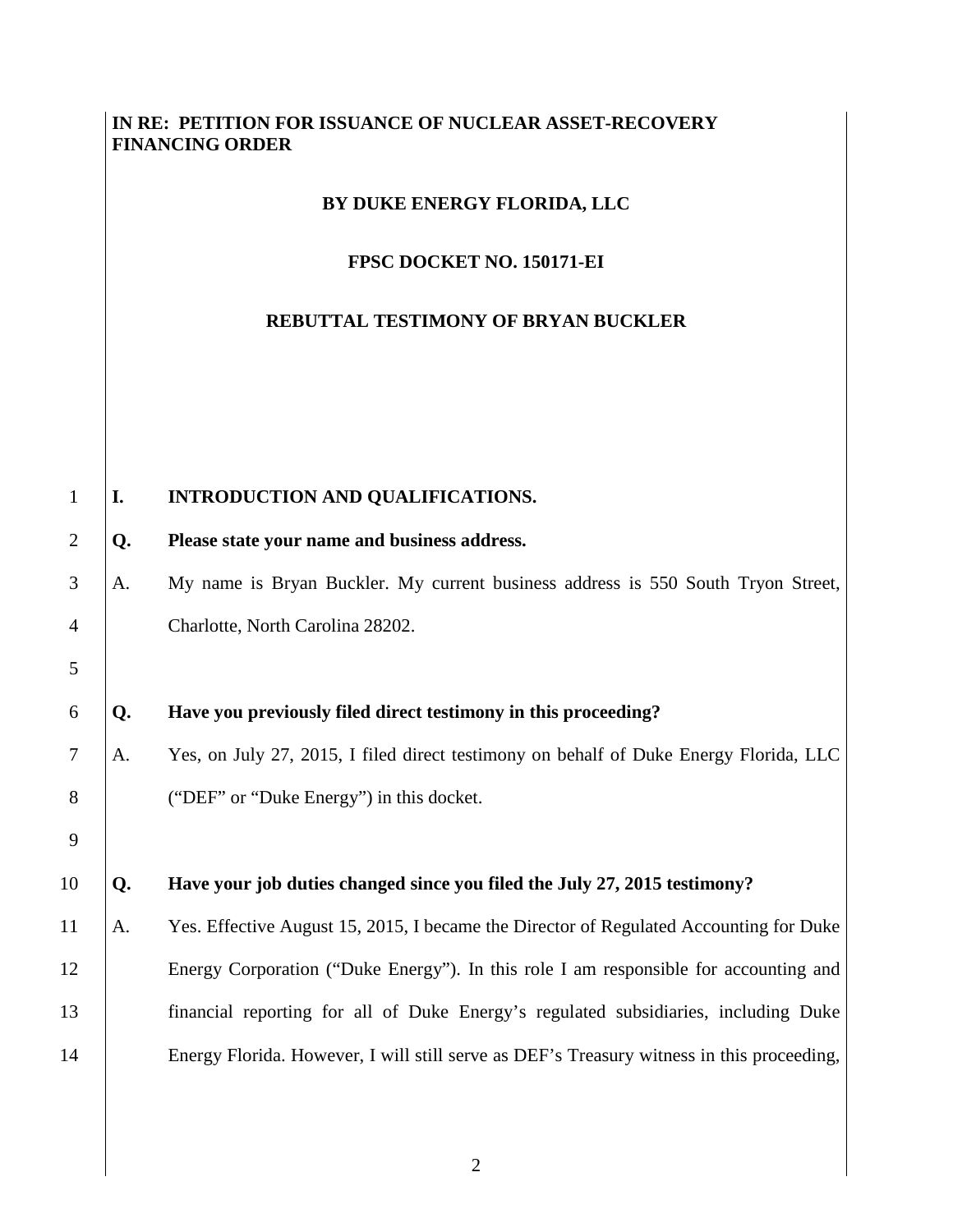| $\mathbf{1}$   |    | and will continue to report to Stephen De May, Senior Vice President and Treasurer of    |  |  |  |  |  |
|----------------|----|------------------------------------------------------------------------------------------|--|--|--|--|--|
| $\overline{2}$ |    | Duke Energy and DEF, for purposes of the nuclear asset-recovery bond transaction.        |  |  |  |  |  |
| 3              |    |                                                                                          |  |  |  |  |  |
| $\overline{4}$ | П. | <b>SUMMARY OF REBUTTAL TESTIMONY</b>                                                     |  |  |  |  |  |
| 5              | Q. | Please summarize your rebuttal testimony                                                 |  |  |  |  |  |
| 6              | A. | The purpose of my rebuttal testimony is to address what DEF believes to be potential     |  |  |  |  |  |
| 7              |    | misunderstandings by the Commission staff's witnesses in various matters addressed in    |  |  |  |  |  |
| 8              |    | their testimonies filed on September 4, 2015. I will finish my rebuttal testimony with a |  |  |  |  |  |
| 9              |    | summary of DEF's conclusions.                                                            |  |  |  |  |  |
| 10             |    |                                                                                          |  |  |  |  |  |
| 11             | Q. | Are you sponsoring any exhibits with your rebuttal testimony?                            |  |  |  |  |  |
| 12             | A. | Yes. I am sponsoring the following exhibits:                                             |  |  |  |  |  |
| 13             |    | Exhibit No. _(BB-3), Excerpt of Ohio Power Company Financing Order, Public               |  |  |  |  |  |
| 14             |    | Utilities Commission of Ohio, Case No. 12-1969-EL-ATS, 12-2999-EL-UNC                    |  |  |  |  |  |
| 15             |    | (Mar. 20, 2013)                                                                          |  |  |  |  |  |
| 16             |    | Exhibit No. $(RB-4)$ , Section 4928.232(D)(2) of the Ohio statute which set forth        |  |  |  |  |  |
| 17             |    | the statutory "lower cost" standard.                                                     |  |  |  |  |  |
| 18             |    | Exhibit No. _(BB-5), Ohio Power Company Issuance Advice Letter Issuance                  |  |  |  |  |  |
| 19             |    | Advice Letter, Public Utilities Commission of Ohio, Case No. 12-1969-EL-ATS,             |  |  |  |  |  |
| 20             |    | 12-2999-EL-UNC (Jul. 24, 2013)                                                           |  |  |  |  |  |
| 21             |    | Exhibit No. _(BB-6), Sponsoring utility's securitization process withdrawal              |  |  |  |  |  |
| 22             |    | letter to the Public Service Commission of Wisconsin (Oct. 9, 2006)                      |  |  |  |  |  |
|                |    |                                                                                          |  |  |  |  |  |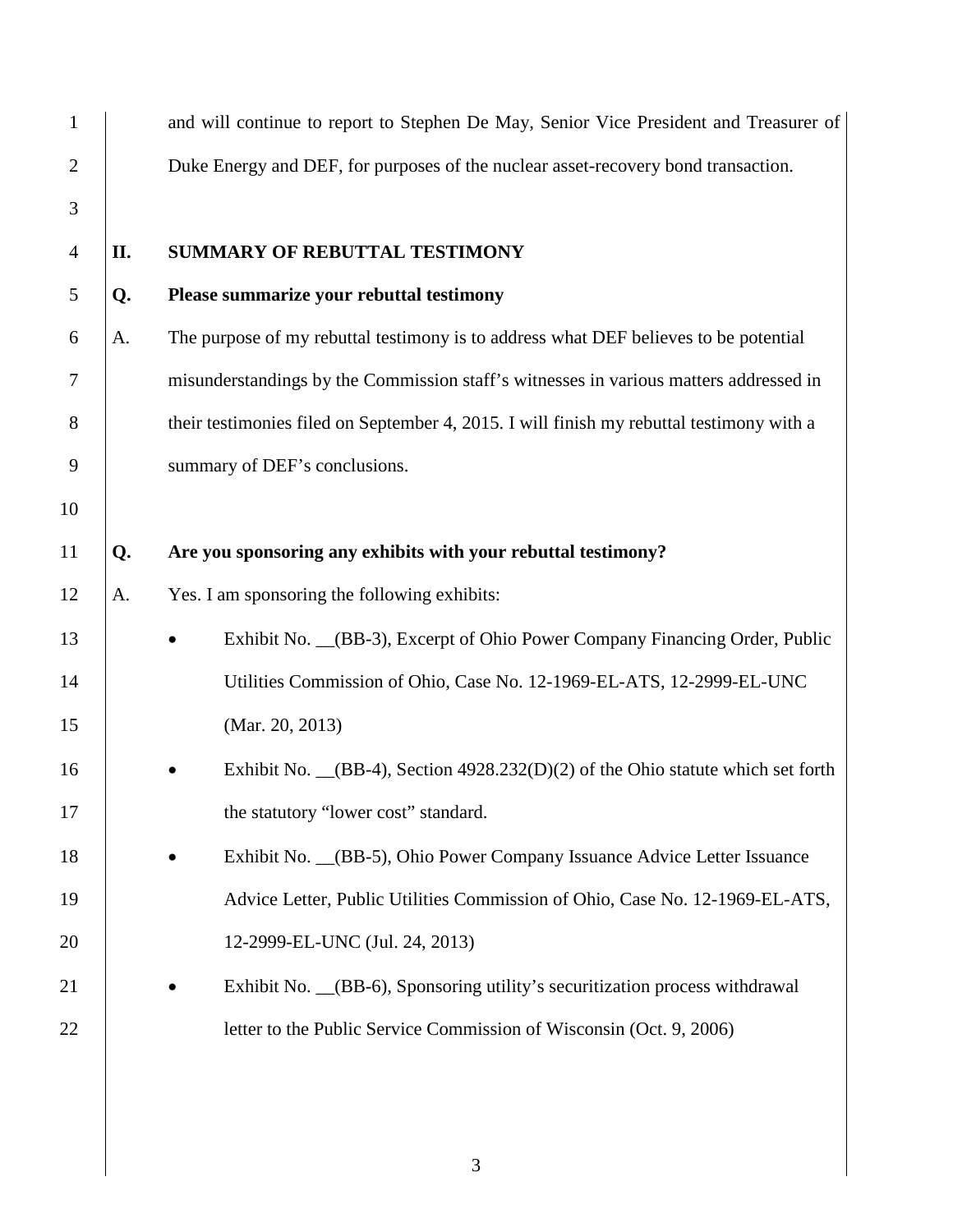| $\mathbf{1}$   |      | Exhibit No. (BB-7), Composite exhibit of interrogatory responses referenced in                 |
|----------------|------|------------------------------------------------------------------------------------------------|
| $\overline{2}$ |      | this rebuttal testimony                                                                        |
| 3              |      |                                                                                                |
| 4              | III. | REBUTTAL TESTIMONY                                                                             |
| 5              |      | <b>Overview of Areas of Where Additional Clarification is Needed with respect to the DEF's</b> |
| 6              |      | <b>Views Compared to that Outlined in the Testimony of the Commission Staff's Witnesses</b>    |
| $\tau$         | Q.   | Can you summarize the areas covered in the testimony of the Commission staff's                 |
| 8              |      | witnesses in this proceeding for which you would like to provide clarification of              |
| 9              |      | DEF's views?                                                                                   |
| 10             | A.   | We would like to provide clarification of DEF's views in the following areas covered in        |
| 11             |      | the testimony of the Commission staff's witnesses:                                             |
| 12             |      | DEF's interests and motivations for pursuing the issuance of nuclear asset-recovery            |
| 13             |      | bonds                                                                                          |
| 14             |      | The standard to be used to evaluate the success of the proposed nuclear asset-<br>$\bullet$    |
| 15             |      | recovery bond issuance,                                                                        |
| 16             |      | The role of the Bond Team, and                                                                 |
| 17             |      | Other matters (including reasonableness of DEF's servicer setup expenses, a                    |
| 18             |      | proposed credit risk disclosure, whether Morgan Stanley should be allowed to serve             |
| 19             |      | as an underwriter on the nuclear asset-recovery bond issuance, the importance of a             |
| 20             |      | monthly versus daily remittance process, and whether the bonds must be registered as           |
| 21             |      | asset-backed securities).                                                                      |
| 22             |      | My rebuttal testimony will be focused on addressing all of these areas with the exception      |
| 23             |      | of the importance of a monthly versus daily remittance process and whether the bonds           |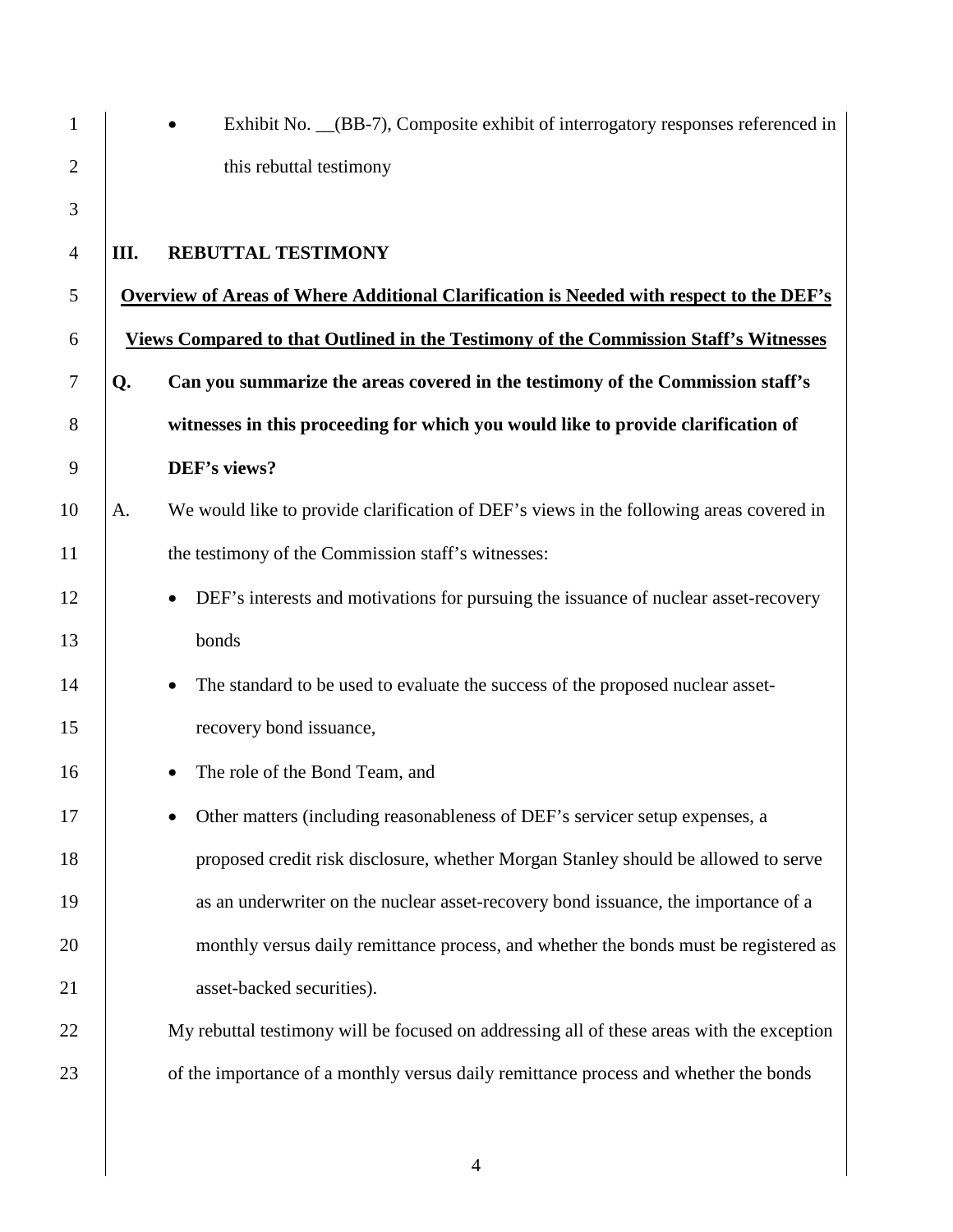| $\mathbf{1}$   |    | must be registered as asset-backed securities, which will be addressed by DEF Witness        |
|----------------|----|----------------------------------------------------------------------------------------------|
| $\mathbf{2}$   |    | Patrick Collins.                                                                             |
| 3              |    | <b>Primary Issues</b>                                                                        |
| $\overline{4}$ | Q. | Is DEF in agreement with Klein and Maher arguments regarding DEF's interests                 |
| 5              |    | and motivations for pursuing the issuance of nuclear asset-recovery bonds?                   |
| 6              | A. | No. Witness Klein states (page 8, lines 18-21) "While the utility had a general interest in  |
| 7              |    | keeping overall customer rates low, the utility had another, more immediate and              |
| 8              |    | compelling interest in getting the proceeds as quickly as possible. I have no reason to      |
| 9              |    | believe that DEF's interest in this transaction would be any different."                     |
| 10             |    |                                                                                              |
| 11             |    | Witness Maher states (page 9, lines 1-5) "While I do not doubt that DEF would desire         |
| 12             |    | that its ratepayers incur lower costs, DEF's main motivation is to receive the debt          |
| 13             |    | proceeds in a timely, efficient manner so DEF does not share the same incentives to          |
| 14             |    | achieve the lowest overall cost of funds."                                                   |
| 15             |    |                                                                                              |
| 16             |    | DEF disputes the statement that its primary motivation is anything other than delivering     |
| 17             |    | significant customer savings compared to the traditional method of recovery. Under the       |
| 18             |    | Revised and Restated Stipulation and Settlement Agreement (RRSSA), DEF is permitted          |
| 19             |    | to recover the CR3 Regulatory Asset with a full debt return and 70% of the otherwise         |
| 20             |    | allowed return on equity. It is likely that DEF and Duke Energy will use the proceeds        |
| 21             |    | from the proposed nuclear asset-recovery bond issuance for debt reduction. The foregone      |
| 22             |    | returns available under the RRSSA as compared to the reduction in interest costs related     |
| 23             |    | to the use of the proceeds from the securitization is expected to result in lower net income |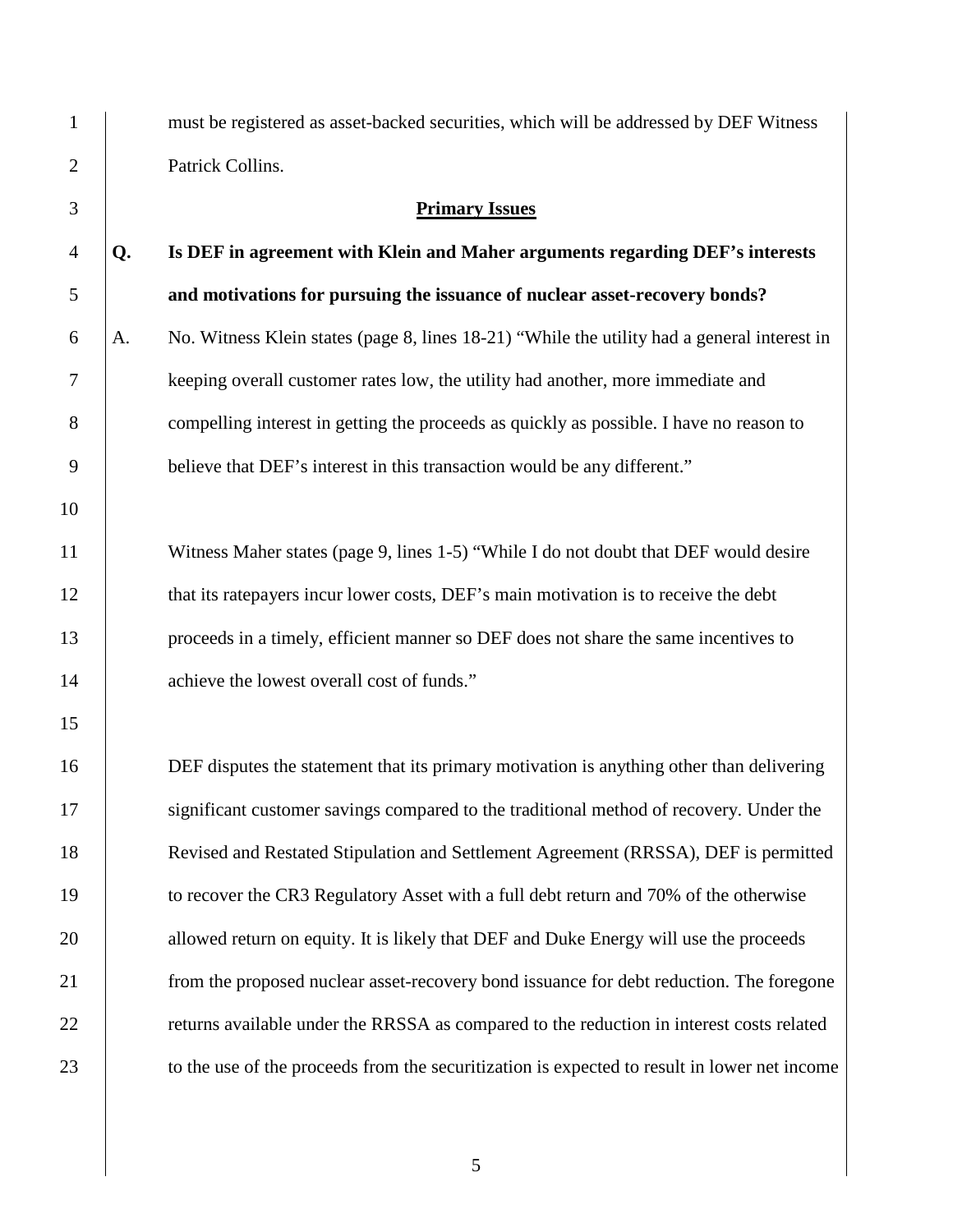1 to Duke Energy and DEF. If securitization of the CR3 Regulatory Asset is successful, it 2 will potentially save customers, not DEF, hundreds of millions of dollars. DEF's petition 3 (including the Form of Financing Order and forms of operative documents) represent a 4 very customer-centric transaction that is likely to deliver significant, meaningful 5 customer savings compared to the traditional method of recovery under the RRSSA.

6

14

7 Nonetheless, DEF fully supports, and is in fact encouraged by the expected in-depth 8 collaboration that can be achieved by the creation and operation of the Bond Team, 9 including the involvement of the Commission staff and its financial advisor. We believe 10 the Commission staff's financial advisor brings expertise and experience to the proposed 11 | nuclear asset-recovery bond transaction that should greatly enhance its success. Later in 12 **this rebuttal testimony we provide further description of our vision for operation of the** 13 Bond Team.

# 15 **Q. Should the Commission adopt a "lowest overall cost" standard for structuring,**  16 **marketing and pricing the transaction?**

17 A. No. While DEF shares the Commission staff's goal of an efficient and highly effective 18 transaction that is reasonable and prudent and provides substantial benefit for customers 19 as compared with the traditional recovery method, it should not be subject to a "lowest 20 verall cost" standard which DEF believes is tantamount to requiring that it complete a 21 Territorial extendion. The Florida Legislature was quite clear on the statutory standards 22 **required for the Commission to issue a financing order authorizing the use of nuclear** 23 asset-recovery bonds. Pursuant to Section 366.95(2)(c)1.b., Florida Statutes: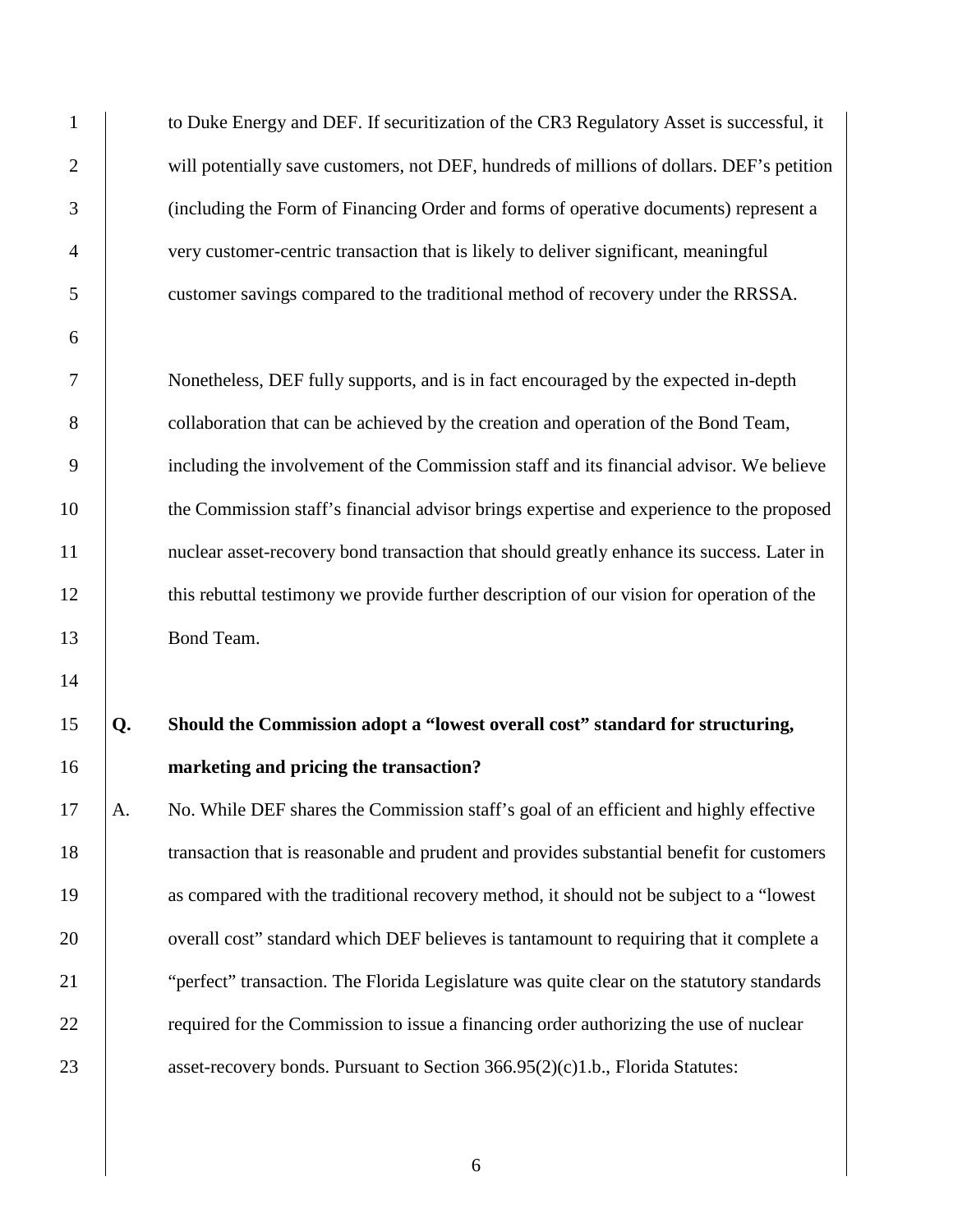| $\mathbf{1}$   | [T] he commission shall issue a financing order authorizing the financing of          |
|----------------|---------------------------------------------------------------------------------------|
| $\overline{2}$ | reasonable and prudent nuclear asset-recovery costs and financing costs if the        |
| 3              | commission finds that the issuance of nuclear asset-recovery bonds and the            |
| $\overline{4}$ | imposition of nuclear asset-recovery charges authorized by the financing order        |
| 5              | have a significant likelihood of resulting in lower overall costs or would avoid or   |
| 6              | significantly mitigate rate impacts to customers as compared with the traditional     |
| 7              | method of financing and recovering nuclear asset-recovery costs. Any                  |
| 8              | determination whether nuclear asset-recovery costs are reasonable and prudent         |
| 9              | shall be made with reference to the general public interest and in accordance with    |
| 10             | [the RRSSA].                                                                          |
| 11             |                                                                                       |
| 12             | The Florida Statute specifically addresses the standard required for the structuring, |
| 13             | pricing and financing costs of the nuclear asset-recovery bonds. The Commission is    |
| 14             | required to determine that:                                                           |
| 15             | the proposed structuring, expected pricing, and financing costs of the nuclear        |
| 16             | asset-recovery bonds should have a significant likelihood of resulting in lower       |
| 17             | overall costs or would avoid or significantly mitigate rate impacts to customers as   |
| 18             | compared with the traditional method of financing and recovering nuclear asset-       |
| 19             | recovery costs. (Section 366.95(2)(c)2.b., Florida Statutes).                         |
| 20             |                                                                                       |
| 21             | The Florida Statute includes a final statutory standard that requires the Commission, |
| 22             | within 120 days after the issuance of the nuclear asset-recovery bonds to:            |
|                |                                                                                       |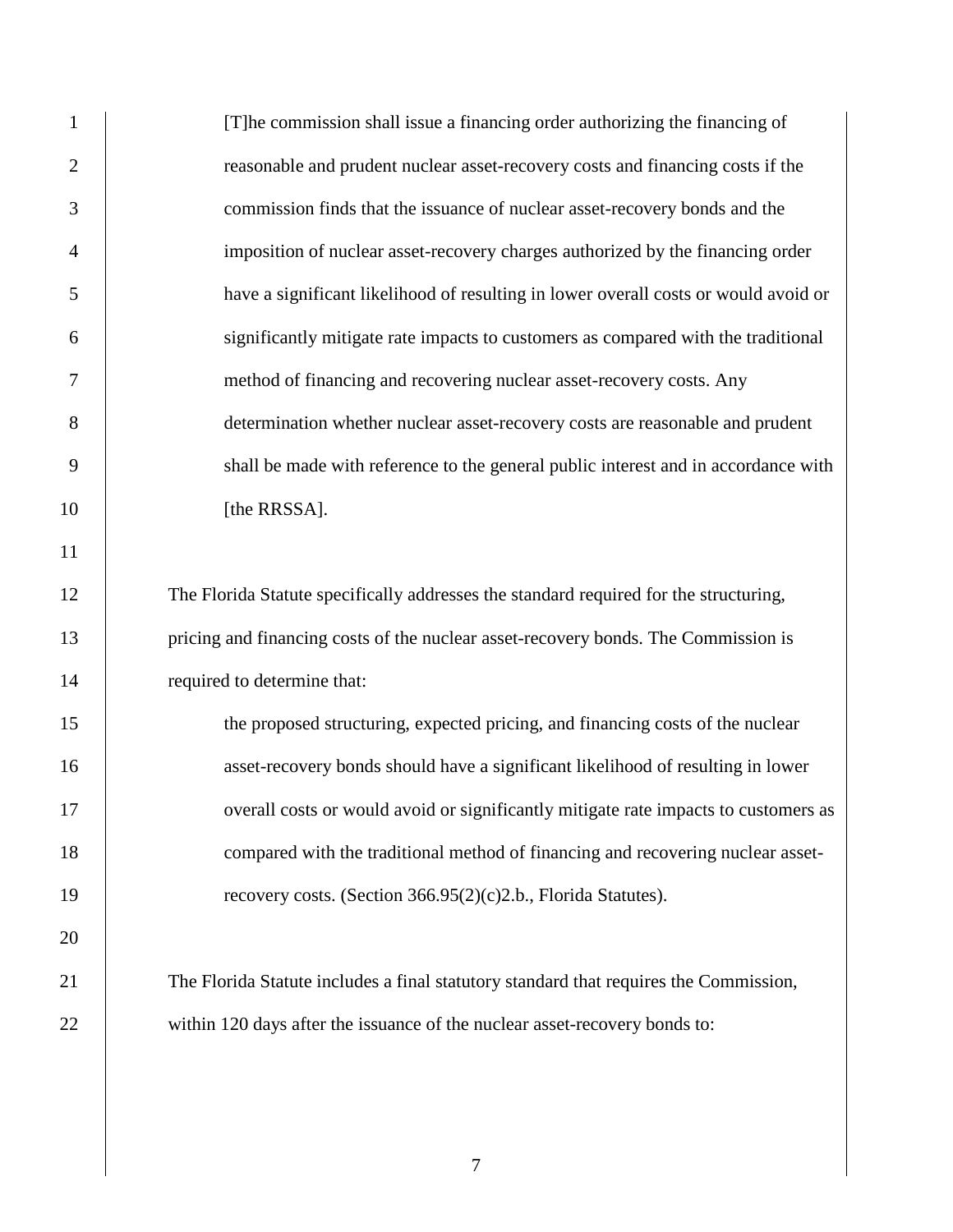| $\mathbf{1}$     |    | review, on a reasonably comparable basis, [the actual costs of the nuclear asset-            |
|------------------|----|----------------------------------------------------------------------------------------------|
| $\overline{2}$   |    | recovery bond issuance] to determine if such costs incurred in the issuance of the           |
| 3                |    | bonds resulted in the lowest overall costs that were reasonably consistent with              |
| $\overline{4}$   |    | market conditions at the time of the issuance and the terms of the financing order.          |
| 5                |    | (Section $366.95(2)(c)5$ ., Florida Statutes).                                               |
| 6                |    |                                                                                              |
| 7                |    | Thus, it is clear the statute does not require a "lowest overall cost" standard. The         |
| 8                |    | adoption of such a standard will expose DEF to a "perfection" standard for which             |
| $\boldsymbol{9}$ |    | performance against cannot be objectively measured, but for which instead subjective         |
| 10               |    | assessments would be made. DEF's concerns are further articulated later in this rebuttal     |
| 11               |    | testimony. It should be noted that the Bond Team concepts and related processes will         |
| 12               |    | provide the Commission with very significant and meaningful oversight of the nuclear         |
| 13               |    | asset-recovery bond issuance.                                                                |
| 14               |    |                                                                                              |
| 15               | Q. | Mr. Maher testified that a "lowest overall cost" standard is not an absolute standard        |
| 16               |    | but rather a conceptual target to which issuers should always aspire (p. 11). Mr.            |
| 17               |    | Maher further explained that "[w]hen issuers ask underwriters for such a                     |
| 18               |    | commitment, issuers are really asking underwriters to state that, in the                     |
| 19               |    | underwriters' opinion, all actions the underwriters believe would minimize the               |
| 20               |    | overall cost of the financing have been taken." (p. 11). Do you have a reaction to Mr.       |
| 21               |    | <b>Maher's testimony?</b>                                                                    |
| 22               | A. | First of all, DEF agrees with Mr. Maher that it should aspire to obtain the best pricing for |
| 23               |    | the benefit of its customers. However, with regard to the requirement of a "lowest overall"  |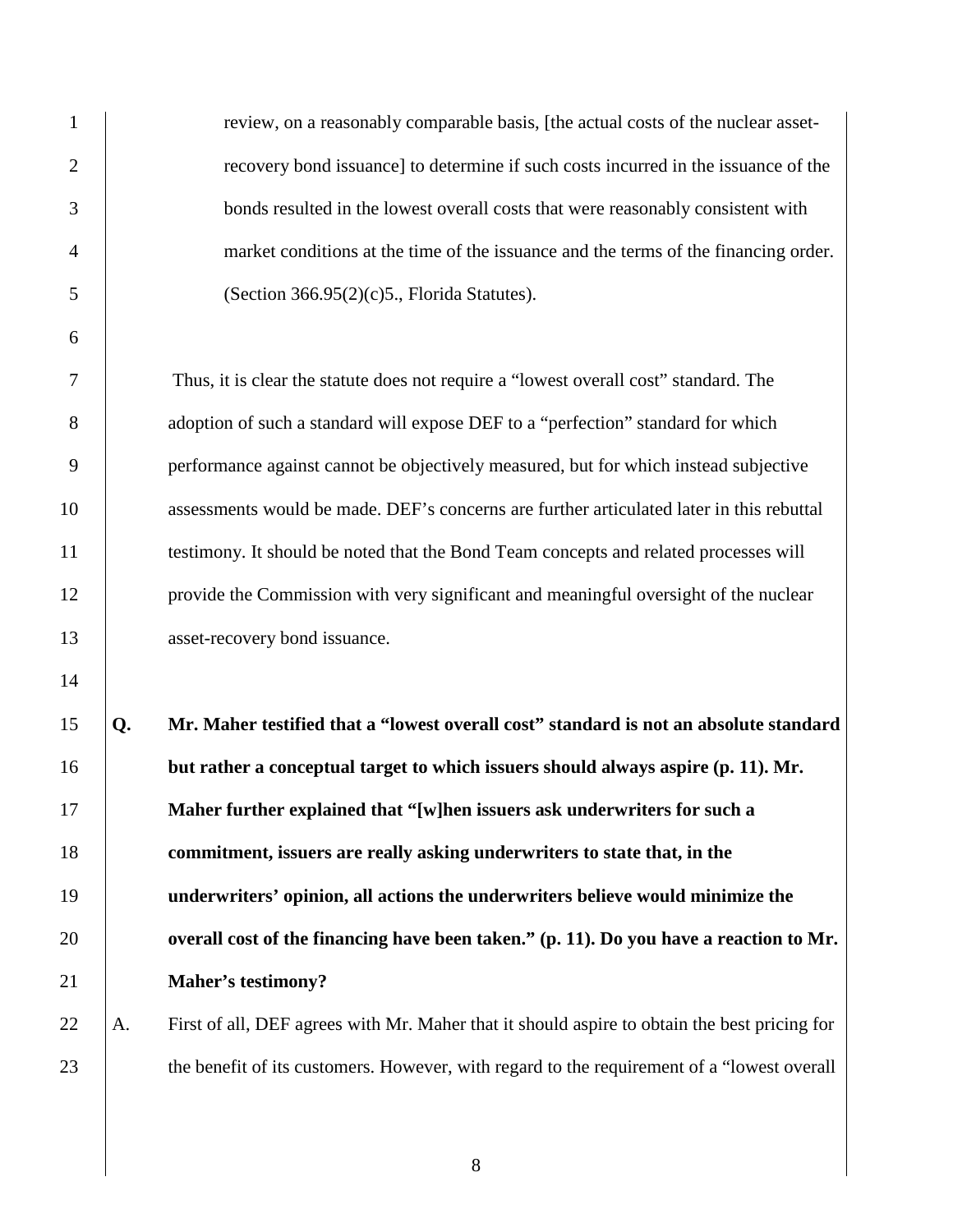1 cost" standard from issuers and underwriters, as opposed to a reasonable and prudent 2 | standard to obtain the best price, we respectfully disagree with Mr. Maher and strongly 3 believe that such a standard does in fact impose an absolute standard to obtain a "perfect" 4 transaction. We agree with the testimony of Mr. Schoenblum that the statute prohibits 5 "after-the fact" reviews in evaluating most aspects of the marketing and pricing of the 6 nuclear asset-recovery bonds, and therefore, do not believe DEF should be exposed to 7 economic risk as a result of a subjective, unrealistic perfection standard not authorized by 8 the Florida Statute.

10 DEF would be comfortable, however, offering a certification in line with words that Mr. 11 Maher used in his testimony, such as "DEF has taken all prudent and reasonable actions 12 that it believes are necessary to minimize the overall cost of the financing." Furthermore, 13 DEF would commit to document, in writing, all steps taken to achieve the objectives.

9

14

15 **Q. Did the Public Utility Commission of Ohio adopt a "lowest overall cost" standard?**  16 A. Recognizing that the Florida Statute does not create a "lowest overall cost" standard, Mr. 17 Sutherland, Ms. Klein and Mr. Schoenblum each assert that this Commission should 18 impose a "lowest overall cost" standard regardless of the standards established by the 19 Florida Legislature. Each reference a 2013 Ohio Power Company transaction as an 20 example of a commission adopting a "lowest overall cost" standard where the enabling 21 legislation did not require such a standard, but we believe each of them are interpreting 22 the Ohio Power Company financing order incorrectly. The excerpt from the Ohio Power 23 Company financing order cited in the testimonies of Mr. Sutherland, Ms. Klein and Mr.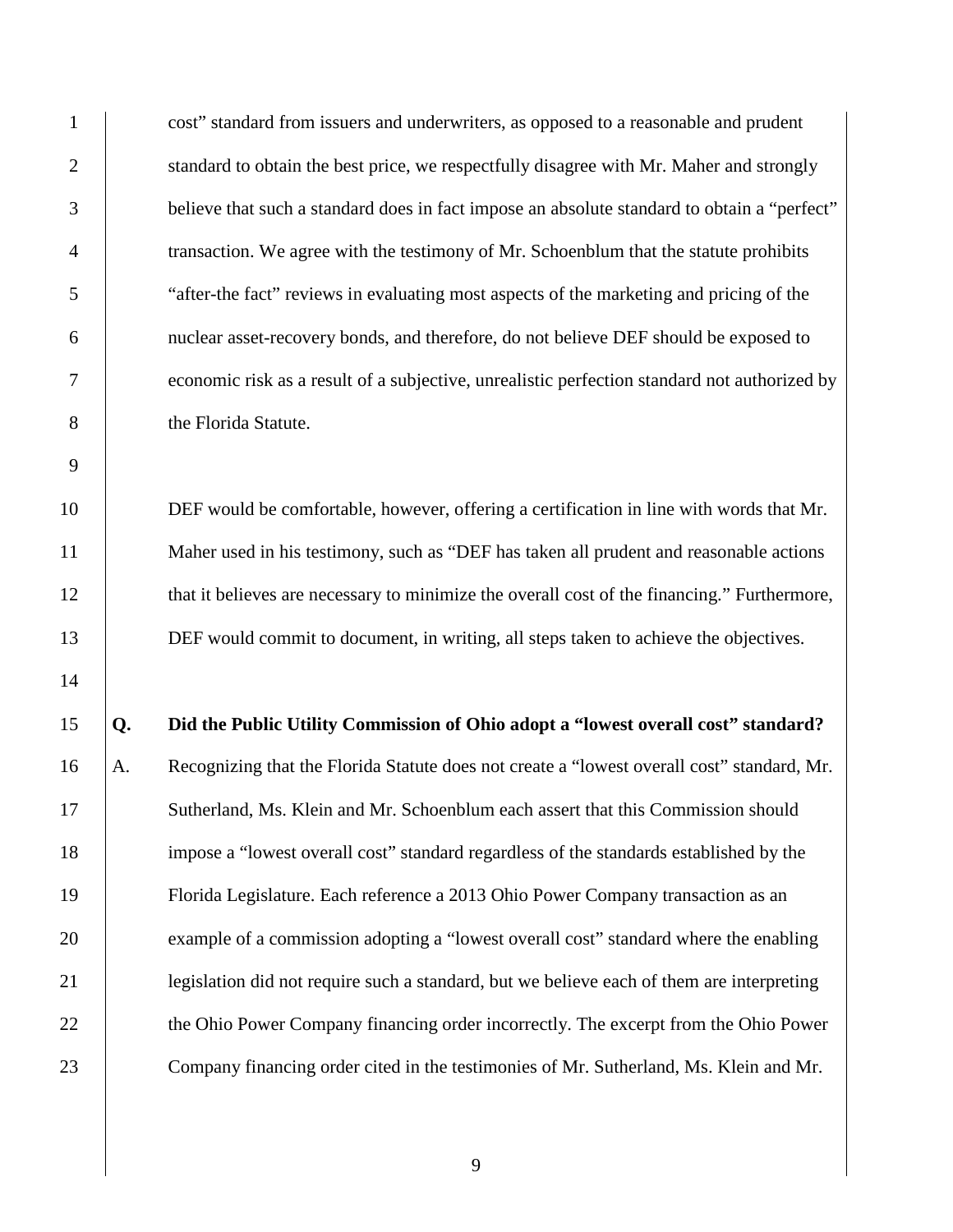1 Schoenblum was part of the summary of the comments submitted to the Ohio 2 commission by staff and the various interveners. Although the Ohio commission staff did 3 propose a "lowest cost" standard, the Ohio commission chose not to adopt it for the 4  $\vert$  transaction.<sup>1</sup>

6 The actual standard adopted by the Ohio commission was:

7 [t]he proposed securitization transaction, as discussed and amended by this 8 Financing Order, results in, consistent with market conditions, both measurably 9 enhancing cost savings to customers and mitigating rate impacts to customers as 10 compared with previously approved recovery methods.<sup>2</sup>

12 The standard adopted by the Ohio commission did not deviate from the "lower cost" 13 standard established under the Ohio securitization statute. I am attaching Exhibit No. 14 **Solution** and Exhibit No. \_\_(BB-4). Exhibit No. \_\_(BB-3) is an excerpt from the Ohio 15 Power Company financing order identifying the standard by which the bonds were issued 16 and Exhibit No. (BB-4) is section 4928.232(D)(2) of the Ohio statute which sets forth 17 the statutory "lower cost" standard. Furthermore, I am also attaching Exhibit No. \_\_(BB-18 5) the Issuance Advice Letter delivered by Ohio Power in connection with the 2013 19 transaction. On page 14 of the Issuance Advice Letter, the sponsoring utility certified  $20$  that:

21 the structuring and pricing of the PIR Bonds, as described in Issuance Advice 22 Letter, will result in the Phase-In-Recovery Charges, as of the date of issuance,

<sup>&</sup>lt;sup>1</sup> Ohio Power Company Financing Order, Public Utilities Commission of Ohio, Case No. 12-1969-EL-ATS, 12-2999-EL-UNC (Mar. 20. 2013) at 13.  $2^2$  Ohio Power Company Financing Order at 64.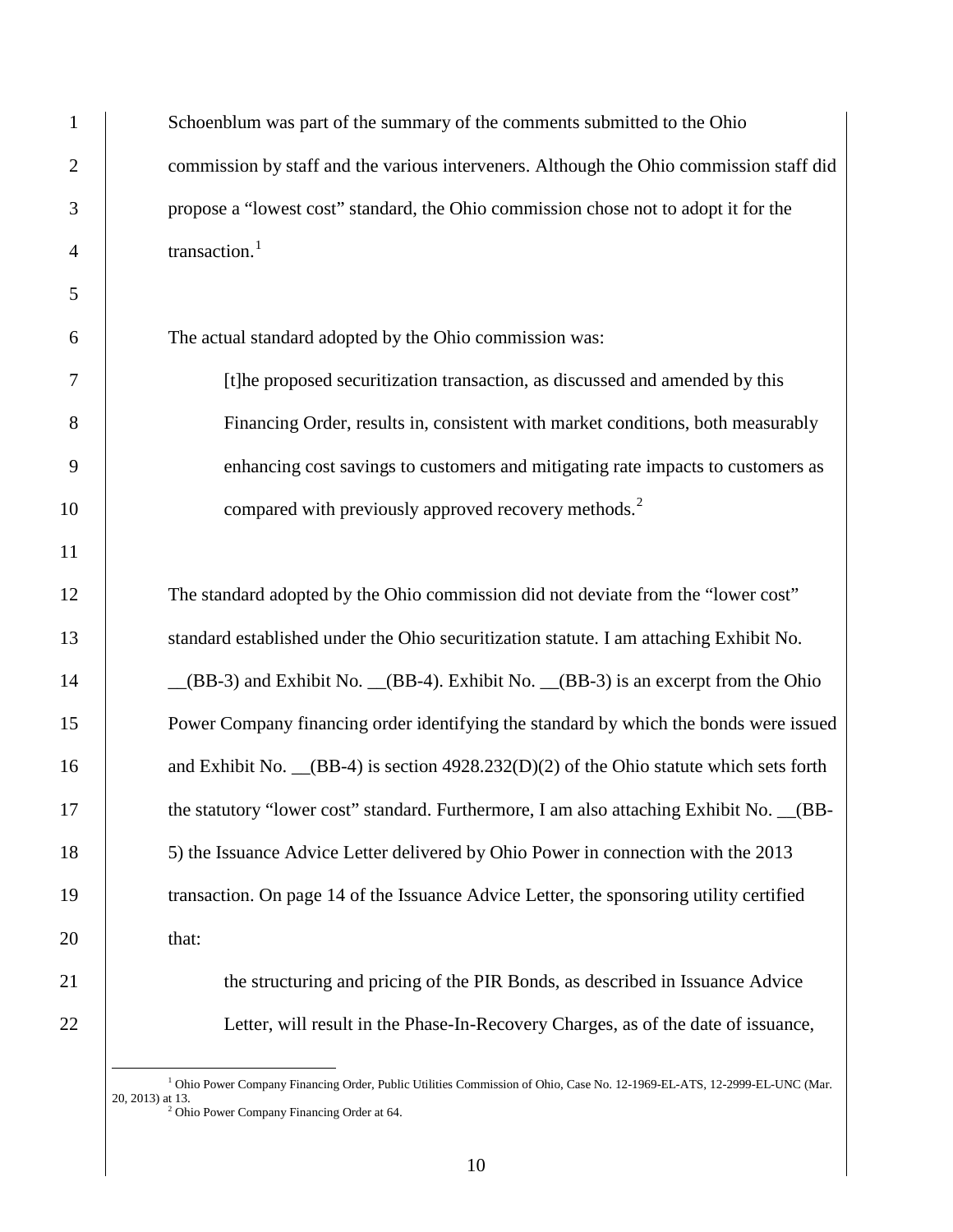| $\mathbf{1}$   |    | consistent with market conditions and the terms set out in the Financing Order                  |
|----------------|----|-------------------------------------------------------------------------------------------------|
| $\overline{c}$ |    | that both measurably enhances cost savings to customers and mitigates rate                      |
| 3              |    | impacts to customers as compared with the DARR cost recovery methods                            |
| 4              |    | previously approved for the Applicant. <sup>3</sup>                                             |
| 5              |    |                                                                                                 |
| 6              |    | DEF has proposed a similar certification, tracking the Florida statutory standards, in its      |
| 7              |    | form of Issuance Advice Letter attached as Appendix C of its proposed financing order           |
| $8\,$          |    | filed with its petition.                                                                        |
| 9              |    |                                                                                                 |
| 10             | Q. | What are the proper standards for the Commission to adopt for this transaction?                 |
| 11             | A. | DEF has proposed that the appropriate standards for this transaction are to use the             |
| 12             |    | standards approved by the Florida Legislature and found in the Florida Statute.                 |
| 13             |    | Furthermore, DEF will demonstrate to this Commission that its efforts and the results of        |
| 14             |    | the transaction are reasonable and prudent and serve the general public interest,               |
| 15             |    | consistent with Section $366.95(2)(c)1.b.,$ Florida Statutes.                                   |
| 16             |    |                                                                                                 |
| 17             | Q. | Are there any consequences if the Commission adopts a lowest overall cost                       |
| 18             |    | standard?                                                                                       |
| 19             | A. | A "lowest overall cost" standard could have the negative impact of prolonging the               |
| 20             |    | transaction in search for the "perfect" transaction. DEF agrees with Ms. Klein and Mr.          |
| 21             |    | Maher that the objective should not be to do the fastest transaction, nor does it propose       |
| 22             |    | this objective, but at the same time, it is in the customers' best interest for there not to be |
| 23             |    | an undue delay. As part of the RRSSA, DEF is entitled to recover carrying charges at a          |

 <sup>3</sup> Issuance Advice Letter, Case No. 12-1969-EL-ATS, 12-2999-EL-UNC (Jul. 24, 2013) at 14.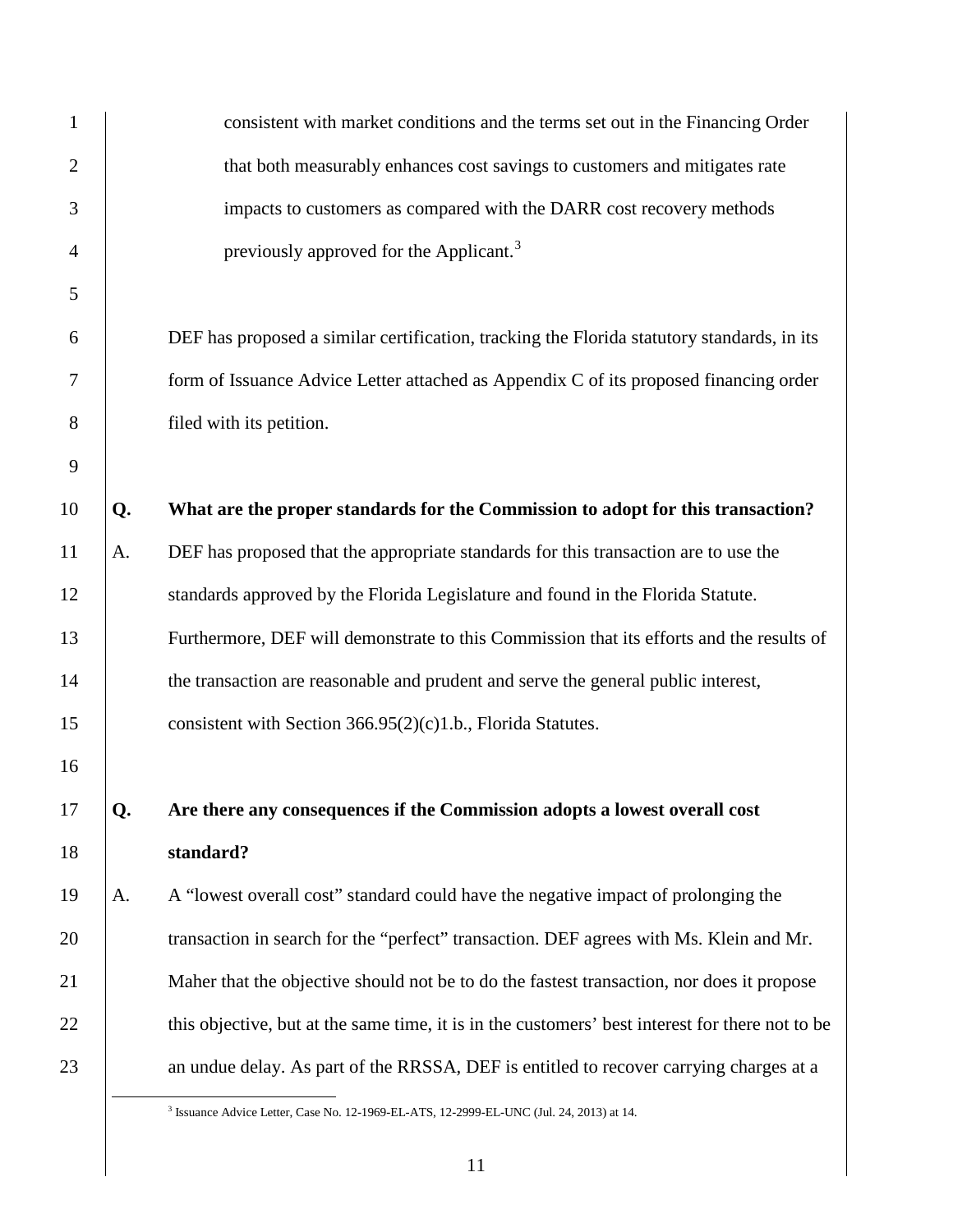| $\mathbf{1}$   |    | rate of 6% per annum. At this rate, any undue delay after January 1, 2016 will cost          |
|----------------|----|----------------------------------------------------------------------------------------------|
| $\overline{2}$ |    | customers approximately \$6 million per month. Using the FPL storm costs bond                |
| 3              |    | transaction as a guide, that transaction took fifteen months between FPL's initial           |
| $\overline{4}$ |    | application and the sale of the bonds. Using this docket's schedule, that would mean the     |
| 5              |    | nuclear asset-recovery bonds would not be issued until October 2016, resulting in            |
| 6              |    | approximately \$64 million of carry costs from January 1, 2016. The West Virginia            |
| 7              |    | transactions referenced in the testimonies of Mr. Sutherland and Mr. Maher took nearly       |
| $8\,$          |    | two years from the date of the application for a financing order to the sale of the bonds.   |
| 9              |    | In addition to carrying charges, any unnecessary delay subjects the transaction to interest  |
| 10             |    | rate risk, further exposing the customers to a possible reduction in the savings that can be |
| 11             |    | achieved through the issuance of nuclear asset-recovery bonds as compared to the             |
| 12             |    | traditional method of recovery under the RRSSA. Any increases in interest rates will         |
| 13             |    | increase the costs associated with the nuclear asset-recovery bonds and lower anticipated    |
| 14             |    | customer savings.                                                                            |
| 15             |    | These comments should not be mistaken to mean that DEF wishes to inappropriately             |
| 16             |    | speed along the transaction, as DEF is in agreement that necessary time should be taken      |
| 17             |    | to ensure the bonds are robustly marketed to a sufficiently large pool of prospective        |
| 18             |    | investors.                                                                                   |
| 19             |    |                                                                                              |
| 20             | Q. | Does the proposed protocols outlined in DEF's Petition and draft Financing Order             |
| 21             |    | provide the Commission with sufficiently significant and meaningful oversight                |
| 22             |    | powers?                                                                                      |
|                |    |                                                                                              |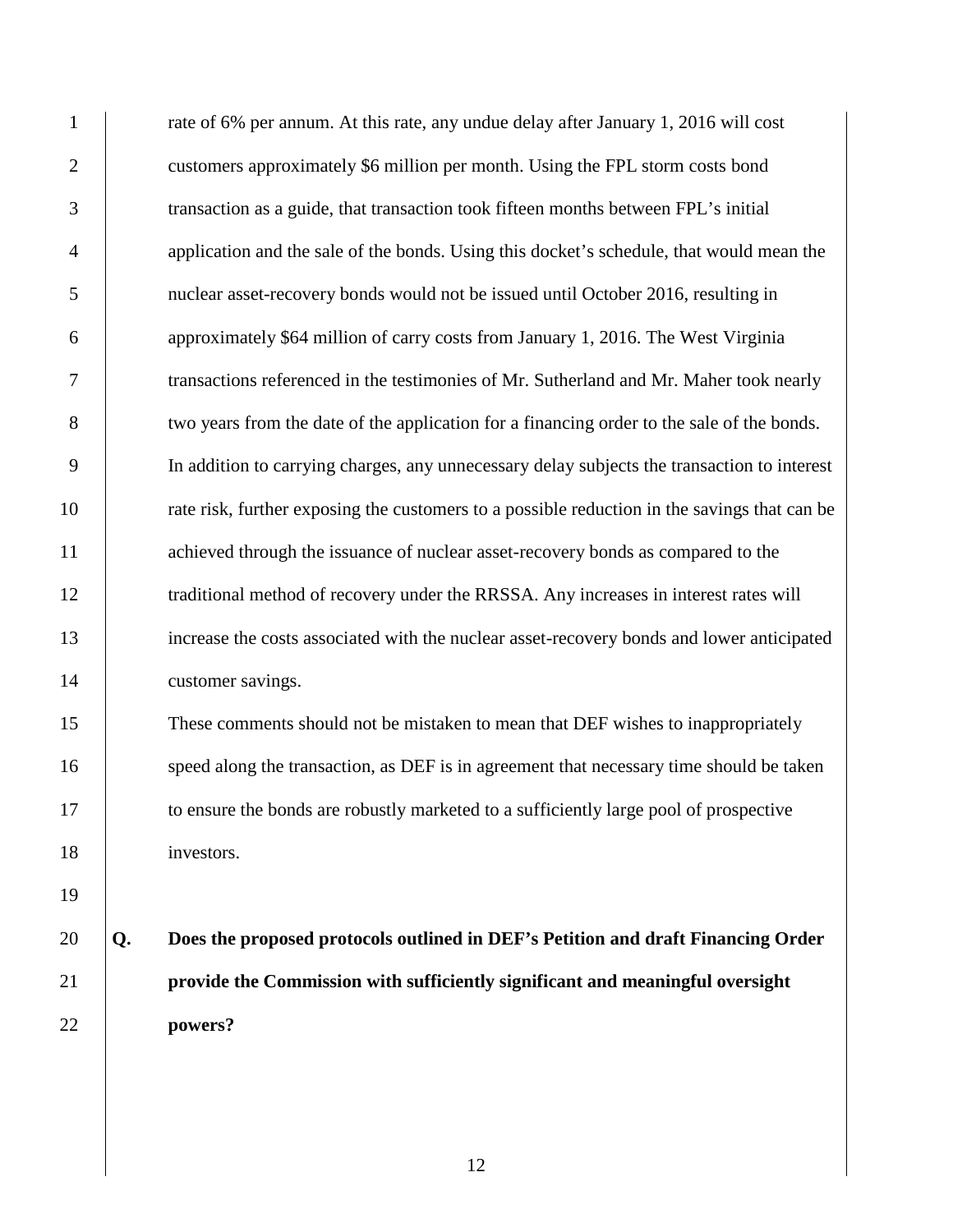1 A. Yes. DEF agrees with Mr. Schoenblum's conclusions that the Commission does not have 2 "after-the-fact" reviews on the marketing and pricing of the bonds. As a result, DEF 3 proposed a collaborative process with the Bond Team being actively involved in the 4 structuring, marketing and pricing of nuclear asset-recovery bonds. The role of the Bond 5 Team is designed to keep the Commission informed throughout the structuring, 6 marketing and pricing process so that the Commission can make an informed decision 7 when reviewing the Issuance Advice Letter. While DEF supports a very active role for all 8 members of the Bond Team, this Commission must also recognize that liability for the 9 transaction lies with DEF, the Special Purpose Entity (SPE), and its officers and 10 directors. Throughout the testimonies submitted on behalf of Commission staff, there are 11 **references to giving the Commission, its staff and advisor co-equal or joint-decision** 12 making status, or making them an equal partner. DEF has proposed the collaborative 13 process with the Bond Team to address these concerns, but for those matters in which 14 DEF and the SPE will be exposed to liability, while DEF welcomes and will consider any 15 suggestions from the Bond Team, DEF must have direct control over the delivery of 16 information to investors, including the SEC filing documents. As noted in our response to 17 Question 23 Staff's Second Set of Interrogatories (No. 8-39), which is included in Exhibit 18 No.  $\angle$  (BB-7), DEF takes federal securities law liability seriously, and in this 19 transaction, as with other utility securitization bond transactions, the Commission staff 20 and its advisors are not exposed to equal liability. For example, we are aware of an 21 example where a sponsoring utility chose not to proceed with the issuance of utility 22 securitization bonds as a result of this issue and the liabilities that the utility would have 23 assumed. Attached is the sponsoring utility's letter to the Public Service Commission of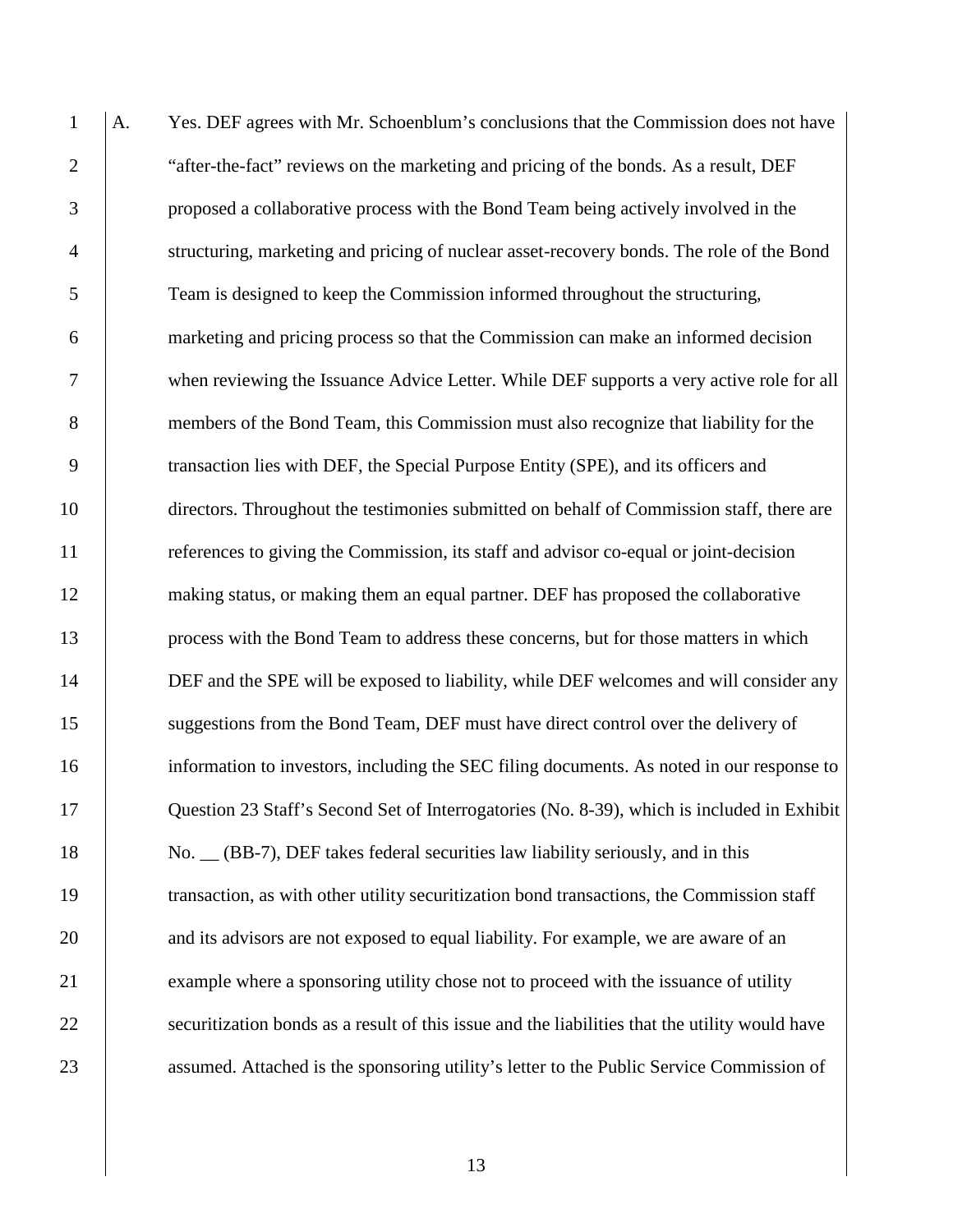|    | Wisconsin as Exhibit No. (BB-6). DEF believes that a collaborative process with the           |
|----|-----------------------------------------------------------------------------------------------|
|    | Bond Team, except for these certain exceptions involving liability exposure for DEF in        |
|    | which final determinations are reserved for DEF, will result in the best deal possible for    |
|    | customers, while appropriately protecting DEF, the SPE and its officers.                      |
|    |                                                                                               |
| Q. | Mr. Sutherland describes a process whereby the Commission Staff and                           |
|    | Commission's financial advisor should participate in the selection of transaction             |
|    | participants, including legal counsel for the sponsoring utility and legal counsel for        |
|    | the underwriters. Do you have a view point about this proposal?                               |
| A. | DEF concurs with Mr. Sutherland insofar as the Bond Team should participate in the            |
|    | selection of certain transaction participants and DEF included such a process in Ordering     |
|    | Paragraph 48 of its draft financing order. DEF, however, does not believe it is appropriate   |
|    | for the Bond Team to be able to select DEF's or the SPE's counsel. DEF, as sponsor and        |
|    | depositor, and the SPE, as issuer, will be exposed to federal securities law liability.       |
|    | Furthermore, DEF and the SPE will execute an underwriting agreement as well as the            |
|    | other transaction documents, each of which includes indemnity provisions, among other         |
|    | provisions, that expose DEF, as sponsor and depositor, to additional obligations and          |
|    | liability. DEF, as was the case in the FPL storm costs bond transaction, therefore, must be   |
|    | entitled to appoint its own counsel.                                                          |
|    |                                                                                               |
|    | Similarly, the underwriters will have exposure to securities law liability. In addition, most |
|    | underwriters have a list of pre-approved counsel. Therefore, it is logical that the           |
|    | underwriters should be able to select their counsel. It benefits everyone, especially the     |
|    |                                                                                               |
|    |                                                                                               |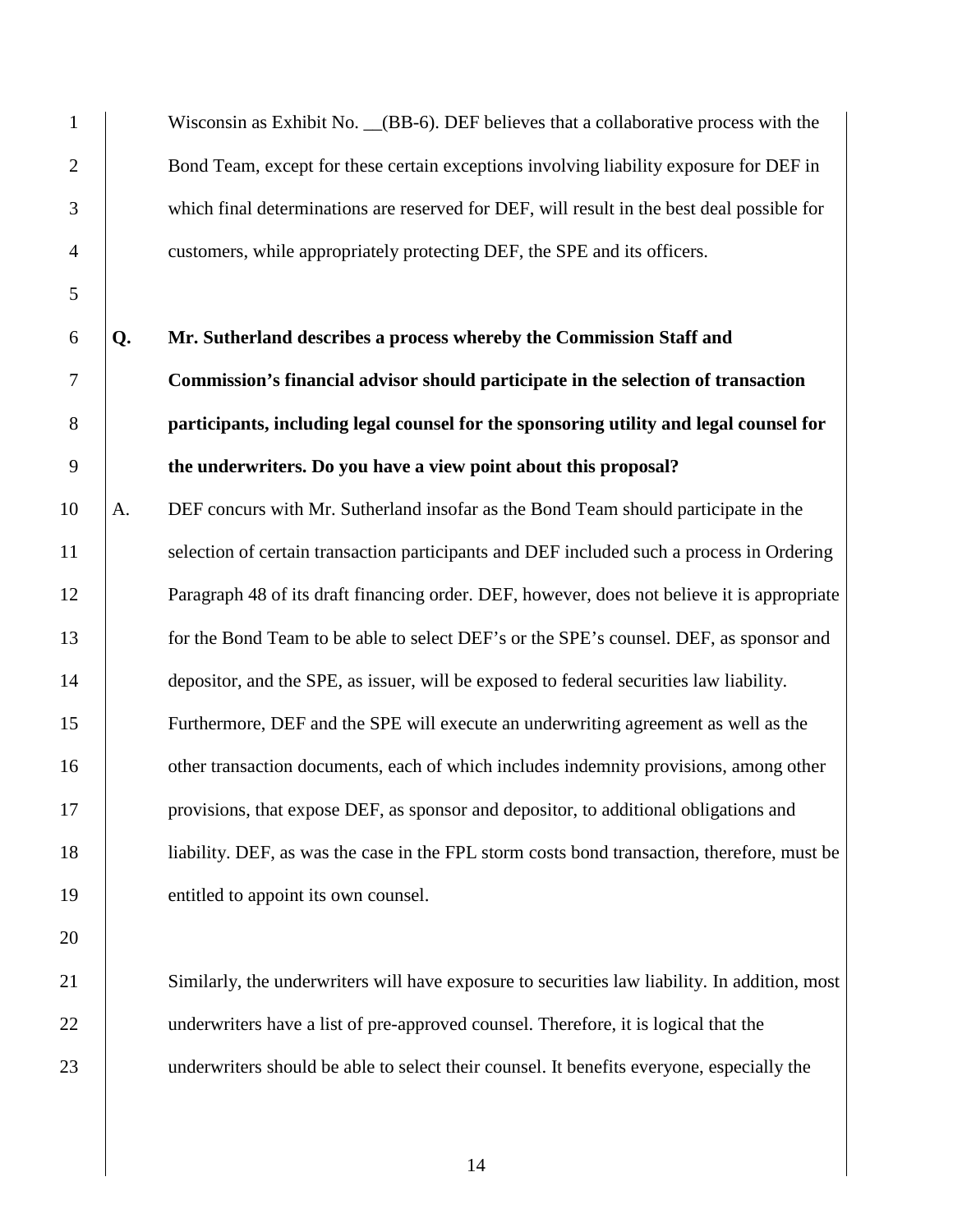1 customers, that all parties involved in this transaction have the ability to select their own 2 counsel with substantial experience with this asset class so that we are able to complete 3 the offering in a highly effective and timely manner.

**Q. Mr. Sutherland, Ms. Klein and Mr. Maher make reference to credit risk disclosure in a registration statement as a way to "capture value from investors". Both Mr. Sutherland and Mr. Maher refer to the registration statements filed for the benefit of Monongahela Power Company and for Potomac Edison Company a sentence that claims credit risk has been "effectively eliminated" as a result of the true-up mechanism and state pledge. Ms. Klein also referenced a similar sentence from a 2004 Texas transaction. What is your reaction to these sentences?**

12 A. We have not yet drafted the registration statement, but if Mr. Sutherland, Ms. Klein and 13 Mr. Maher are suggesting that we consider such language, DEF does have a couple of 14 observations. First, DEF reads the statement as a conclusion and not as a statement of 15 fact. While credit risk is certainly significantly mitigated by the true-up mechanism and 16 state pledge, DEF does not feel comfortable to state a conclusion in an offering document 17 that all credit risk is "effectively eliminated." As described in my testimony, DEF has 18 filed its petition for a financing order as part of an effort to achieve savings for its 19 customers as compared to the traditional method of recovery under the RRSSA. While 20 DEF is willing to forgo a substantial return on equity for the benefit of customers, DEF is 21 unwilling to incur unnecessary liability as part of this offering. Including a sentence as 22 **proposed, Mr. Sutherland, Ms. Klein or Mr. Maher would expose DEF to unnecessary** 23 liability.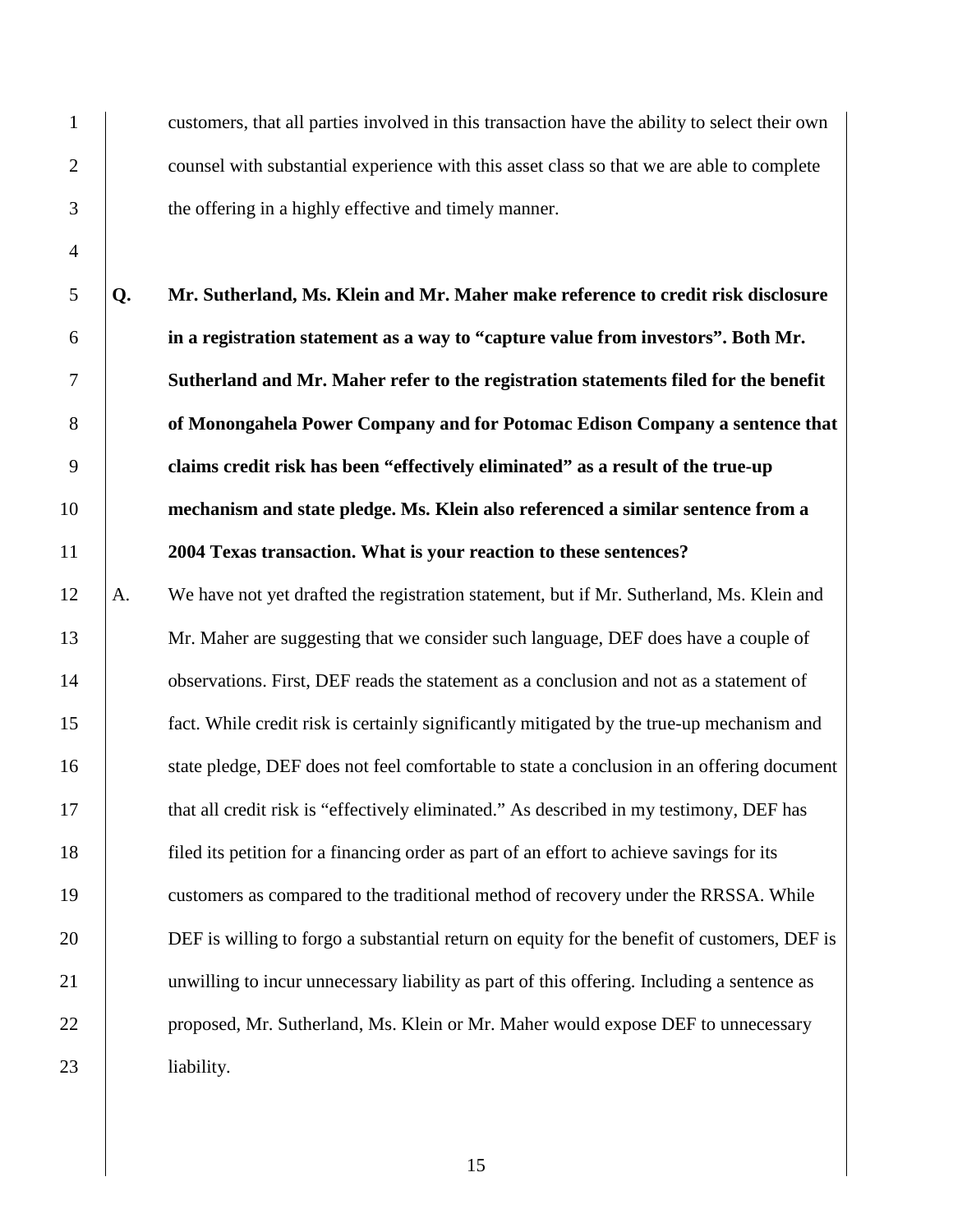1 In comment letters sent to MP Environmental Funding LLC and PE Environmental 2 Funding LLC in connection with the registration statements filed on behalf of 3 Monongahela Power Company and Potomac Edison Company, the SEC instructed the 4 companies to delete the sentence proposed by Mr. Sutherland and Mr. Maher from their 5 disclosure.<sup>4</sup> The language remained in the final prospectuses despite a follow up 6  $\blacksquare$  comment letter to MP Environmental Funding LLC.<sup>5</sup> To DEF's knowledge, there is no 7 public record as to how the SEC's comments were resolved prior to the issuance of the 8 bonds. In addition, with the exception of the two West Virginia transactions highlighted 9 by Mr. Sutherland and Mr. Maher, since 2009, only four utility securitization transactions 10 (all of which have been in Texas) included any language in their registration statement 11 about credit risk, and in each case, the credit risk disclosure referenced that the true-up 12 mechanism and state pledge will *serve to minimize, if not effectively eliminate,* for all 13 practical purposes and circumstances, any credit risk associated with the securitization 14 bonds (i.e., sufficient funds will be available and paid to discharge all principal when due 15 at final maturity and interest obligations on the securitization bonds when due).<sup>6</sup> The 16 more recent West Virginia transaction from 2013, like other recent transactions, did not 17 include any disclosure about credit risk. Even in 2006, one Florida Commissioner was 18 concerned about such conclusory language regarding the credit risk volunteered in the 19 FPL storm cost bond financing order. In dissent, Commissioner Isilio Arriaga took the

 <sup>4</sup> SEC Comment Letter to PE Environmental Funding LLC (Feb. 2, 2007) at 2; and SEC Comment Letter to MP Environmental

SEC Comment Letter to MP Environmental Funding LLC (Mar. 2, 2007) at 2.

<sup>6</sup> See CenterPoint Energy Restoration Bond Company, LLC, Prospectus, at 33 (Nov. 18, 2009); Entergy Texas Restoration Funding, Prospectus, at 35 (Oct. 29, 2009); CenterPoint Energy Transaction Bond Co. IV, Prospectus, at 40 (Jan. 11, 2012); AEP Texas Central Transition Funding, Prospectus, at 32 (Mar. 7, 2012).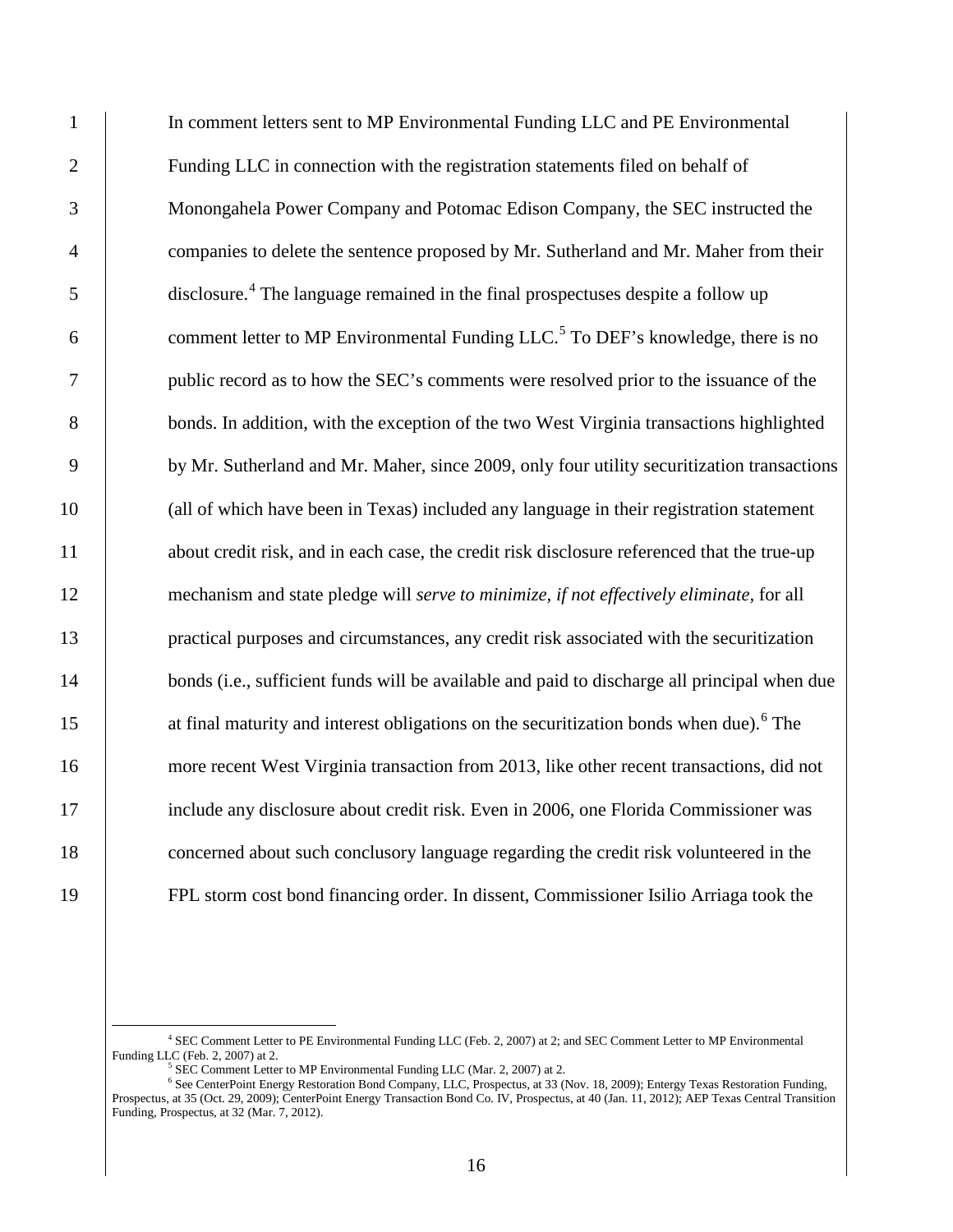1 position that the Commission should have replaced the phrase "effectively eliminate" 2 with "effectively minimize".<sup>7</sup>

4 If the Commission chooses to make a finding or conclusion regarding credit risk of the 5 nuclear asset-recovery bonds in the financing order (as it did in the FPL storm cost bond 6 financing order), DEF would consider including that statement in the registration 7 statement provided it was clearly identified in each instance that it was a finding and 8 conclusion of the Commission and not DEF.

# 10 **Q. What is your response to Commission staff's testimony regarding the roles and**  11 **responsibilities of the Bond Team?**

12 A. As discussed above, DEF acknowledges that the Commission staff and their financial 13 advisor should have a very prominent, and equal role in most, but not all aspects of the 14 proposed nuclear asset-recovery bond issuance. We believe the Commission staff and 15 their financial advisor should be heavily involved in all aspects of the structuring, 16 marketing and pricing of the nuclear asset-recovery bonds but that DEF must retain the 17 authority to make final decisions on matters that subject it to securities law and other 18 litigation risk. DEF, the SPE, and their officers are the only Bond Team participants with 19 U.S. securities law accountability and potential liability, and thus they must make the 20 final decisions on all public disclosures and must also control all communications with 21 investors. Thus, it also follows that DEF should also be allowed, in its sole discretion, to 22 hire its transaction and U.S. securities law external counsel.

 <sup>7</sup> Order on Motion for Reconsideration and Clarification of Financing Order, Florida Public Service Commission Order No. PSC-06- 0626-FOF-EI, Docket No. 060038-EI (July 21, 2006) at 6.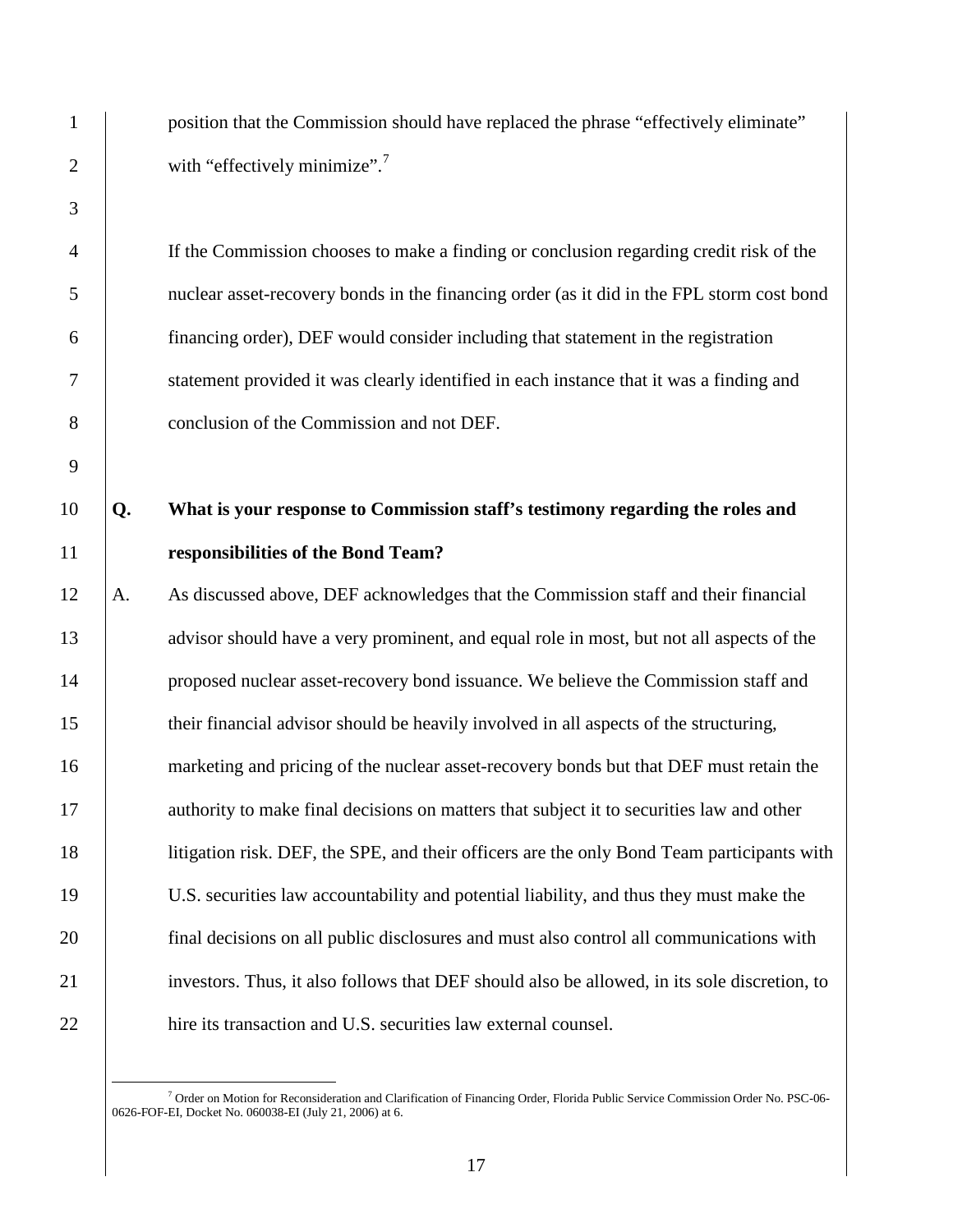1 This being said, DEF welcomes and encourages all Bond Team members to actively 2 participate in the design of the marketing materials for the transaction, as well as in the 3 development and implementation of the marketing and sales plan for the bonds (i.e., 4 equal rights with DEF to approve or disapprove of the proposed marketing plan, 5 structuring, and pricing of the bonds). We believe all Bond Team members (excluding 6 Morgan Stanley) should have equal rights on the hiring decision for perhaps the most 7 important service provider, the underwriters. As an example, DEF shares the Commission 8 staff's advisor's view that the underwriters should be selected with the goal of ensuring 9 the nuclear asset-recovery bonds are offered to the broadest market reasonably possible to 10 gain the lowest interest rates for the bond tranche maturity profiles sold, through 11 increased competition among and between investors, and as applicable, underwriters. 12 Further, DEF is also comfortable with the recommendation that at least one of the 13 underwriters engaged will not have a prior relationship with DEF.

15 We also believe the Commission staff's financial advisor has articulated many valuable 16 ideas in its testimonies. For example, we concur that the bonds should be marketed to all 17 investor types, including traditional corporate bond investors, ABS investors, and U.S. 18 agency bond investors. We also believe the Commission staff's advisor will provide 19 valuable insight to the proper structure of the bonds and initial and final pricing 20 strategies. In short, we believe the Commission staff and its advisors should have equal 21 decision making into most of the important aspects of the bond issuance, while DEF 22 maintains final authority over the marketing messages delivered to investors and all 23 public disclosures and filings.

14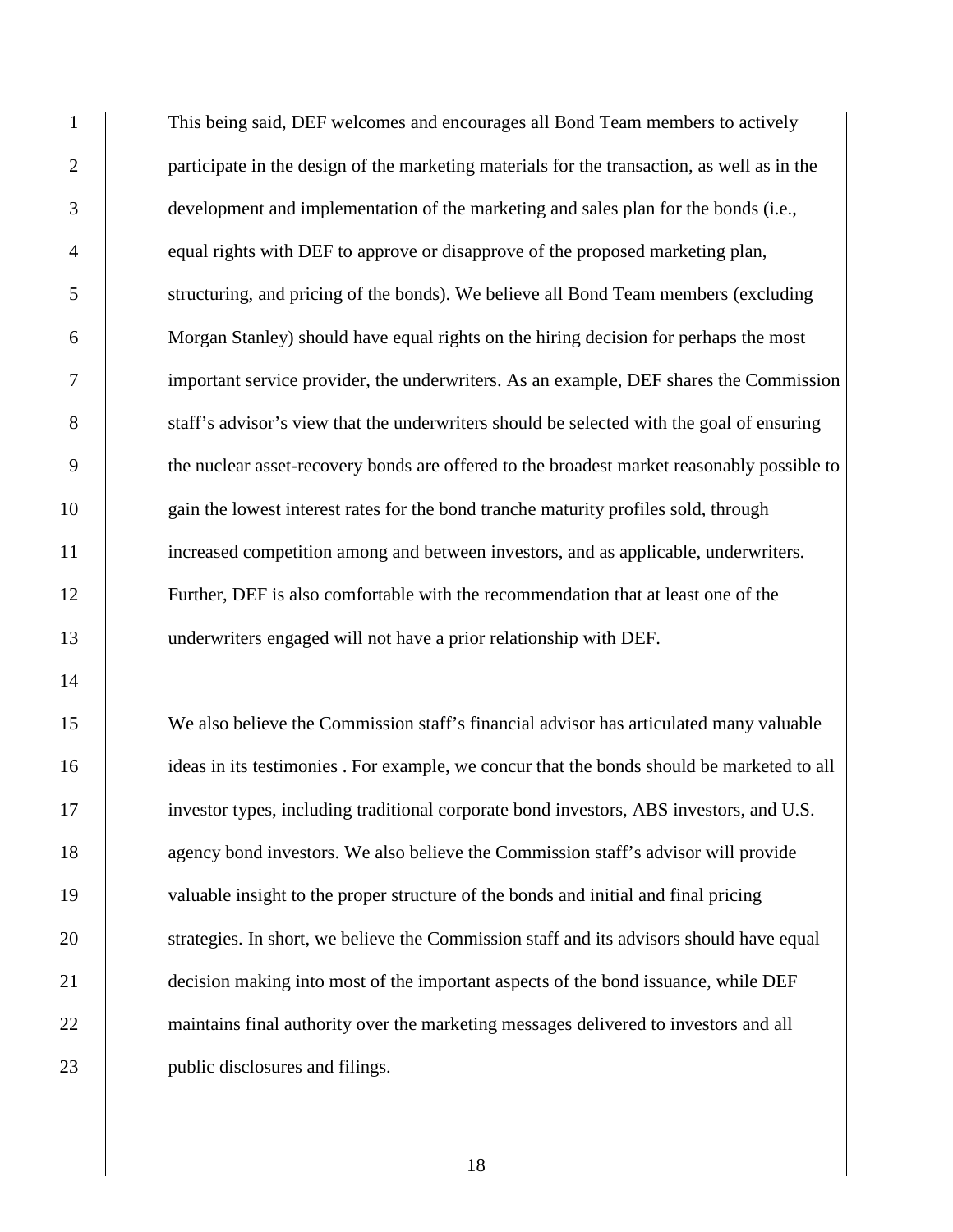| 1              |    | <b>Other Issues</b>                                                                          |
|----------------|----|----------------------------------------------------------------------------------------------|
| $\overline{2}$ | Q. | What is your response to Commission staff's testimony regarding the servicer setup           |
| 3              |    | expenses?                                                                                    |
| $\overline{4}$ | A. | Witness Schoenblum (page 10, lines 11-16) states "In my experience, it is difficult to       |
| 5              |    | envision that the incremental technology costs could possibly be that high. The              |
| 6              |    | technology changes required are not that different from modifications that are made          |
| 7              |    | following any rate proceeding when new procedures, processes, reconciliations and true-      |
| 8              |    | ups are required by the regulators. The billing and collection systems are already in place  |
| 9              |    | and would not appear to require major modifications simply to segregate the                  |
| 10             |    | securitization funds."                                                                       |
| 11             |    |                                                                                              |
| 12             |    | Witness Sutherland (page 31, lines 8-9) states "Since DEF is already billing the             |
| 13             |    | ratepayers, the incremental cost to add the nuclear asset-recovery charge to the bill should |
| 14             |    | be next to nothing."                                                                         |
| 15             |    |                                                                                              |
| 16             |    | DEF disagrees that its billings systems do not require significant modifications. DEF        |
| 17             |    | provided details of its information systems project in its response to Questions 10 and 15   |
| 18             |    | in Staff's Second Set of Interrogatories (No. 8-39) which is included in Exhibit No.         |
| 19             |    | (BB-7). The version of DEF's billing system, or Customer Service System (CSS), is a          |
| 20             |    | mainframe computer system that utilizes Cobol programming language. The system was           |
| 21             |    | the first installation of a Client/Server application at Florida Power Corp. (subsequently   |
| 22             |    | DEF). The original architecture was designed with a limited number of fields for billing     |
| 23             |    | rates and kWh usage. Therefore, all new billing rates and kWh usages require many table      |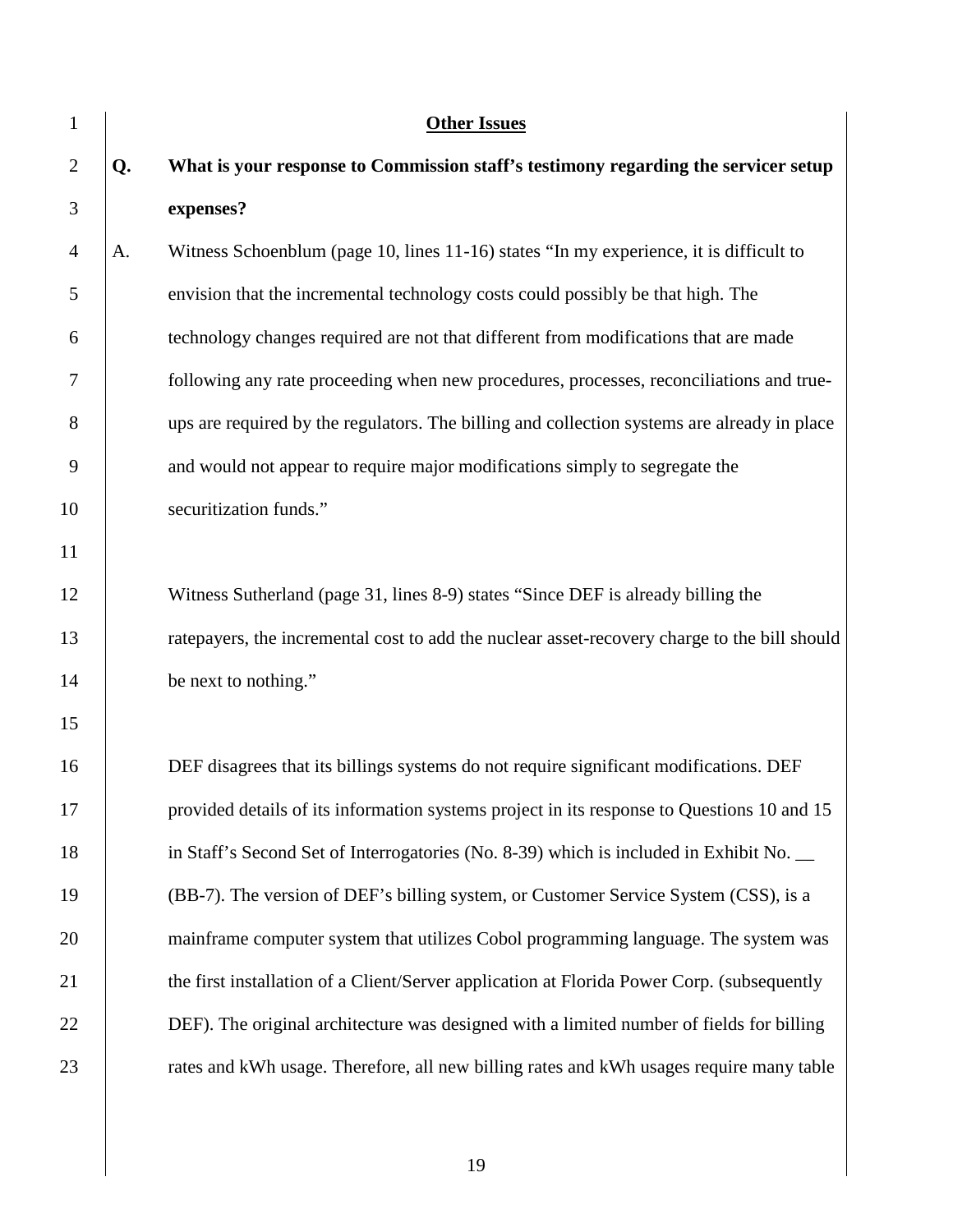6

1 structure and programming changes. The Information Technology project team has and 2 will continue to look for cost savings through efficiencies as it works through the actual 3 stages of the project calendar. The most recent projected estimate of total project cost is 4 approximately \$915,000 (down from the initial estimate of \$1.9 million). DEF will 5 continue to provide updated cost estimates through the completion of the project.

# 7 **Q. Do you agree with intervener testimony that Morgan Stanley should not be allowed**  8 **to serve as an underwriter (or even submit a proposal to be an underwriter) on the**  9 **nuclear asset-recovery bond issuance?**

10 A. No. DEF believes the Bond Team should select underwriters that have the highest 11 likelihood of identifying investors that could participate in the bond issuance in a 12 meaningful way. The Bond Team should make decisions to ensure the bonds are offered 13 to the broadest market reasonably possible to gain the lowest interest rates (based on the 14 required bond maturity profile, such as a final tranche maturity of 20 years) for the 15 benefit of customers, and summarily dismissing one of the premier underwriters in this 16 business would run contrary to that goal. DEF believes any potential conflict of interest 17 that would arguably exist by having Morgan Stanley as both a structuring advisor and 18 underwriter can be effectively eliminated by ensuring the use of multiple underwriters 19 (early in the process) and by drawing on the collective experience and sophistication of 20 the other members of the Bond Team, including the Commission staff's advisors. While 21 DEF has not concluded that Morgan Stanley should be an underwriter, it believes Morgan 22 Stanley should be requested to submit a proposal to be an underwriter and the merits of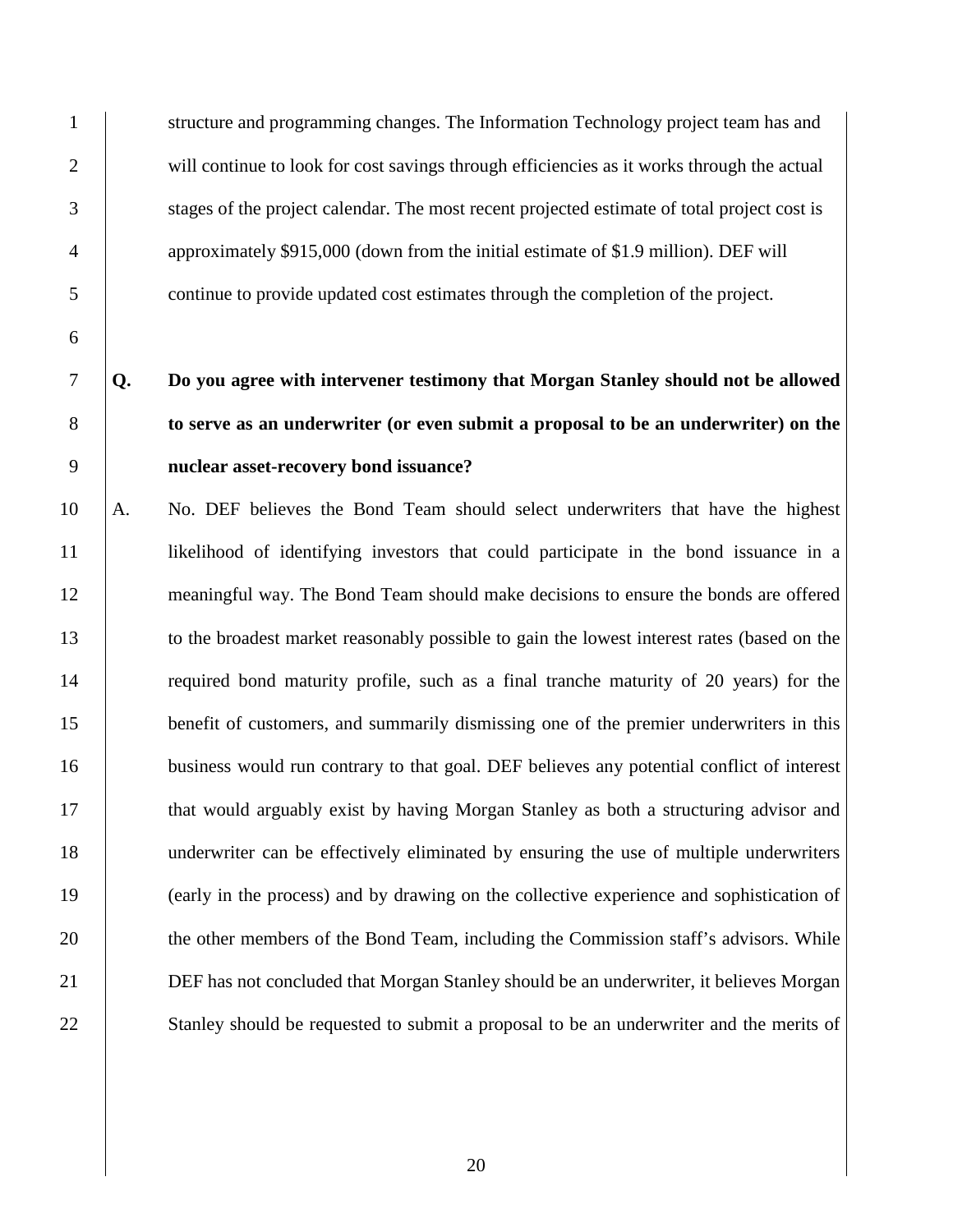3 13 20

1 their firm should be evaluated objectively upon receipt of such proposal, including in 2 **example 2** respect of any potential conflict of interest concerns.

4 Further, as noted in its response to Question 34 in Staff's Second Set of Interrogatories 5 (No. 8-39), which is included in Exhibit No. \_\_ (BB-7), DEF notes it is common for 6 financial institutions to participate as both structuring advisor and underwriter in utility 7 securitization transactions. The participation of a financial institution as both structuring 8 advisor and underwriter may result in efficiencies in both costs and timing that will 9 benefit customers. DEF proposes to engage multiple underwriters to ensure the best advice 10 is obtained, and to diminish the influence of any one advisor. DEF would like to obtain 11 advice from the most experienced financial institutions in the utility securitization arena to 12 ensure sufficient investor demand is obtained and that a successful transaction results.

# 14 **Q. Does the proposed securitization transaction involve a "municipal security" which**  15 **would be subject to the rules of the Municipal Securities Review Board (MSRB)?**

16 A. No. As Mr. Maher on p. 8 of his testimony and Mr. Sutherland on p. 34 of his testimony 17 | state, the proposed transaction is not subject to the rules pertaining to municipal 18 securities, including Municipal Securities Rulemaking Board (MSRB) rules governing 19 the conduct of municipal financial advisors.

#### 21 **Q. Does MSRB Rule G-23 have relevance to the proposed securitization?**

22  $\vert$  A. No, I do not believe so. In addition to the fact that this is not a municipal transaction, 23 | Rule G-23 is intended to protect understaffed municipal issuers against self-dealing by 24 financial institutions. Specifically, Rule G-23 prevents a financial institution which has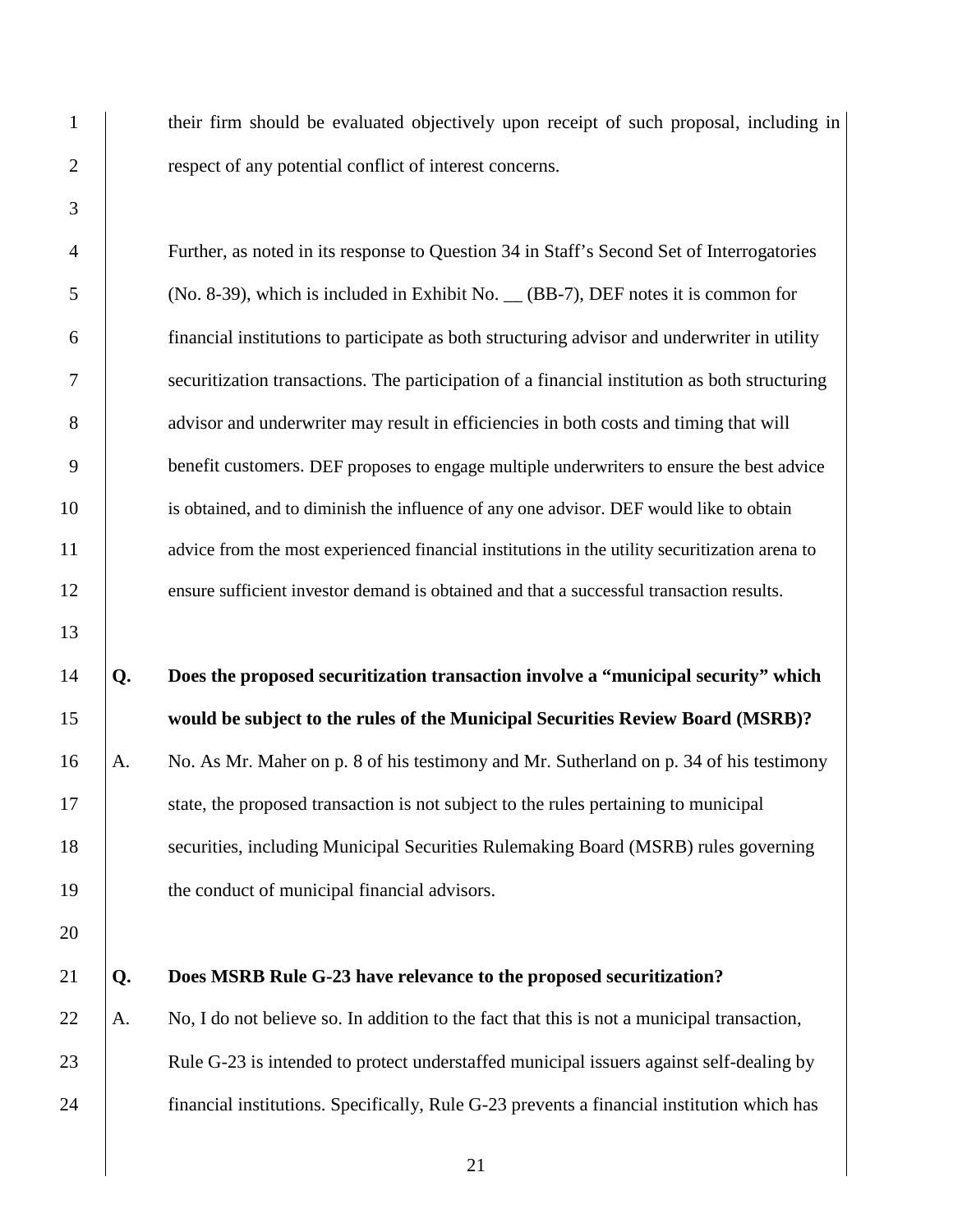1 served as a "financial advisor" to a municipal issuer from simultaneously, or 2 subsequently, serving as underwriter for the issuer on the same transaction. While not 3 always the case, municipal issuers may not be fully or appropriately staffed to effectively 4 evaluate financial advice provided by financial institutions. Rule G-23 was intended to 5 address this imbalance and the potential abuse which may flow from it. As Mr. 6 Sutherland quotes from Mary Shapiro on p. 34 of his testimony as to the underlying 7 intent of the rule, it is described as preventing the financial institution from "[guiding] the 8 municipality towards securities tailored to his firm's advantage, then resign and act as 9 underwriter."

11 The facts and circumstances here are very different. First, Morgan Stanley did not guide 12 DEF toward pursuing a utility securitization in its role as structuring advisor. Instead, 13 DEF made its decision in order to provide substantial savings to its customers prior to its 14 hiring of Morgan Stanley. Second, there is not an imbalance similar to the one described 15 above between a municipal entity and financial institutions. Duke Energy manages 16 billions of dollars of debt financings each year and is fully capable of assessing the value 17 **of any advice it receives from any financial institution and of protecting its interests and** 18 those of its customers. As previously stated, the transaction will be able to benefit from 19 the collective experience of all Bond Team members, in addition to several highly 20 qualified underwriters, which should alleviate any potential conflict of interest concerns.

22 **Summary of Rebuttal Testimony** 

23 **Q. Would you please summarize your rebuttal testimony?** 

10

21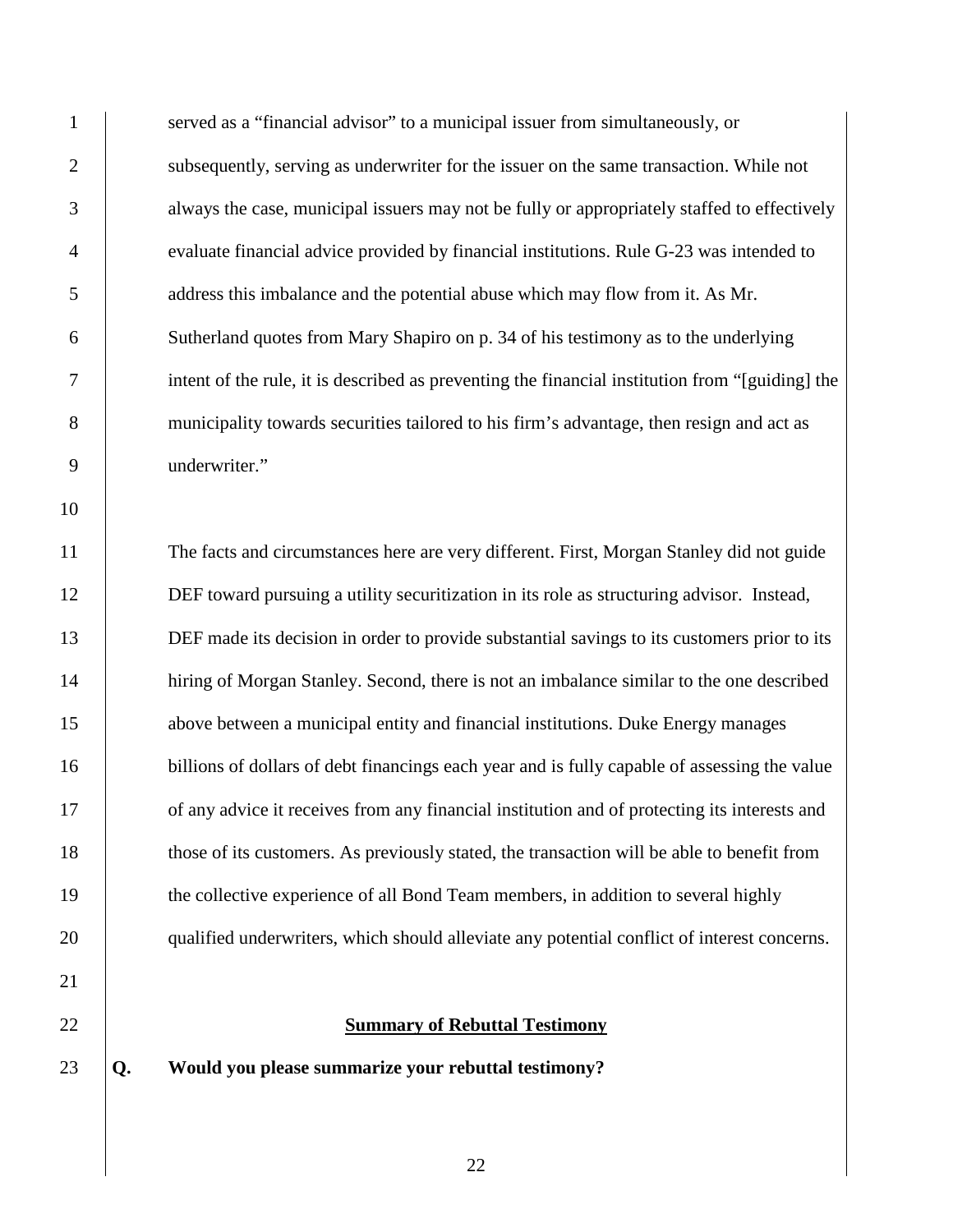| $\mathbf{1}$   | A. |         | I would like to summarize DEF's rebuttal testimony as follows:                        |
|----------------|----|---------|---------------------------------------------------------------------------------------|
| $\overline{2}$ |    | $\circ$ | DEF's primary goal for the proposed nuclear asset-recovery bond issuance is to        |
| 3              |    |         | maximize customer savings compared to the traditional method of recovery under        |
| $\overline{4}$ |    |         | the RRSSA.                                                                            |
| 5              |    | $\circ$ | DEF has proposed and strongly believes in the Bond Team concept, and in fact          |
| 6              |    |         | believes it is critical to the success of the proposed nuclear asset-recovery bond    |
| 7              |    |         | issuance for the Commission, the Commission staff, and their financial advisors       |
| 8              |    |         | to have equal decision making authority with DEF in the design and operation of       |
| 9              |    |         | all critical phases of this transaction, including, but not limited to:               |
| 10             |    |         | Selection of substantially all service providers, including underwriters;<br>٠        |
| 11             |    |         | Design of the marketing and sales efforts and identification of prospective<br>٠      |
| 12             |    |         | investors;                                                                            |
| 13             |    |         | Decisions regarding the structuring of the bonds, including maturity                  |
| 14             |    |         | profiles;                                                                             |
| 15             |    |         | Decisions regarding the initial pricing thoughts for each bond tranche and<br>ш       |
| 16             |    |         | the ultimate coupon to accept given investor demand;                                  |
| 17             |    | $\circ$ | The Commission staff should be heavily involved in the Bond Team and related          |
| 18             |    |         | processes.                                                                            |
| 19             |    | $\circ$ | DEF, the SPE, and their officers are the only Bond Team participants with U.S.        |
| 20             |    |         | securities law liability, and thus they collectively must make the final decisions on |
| 21             |    |         | all public disclosures and must also control all communications with investors.       |
| 22             |    |         | DEF should also be allowed, in its sole discretion, to hire its and the SPE's         |
| 23             |    |         | transaction and U.S. securities law external counsel. This being said, DEF            |
|                |    |         |                                                                                       |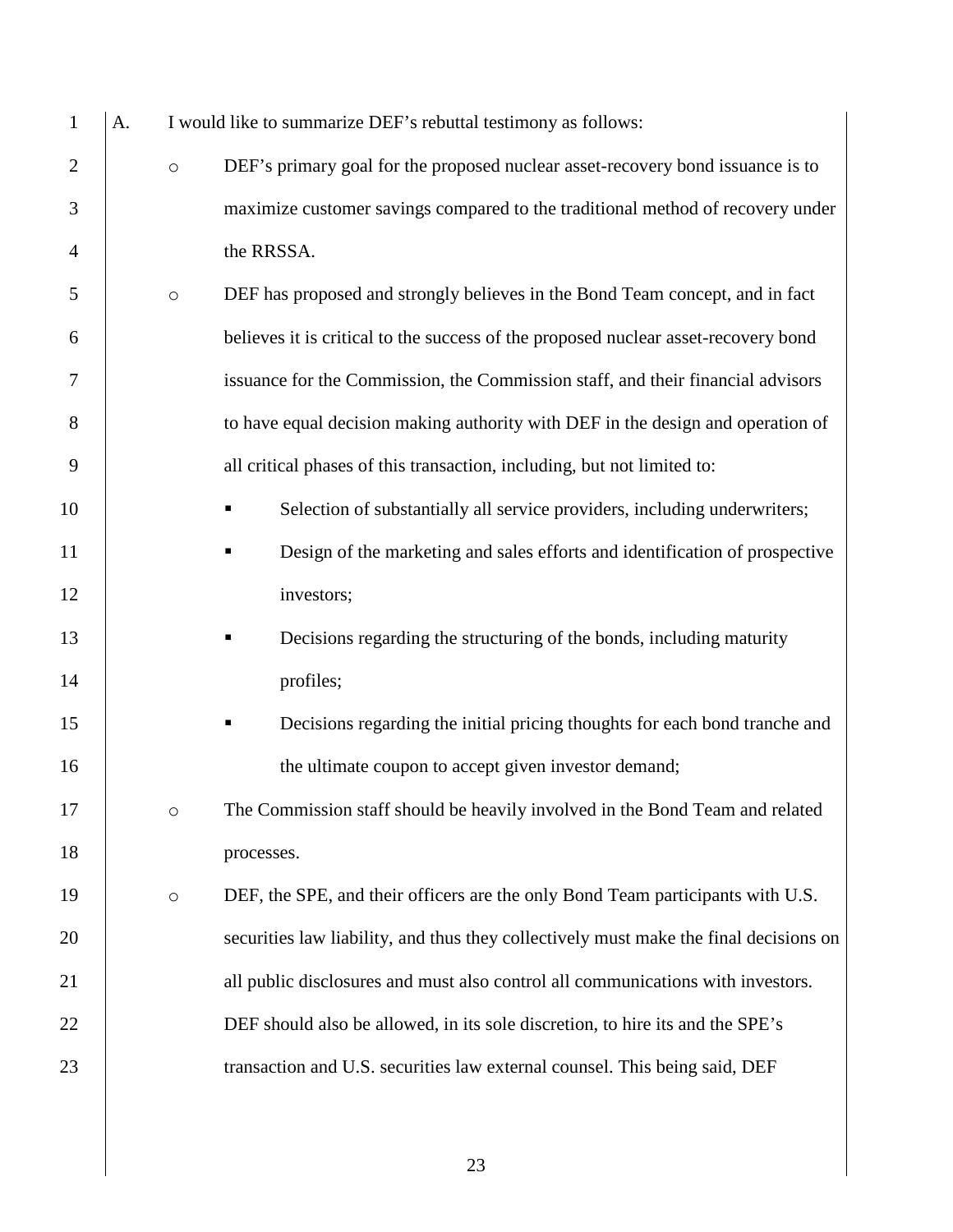1 welcomes and encourages all Bond Team members to actively participate in the 2 design of the marketing materials for investors, as well as in the development and 3 implementation of the marketing and sales plan for the bonds. 4 o DEF strongly believes it should not be subject to a "lowest overall cost" standard 5 and certification with respect to the pricing of the nuclear asset-recovery bonds, as 6 such standard and suggested certification is a "perfection" standard with no 7 objective way of being verified. In other words, DEF and its shareholders should 8 not be unfairly at risk of losses due to the subjective assessment of whether a 9 "perfection" standard has been achieved. Instead, the Bond Team and the other 10 versight provisions afforded to the Commission by DEF's Form of Financing 11 Order should give the Commission comfort that customers' interests are being 12 **protected to the full extent reasonably possible. Further, such protocols as** 13 volumed in DEF's Form of Financing Order fully cover the required statutory 14 objectives and provide great certainty that the nuclear asset-recovery bond 15 issuance would be executed in a prudent and highly effective manner. 16 **b** o DEF agrees to document, in writing, all of the significant prudent and reasonable 17 actions taken by the Bond Team, including DEF, to minimize the overall cost of 18 b the financing. 19 20 **Q. Does this conclude your testimony?**  $21$  A. Yes.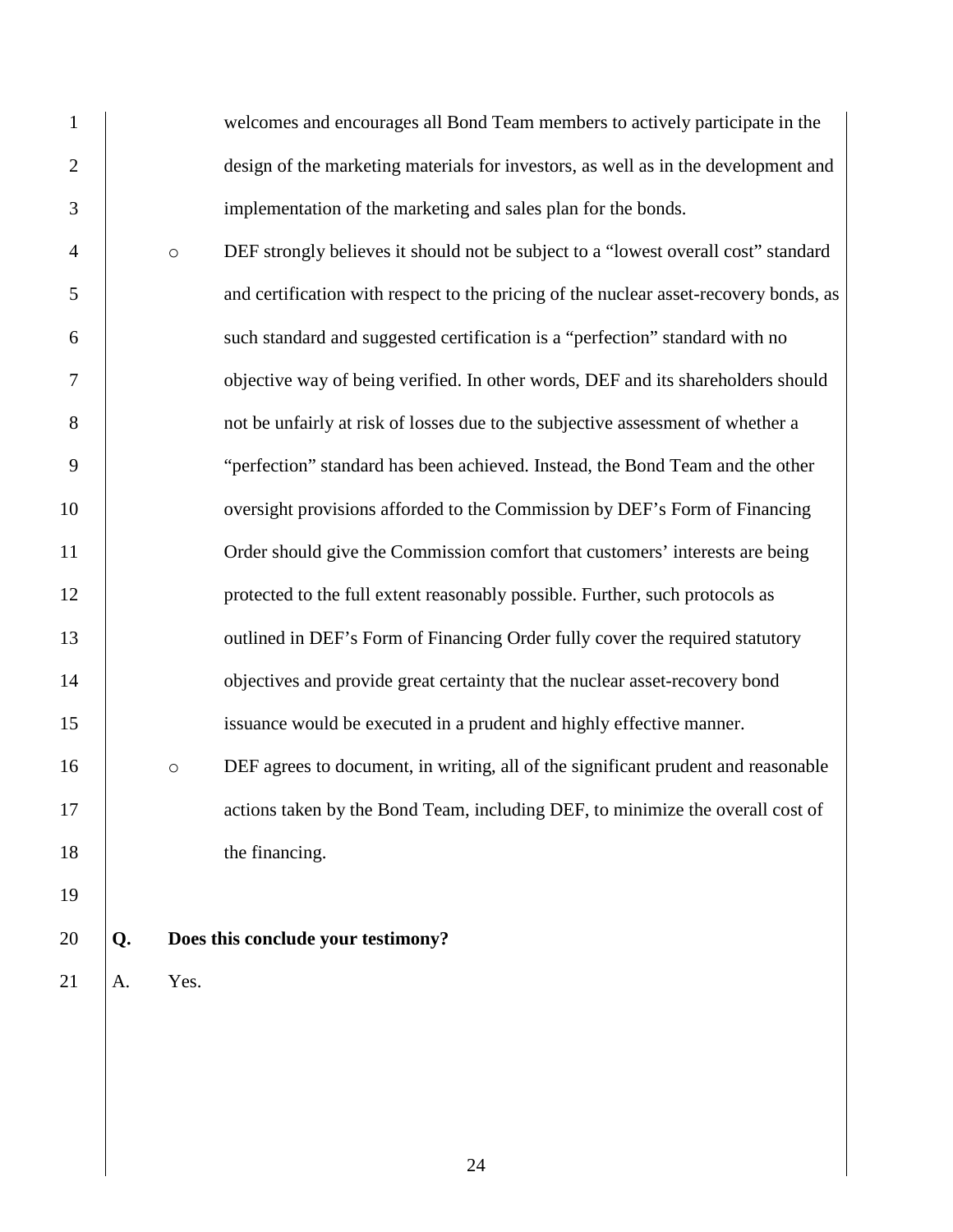12-1969-EL-ATS 12-2999-EL-UNC

> initial supplemental comments were filed by Ohio Power and Staff. On January 18, 2013, Supplemental Reply Comments were filed by Ohio Power and OCC.

- (5) The proposed securitization transaction, as discussed and amended by this Financing Order, results in, consistent with market conditions, both measurably enhancing cost savings to customers and mitigating rate impacts to customers as compared with previously approved recovery methods.
- (6) The proposed securitization transactions, as set forth in this Financing Order, are consistent with Section 4928.02, Revised Code.

#### ORDER:

It is, therefore,

ORDERED, That the application be approved consistent with the conditions set forth in this Financing Order. It is, further,

ORDERED, That, consistent with this Financing Order, within ninety days after the date of the PIR Bond issuance, Ohio Power make a final reconciliation filing in 11-352 in order to address the remaining deferral balance of the DARR. It is, further,

ORDERED, That Ohio Power be authorized to enter into transactions for the issuance of PIR Bonds and to assess and collect PIR Charges, as set forth in this Financing Order. It is, further,

ORDERED, That Ohio Power file the applicable SPE agreement in accordance with the terms of this Financing Order. It is, further,

ORDERED, That Ohio Power file its Issuance Advice Letter with the accompanying certification consistent with this Financing Order. It is, further,

ORDERED, That Ohio Power retain a financial advisor on behalf of the Commission consistent with this Order. It is, further,

ORDERED, That, concurrent with the filing of the Issuance Advice Letter, the Commission's financial advisor shall file its attestation consistent with this Order. It is, further,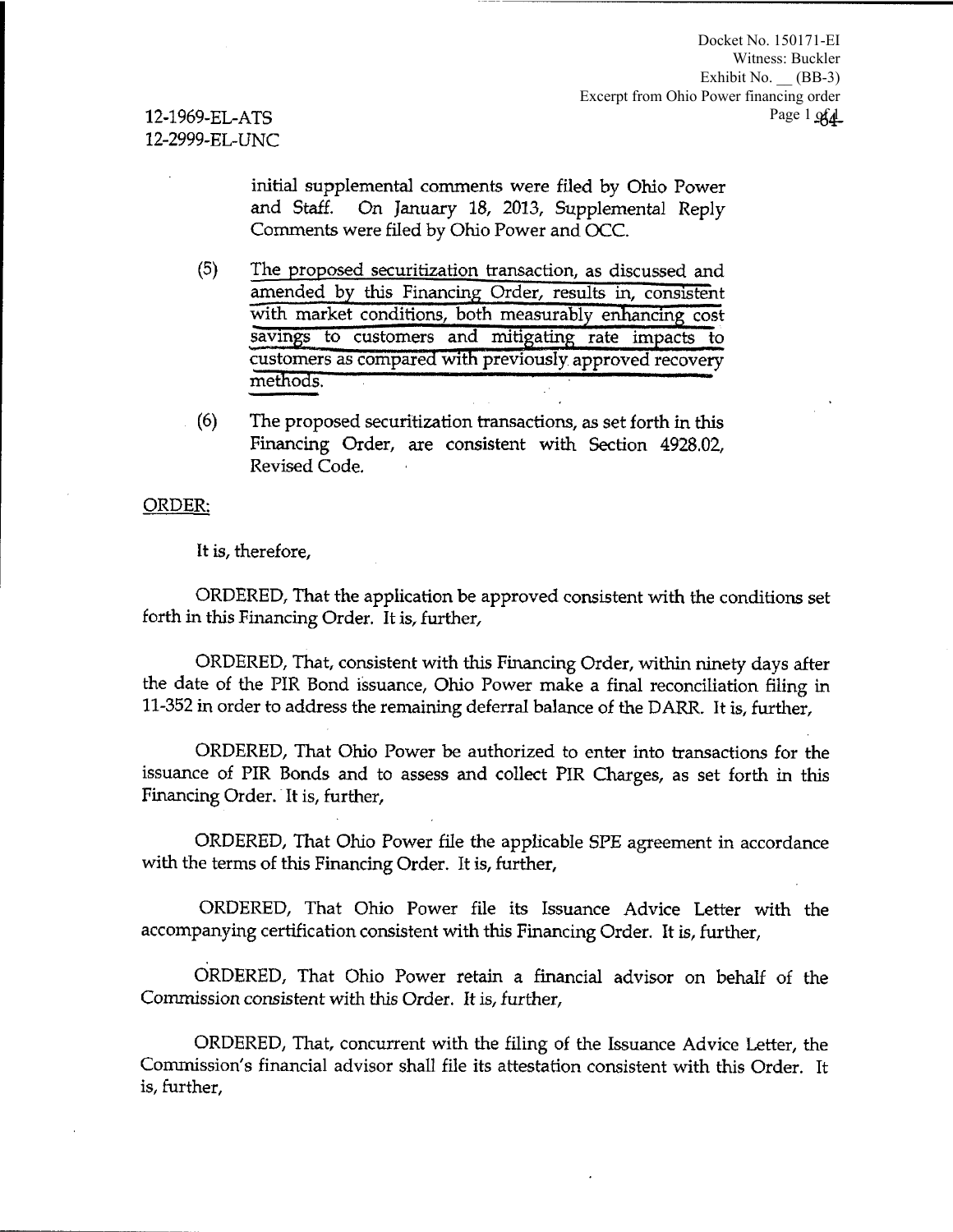Docket No. 150171-EI Witness: Buckler Exhibit No.  $\qquad$  (BB-4) Section 4928.232(D)(2) of the Ohio Statute Page 1 of 1 Lawriter - ORC - 4928.232 Proceedings; review of application; disposition.

# **4928.232 Proceedings; review of application; disposition.**

(A) Proceedings before the public utilities commission on an application submitted by an electric distribution utility under section 4928.231 of the Revised Code shall be governed by Chapter 4903. of the Revised Code, but only to the extent that chapter Is not Inconsistent with this section or section 4928.233 of the Revised Code. Any party that participated in the proceeding in which phase-in costs were approved under section 4909.18 or sections 4928.141 to 4928.144 of the Revised Code or section 4928.14 of the Revised Code as It existed prior to July 31, 2008, shall have standing to participate in proceedings under sections 4928.23 to 4928.2318 of the Revised Code.

(B) When reviewing an application for a financing order pursuant to sections 4928.23 to 4928.2318 of the Revised Code, the commission may hold such hearings, make such Inquiries or Investigations, and examine such witnesses, books, papers, documents, and contracts as the commission considers proper to carry out these sections. Within thirty days after the filing of an application under section 4928.231 of the Revised Code, the commission shall publish a schedule of the proceeding.

(C)

(1) Not later than one hundred thirty-five days after the date the application Is filed, the commission shall issue either a financing order, granting the application in whole or with modifications, or an order suspending or rejecting the application.

(2) If the commission suspends an application for a financing order, the commission shall notify the electric distribution utility of the suspension and may direct the electric distribution utility to provide additional information as the commission considers necessary to evaluate the application. Not later than ninety days after the suspension, the commission shall Issue either a financing order, granting the application In whole or with modifications, or an order rejecting the application.

(D)

(1) The commission shall not issue a financing order under division (C) of this section unless the commission determines that the financing order is consistent with section 4928.02 of the Revised Code.

 $\star \star$  (2) Except as provided in division (D)(1) of this section, the commission shall issue a financing order under division (C) of this section if, at the time the financing order is issued, the commission finds that the Issuance of the phase-In-recovery bonds and the phase-In-recovery charges authorized by the order results In, consistent with market conditions, both measurably enhancing cost savings to customers and mitigating rate Impacts to customers as compared with traditional financing mechanisms or traditional cost-recovery methods available to the electric distribution utility or, If the commission previously approved a recovery method, as compared with that recovery method.

(E) The commission shall include all of the following in a financing order issued under division (C) of this section:

(1) A determination of the maximum amount and a description of the phase-In costs that may be recovered through phase-In-recovery bonds Issued under the financing order;

(2) A description of phase-In-recovery property, the creation of which Is authorized by the financing order;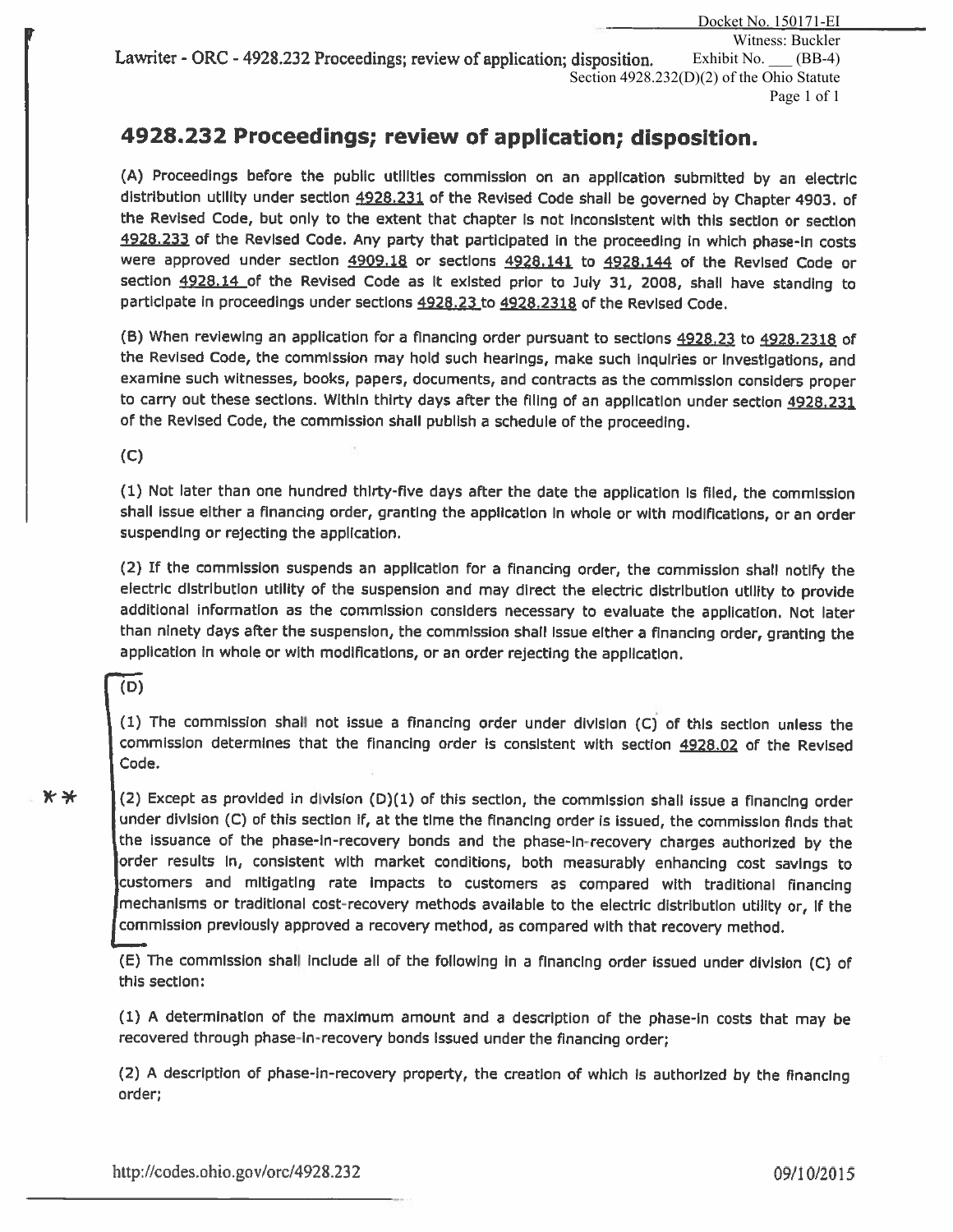Docket No. 150171-EI Witness: Buckler Exhibit No. \_\_\_\_\_ (BB-5) Issuance Advice Letter Page 1 of 14

#### BEFORE

#### THE PUBLIC UTILITIES COMMISSION OF OHIO

In the Matter of the Application of<br>Ohio Power Company for Authority to Ohio Power Company for Authority to (i)<br>Issue Phase-In-Recovery Bonds and Impose, Charge and Collect Phase-In  $-$  ) Recovery Charges and For Approval of ) Tariff and Bill Format Changes )

Case No. 12·1969-EL-ATS

#### ISSUANCE ADVICE LETTER FOR OHIO POWER COMPANY'S PHASE-IN-RECOVERY BONDS

Pursuant to the Financing Order issued In the Matter of the Application of Ohio Power Company for Authority to Issue Phase-in-Recovery Bonds and Impose, Charge and Collect Phase-in-Recovery Charges for Tariff and Bill Format Changes in Case No. 12· 1969-EL-ATS (the Financing Order), Applicant hereby submits, no later than the close of business on the second business day after the pricing of this series of Senior Secured Phase-In-Recovery Bonds ("PIR Bonds"}, the information referenced below. The issuance Advice Letter is for the PIR Bonds tranches A-1 and A-2. Any capitalized terms not defined in this letter shall have the meanings ascribed to them in the Financing Order.

#### PURPOSE:

This filing establishes the following:

- (a} The total amount of Phase-In Costs and Upfront Financing Costs being securitized:
- (b) Confirmation of compliance with issuance standards;
- (c) The actual terms and structure of the PIR Bonds being issued;<br>(d) Together with the concurrent tariff filing being made by the Ar
- Together with the concurrent tariff filing being made by the Applicant, the initial Phase-In-Recovery Charges for retail users; and
- ' (e) The identification of the Special Purpose Entity (SPE)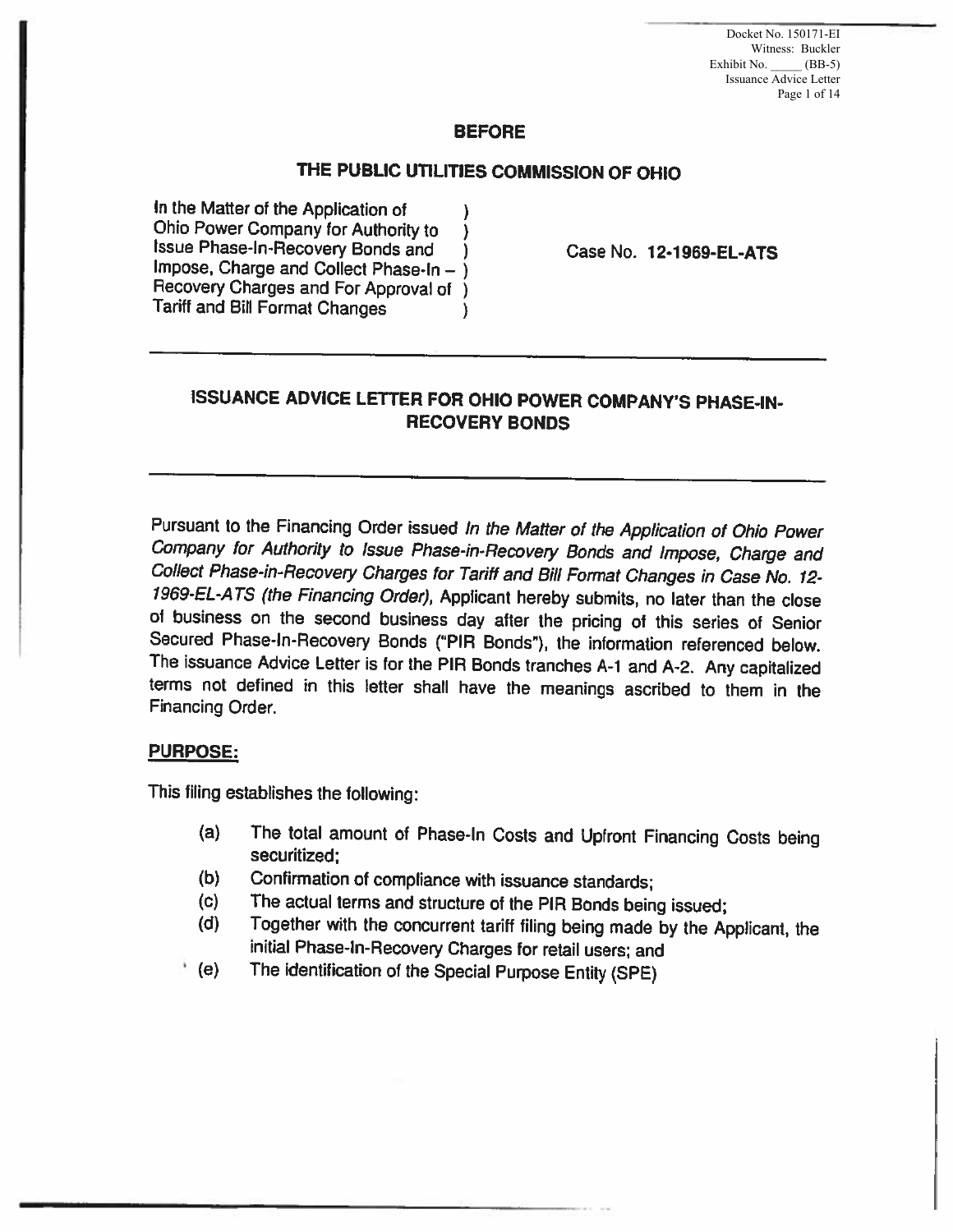Docket No. 150171-EI Witness: Buckler Exhibit No. \_\_\_\_\_ (BB-5) Issuance Advice Letter Page 2 of 14

# PHASE-IN RECOVERY COSTS BEING SECURITIZED: Page 2 of 14

The total amount of Phase-In Costs and Upfront Financing Costs being securitized (the amount of the PIR Bonds) is presented in Attachment-1, Schedule A.

#### COMPLIANCE WITH ISSUANCE STANDARDS

The Financing Order requires Applicant to confirm, using the methodology approved therein, that the actual terms of the PIR Bonds result in compliance with the standards set forth in the Financing Order. These standards are:

- 1. The total amount of Phase-In Recovery Charge revenues to be collected under the Financing Order is less than the revenue requirement that would be recovered using the existing cost recovery mechanism of the Applicant (the Deferred Asset Recovery Rider ("DARR") authorized by the Commission on December 14, 2011. Case Nos. 11-351-EL-AIR and 11-352-EL-AIR.) (See Attachment 2, Schedule C and D);
- 2. The present value of the revenues to be billed under the Financing Order will not exceed the present value of revenue that would be expected to be billed using the existing cost recovery method of the Applicant; (See Attachment 2, Schedule D);
- 3. The PIA Bonds will be issued in one series comprised of two tranches having an expected scheduled final payment date no later than 6.71 years from the date of issuance and a legal final maturity not exceeding 7.71 years from the date of issuance of such series (See Attachment 2, Schedule A); and
- 4. The structuring and pricing of the PIA Bonds is certified by the Applicant to result in the Phase-In-Recovery Charges as of the date of issuance consistent with market conditions and the terms set out in this Financing Order (See Attachment 3) that demonstrates both measurably enhanced cost savings to customers and mitigates rate impacts to customers as compared with Applicant's existing cost recovery methods previously approved by the Commission.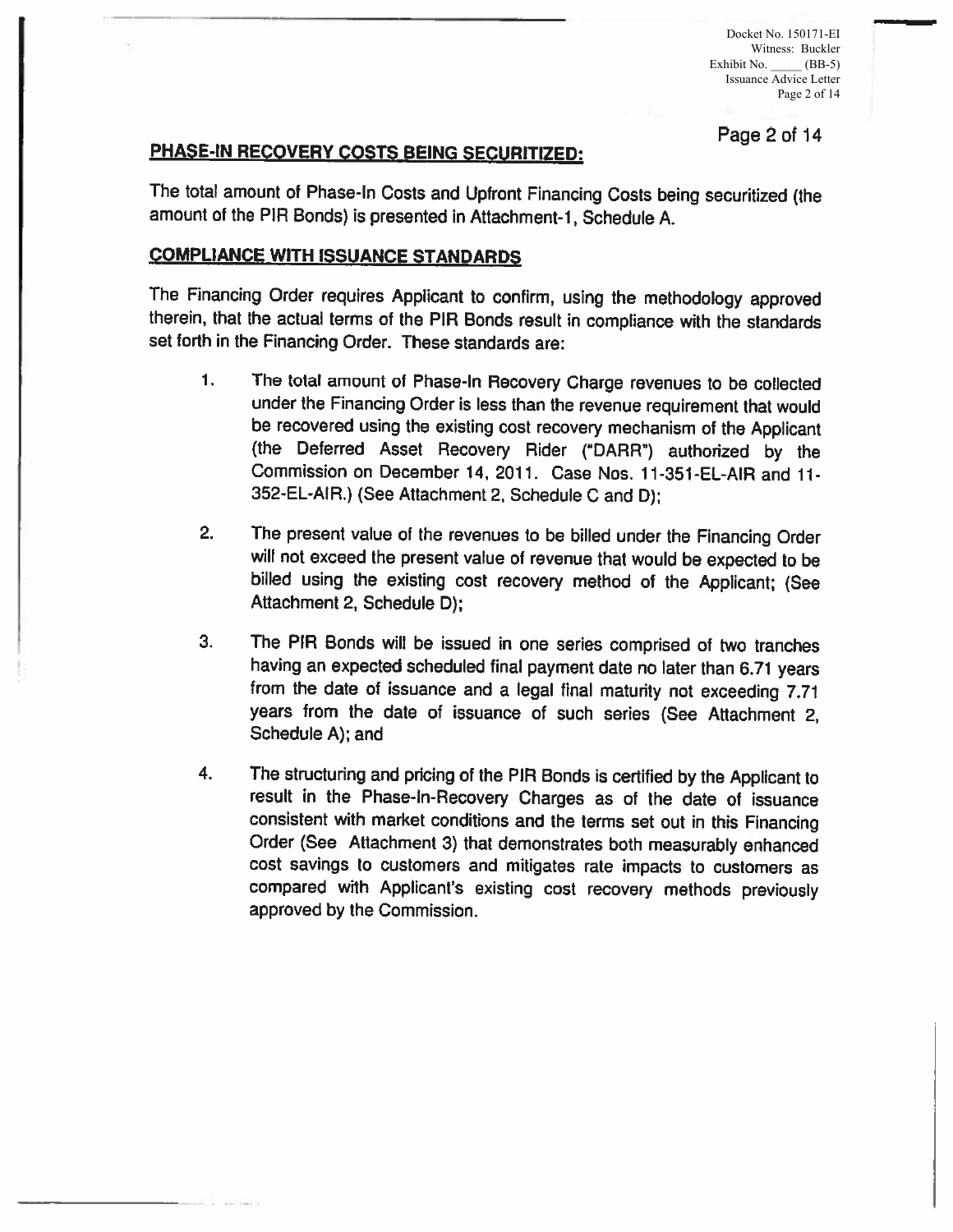Docket No. 150171-EI Witness: Buckler Exhibit No. \_\_\_\_\_ (BB-5) Issuance Advice Letter Page 3 of 14

# Page 3 of 14 **ACTUAL TERMS OF ISSUANCE**

PIA Bond Series: Senior Secured Phase-In-Recovery Bonds, Tranches A-1 and A-2 PIA Bond Issuer (SPE): Ohio Phase-In-Recovery Funding LLC

Trustee: U.S. Bank National Association

Closing date: August 1, 2013

Bond ratings: S&P AAA, Moody's Aaa

Amount Issued:\$ 267,408,000

PIA Bond Issuance Costs (upfront financing costs): See Attachment 1, Schedule B

PIA Bond Support and Servicing (ongoing financing costs): See Attachment 2, Schedule B

| Tranche | Coupon Rate | <b>Expected Final Maturity</b> | <b>Legal Final Maturity</b> |
|---------|-------------|--------------------------------|-----------------------------|
| A-1     | 0.9580%     | 07/1/2017                      | 07/01/2018                  |
| $A-2$   | 2.0490%     | 07/1/2019                      | 07/01/2020                  |

| <b>Effective Annual Weighted Average Interest</b><br>Rate of the PIR Bonds           | 1.58%                                  |
|--------------------------------------------------------------------------------------|----------------------------------------|
| Life of Series:                                                                      | 5.92 years                             |
| <b>Weighted Average Life of Series:</b>                                              | 3.34 years                             |
| Call Provisions (including premium, if any):                                         | Not callable                           |
| <b>Target Amortization Schedule:</b>                                                 | Attachment 2, Schedule A               |
| <b>Expected Final Maturity Date:</b>                                                 | See above                              |
| Legal final Maturity Date:                                                           | See above                              |
| Payments to Investors:                                                               | Semiannually<br>Beginning July 1, 2014 |
| Initial annual Servicing Fee as a percent of<br>original PIR Bond principal balance: | 0.10%                                  |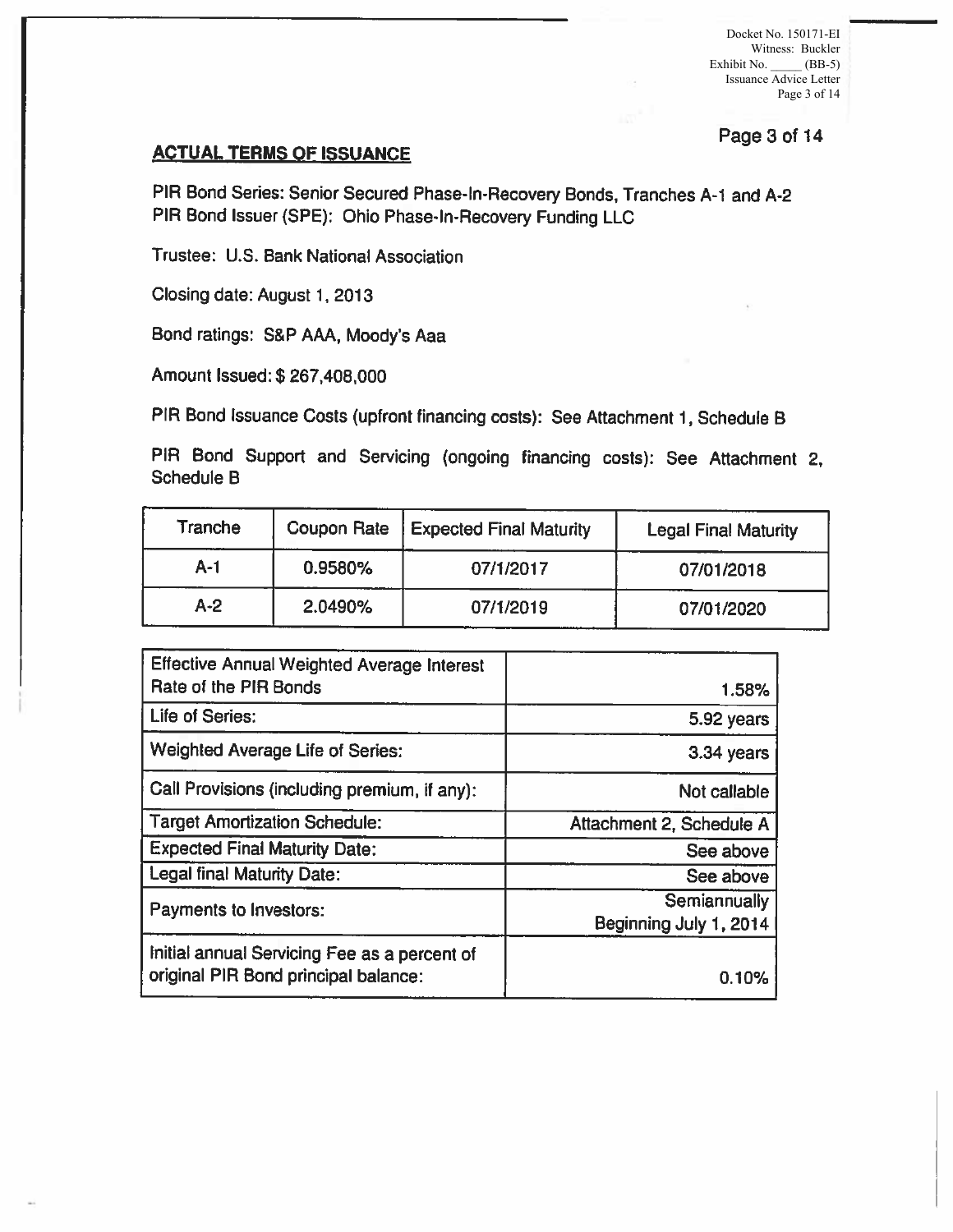Docket No. 150171-EI Witness: Buckler Exhibit No.  $\underline{\hspace{1cm}}$  (BB-5) Issuance Advice Letter Page 4 of 14

# Page 4 of 14 'INITIAL PHASE-IN RECOVERY CHARGES

Table I below shows the current assumptions for each of the variables used in the calculation of the initial Phase-In Recovery Charges

| <b>TABLE!</b>                                                                          |                |
|----------------------------------------------------------------------------------------|----------------|
| Input Values For Initial Phase-In Recovery Charges                                     |                |
| Applicable period: from August 1, 2013 to July 1, 2014                                 |                |
| Forecasted retail kWh sales for the applicable period:                                 | 41,973,915,178 |
| PIR Bond debt service for the applicable period:                                       | \$38,309,931   |
| Percent of billed amounts expected to be charged-off                                   | 0.28%          |
| Forecasted % of retail kWh sales billed and collected in<br>the Applicable Period (%): | 89.71%         |
| Forecasted retail kWh sales billed and collected for the<br>applicable period:         | 37,652,792,497 |
| <b>Current PIR Bond outstanding balance:</b>                                           | \$267,408,000  |
| Target PIR Bond outstanding balance as of 7/1/2014                                     | \$232,471,522  |
| Total Periodic Billing Requirement for applicable period:                              | \$39,234,350   |

The Applicant submits this Issuance Advice Letter to the Commission in compliance with the Financing Order of March 20, 2013 and Entry on Rehearing of April 10, 2013 in Case No. 12-1969-EL-ATS to permit the issuance of the PIA Bonds on August 1, 2013.

July 24, 2013

Respectfully submitted,

**/s/ Steven T. Nourse** Steven T. Nourse American Electric Power Service Corp. 1 Riverside Plaza, 29<sup>th</sup> Floor Columbus, OH 43215 Tel: (614) 716-1915 Email: stnourse@aep.com

Counsel for Ohio Power Company

Cc: Parties of Record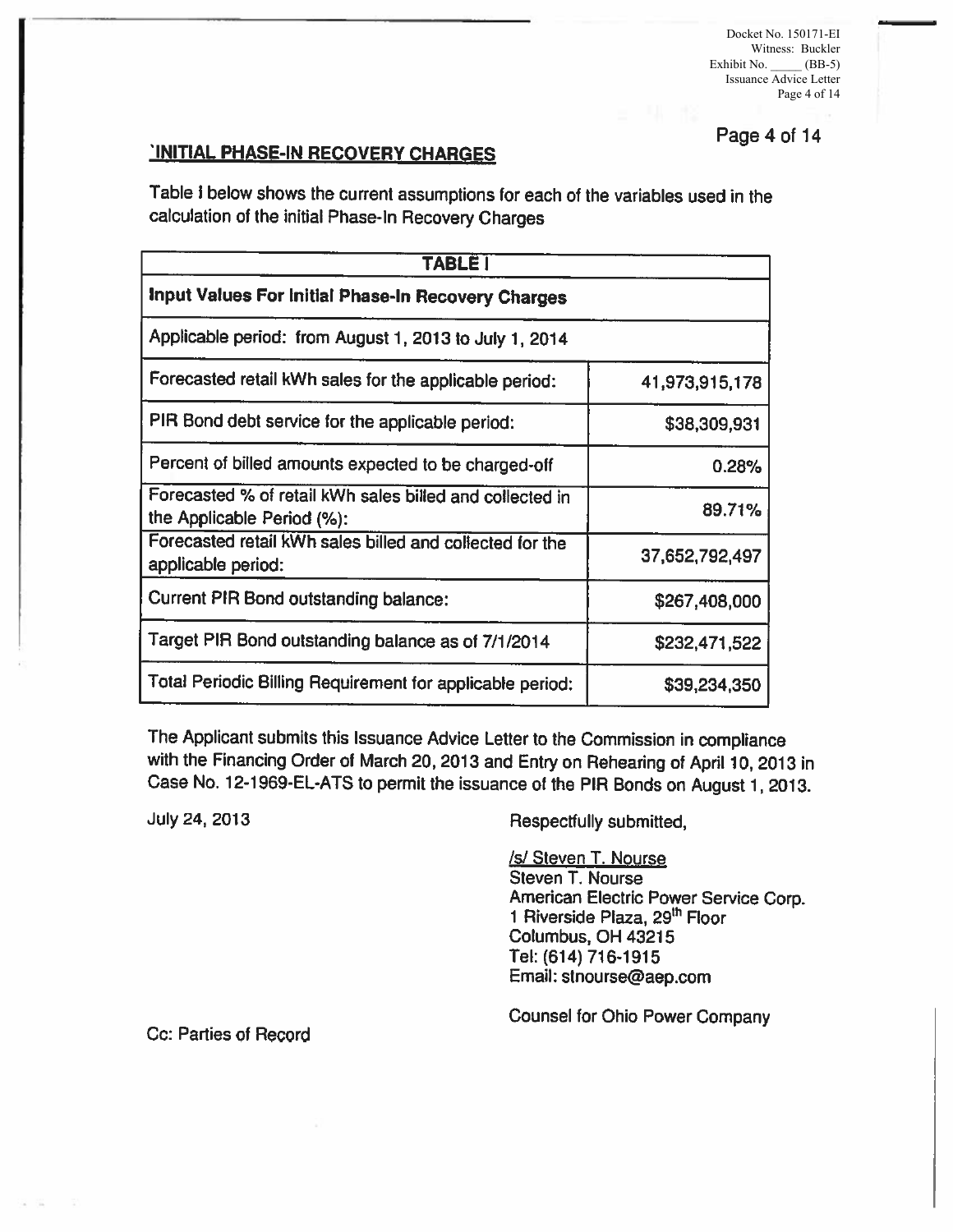Docket No. 150171-EI Witness: Buckler Exhibit No. \_\_\_\_\_ (BB-5) Issuance Advice Letter Page 5 of 14

Page 5 of 14

#### ATTACHMENT-1 SCHEDULE-A

## TOTAL AMOUNT SECURITIZED

| Amount permitted to be Securitized by Financing Order | \$298,018,000 |
|-------------------------------------------------------|---------------|
| Phase-In-Costs                                        | \$263,667,605 |
| Upfront Financing Costs                               | \$3,740,395   |
| TOTAL AMOUNT SECURITIZED                              | \$267,408,000 |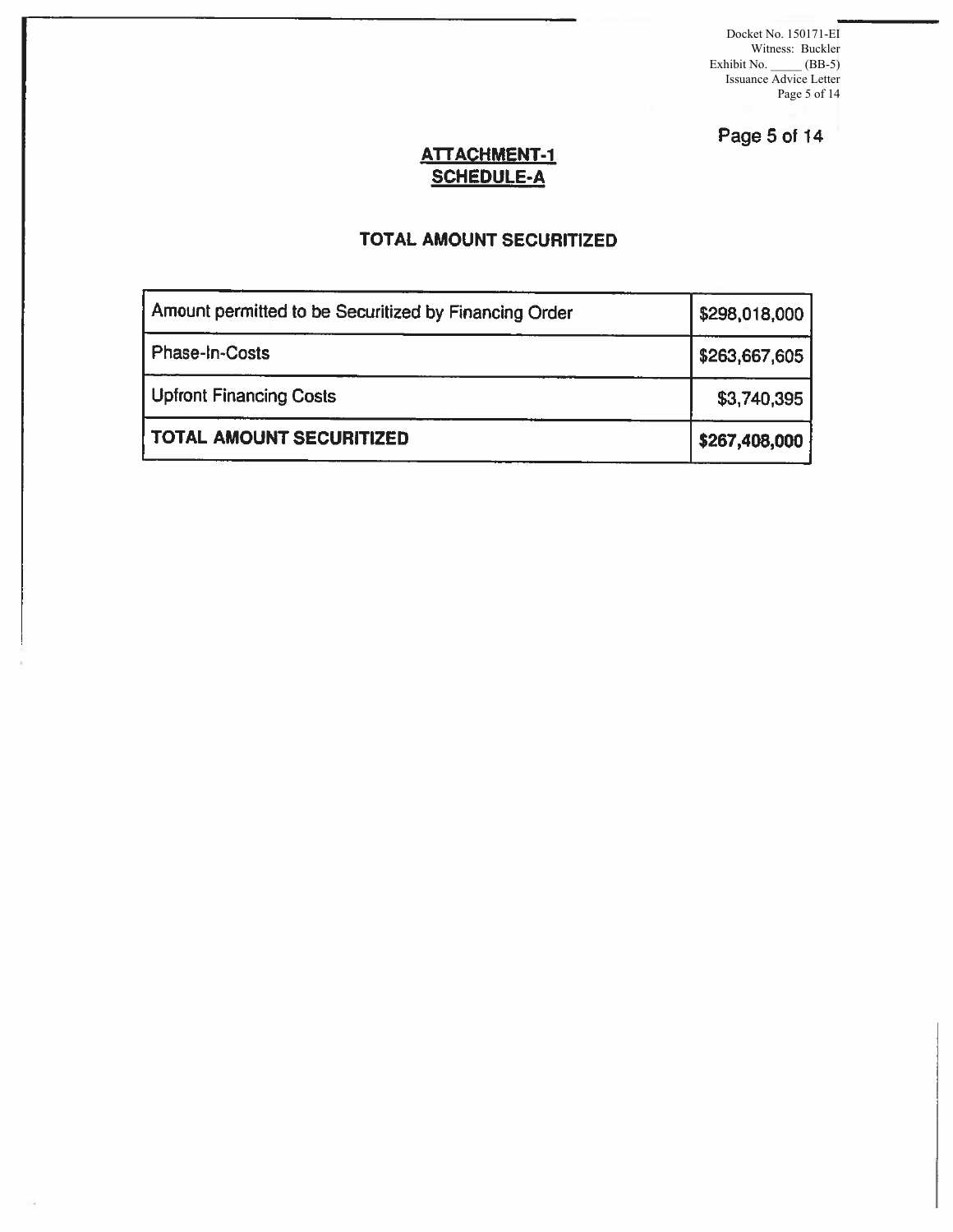Docket No. 150171-EI Witness: Buckler Exhibit No. \_\_\_\_\_ (BB-5) Issuance Advice Letter Page 6 of 14

-

Page 6 of 14

#### ATTACHMENT-1 SCHEDULE·B

# ESTIMATED UP-FRONT FINANCING COSTS

|                |                                    | <b>AMOUNT</b>  |
|----------------|------------------------------------|----------------|
| 1              | <b>Underwriters' Fees</b>          | 903,132<br>\$. |
| $\overline{2}$ | Legal Fees                         | \$1,674,500    |
| 3              | <b>Rating Agency Fees</b>          | 300,000<br>S   |
| 4              | Company Advisor Fees & Expenses    | \$<br>50,000   |
| 5              | Printing/Edgarizing                | \$<br>20,000   |
| 6              | <b>SEC Registration Fees</b>       | \$<br>37,919   |
| 7              | Miscellaneous Administration Costs | 75,844<br>S    |
| 8              | <b>Accountant Fees</b>             | \$<br>170,000  |
| 9              | <b>Trustee's Fees</b>              | \$<br>9,000    |
| 10             | <b>Financial Advisor's Fees</b>    | 500,000<br>S   |
| 10             | TOTAL UP-FRONT FINANCING COSTS     | \$3,740,395    |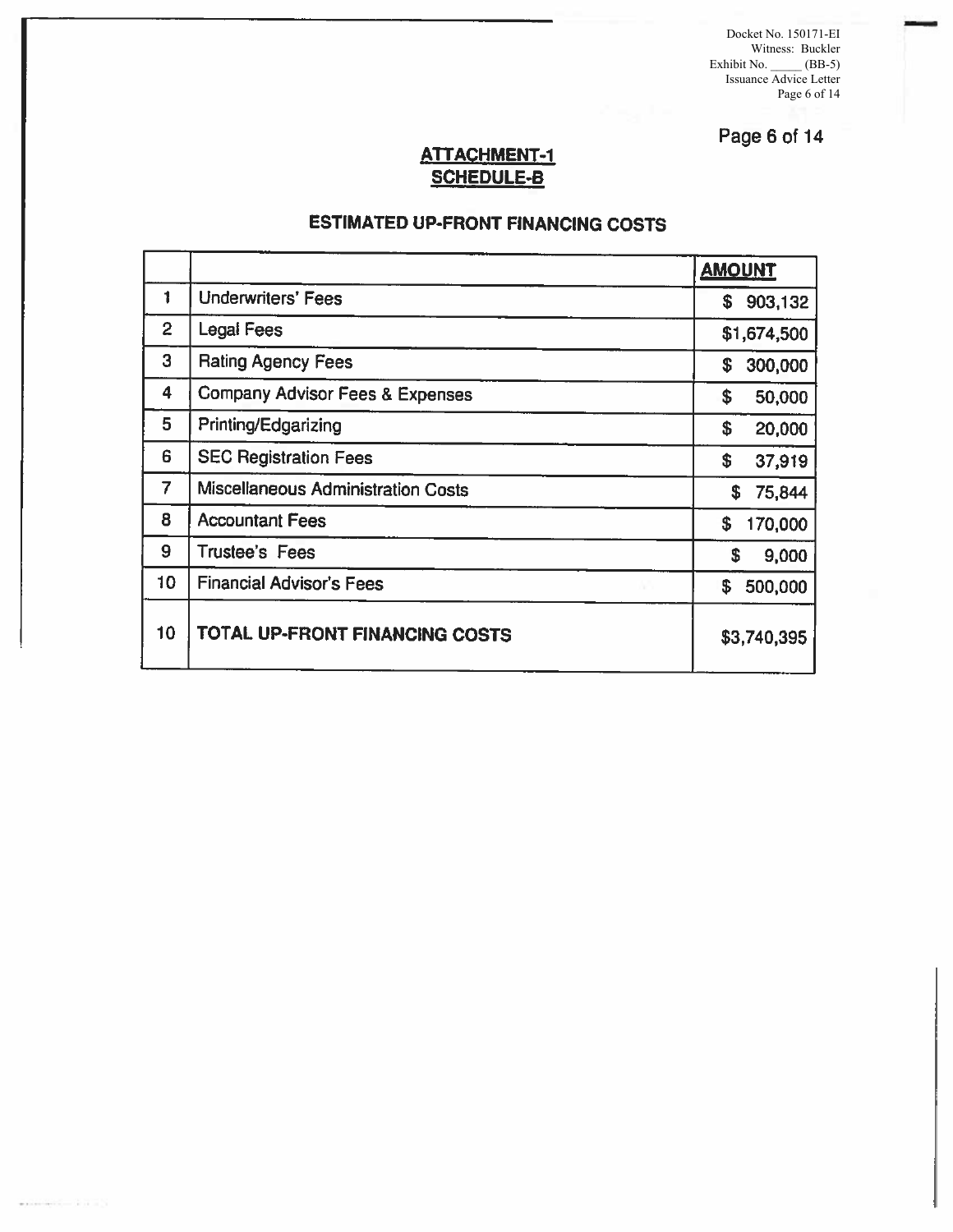Docket No. 150171-EI Witness: Buckler Exhibit No. \_\_\_\_\_ (BB-5) Issuance Advice Letter Page 7 of 14

Page 7 of 14

### ATT ACHMENT-2 SCHEDULE-A

#### PIR BONO REVENUE REPAYMENT SCHEDULE

| <b>Tranche A-1</b>            |                                  |                          |                          |                              |
|-------------------------------|----------------------------------|--------------------------|--------------------------|------------------------------|
| <b>Payment</b><br><b>Date</b> | <b>Principal</b><br>Balance (\$) | <b>Interest</b><br>$($)$ | <b>Principal</b><br>(\$) | <b>Total</b><br>Payment (\$) |
| 8/1/13                        | 164,900,000                      |                          |                          |                              |
| 7/1/14                        | 129,963,522                      | 1,448,097                | 34,936,478               | 36,384,575                   |
| 1/1/15                        | 107,763,420                      | 622,525                  | 22,200,102               | 22,822,628                   |
| 7/1/15                        | 84,536,959                       | 516,187                  | 23,226,461               | 23,742,648                   |
| 1/1/16                        | 61,790,651                       | 404,932                  | 22,746,308               | 23,151,240                   |
| 7/1/16                        | 38,672,593                       | 295,977                  | 23,118,058               | 23,414,035                   |
| 1/1/17                        | 16,232,132                       | 185,242                  | 22,440,461               | 22,625,702                   |
| 7/1/17                        |                                  | 77,752                   | 16,232,132               | 16,309,884                   |
| 1/1/18                        |                                  |                          |                          |                              |
| 7/1/18                        |                                  |                          |                          |                              |
| 1/1/19                        |                                  |                          |                          |                              |
| 7/1/19                        |                                  |                          |                          |                              |
| 1/1/20                        |                                  |                          |                          |                              |
| 7/1/20                        |                                  |                          |                          |                              |
| <b>Total</b>                  |                                  | 3,550,712                | 164,900,000              | 168,450,712                  |

Amounts rounded to the nearest dollar

| <u>Tranche A-2</u>            |                                  |                          |                           |                              |
|-------------------------------|----------------------------------|--------------------------|---------------------------|------------------------------|
| <b>Payment</b><br><b>Date</b> | <b>Principal</b><br>Balance (\$) | <b>Interest</b><br>$($)$ | <b>Principal</b><br>$($)$ | <b>Total</b><br>Payment (\$) |
| 8/1/13                        | 102,508,000                      |                          |                           |                              |
| 7/1/14                        | 102,508,000                      | 1,925,357                |                           | 1,925,357                    |
| 1/1/15                        | 102,508,000                      | 1,050,194                |                           | 1,050,194                    |
| 7/1/15                        | 102,508,000                      | 1,050,194                |                           | 1,050,194                    |
| 1/1/16                        | 102,508,000                      | 1,050,194                |                           | 1,050,194                    |
| 7/1/16                        | 102,508,000                      | 1,050,194                |                           | 1,050,194                    |
| 1/1/17                        | 102,508,000                      | 1,050,194                |                           | 1,050,194                    |
| 7/1/17                        | 94,878,311                       | 1,050,194                | 7,629,689                 | 8,679,883                    |
| 1/1/18                        | 72,047,744                       | 972,028                  | 22,830,568                | 23,802,596                   |
| 7/1/18                        | 47,922,805                       | 738,129                  | 24,124,939                | 24,863,068                   |
| 1/1/19                        | 24,586,670                       | 490,969                  | 23,336,135                | 23,827,104                   |
| 7/1/19                        |                                  | 251,890                  | 24,586,670                | 24,838,560                   |
| 1/1/20                        |                                  |                          |                           |                              |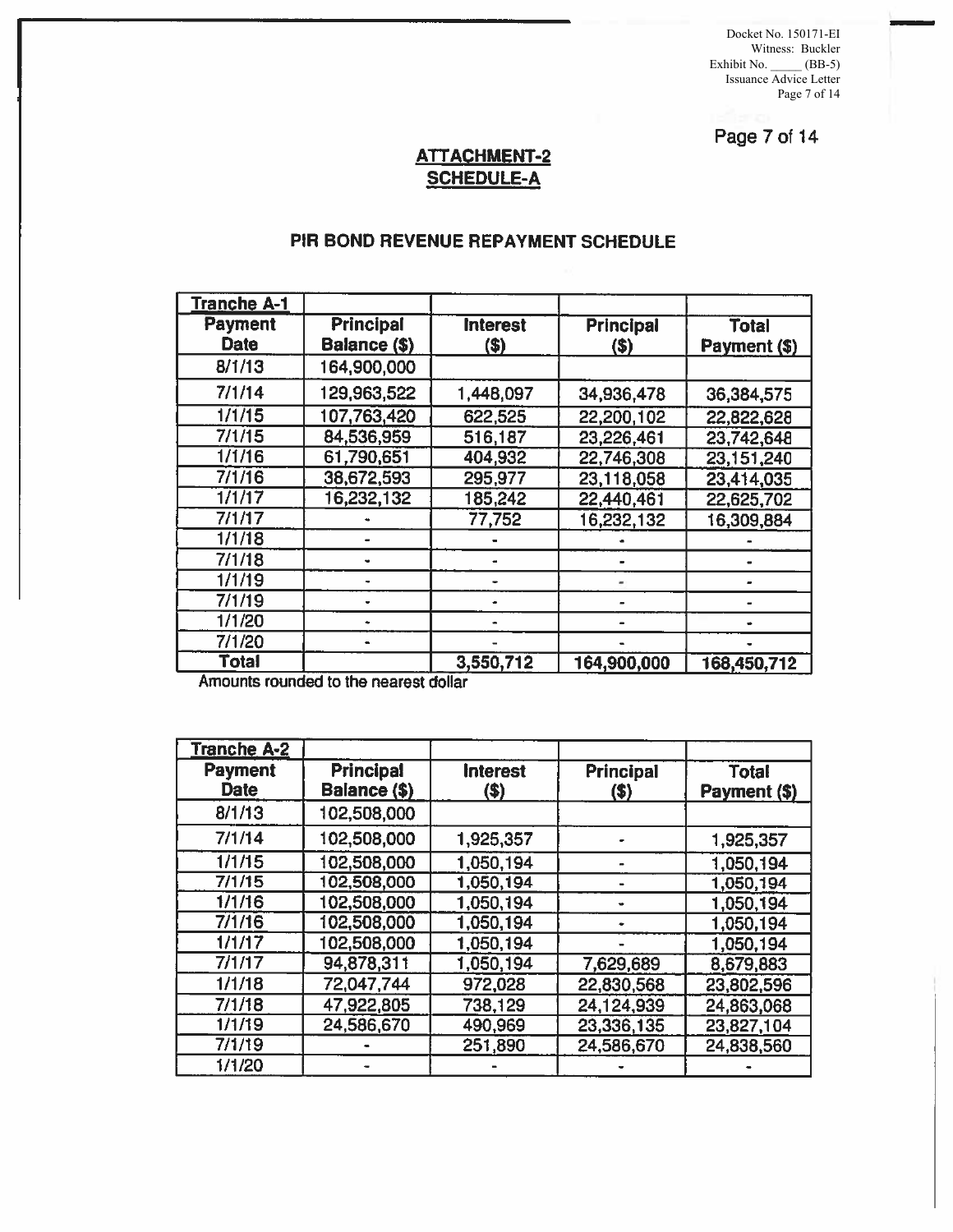Docket No. 150171-EI Witness: Buckler Exhibit No. \_\_\_\_\_ (BB-5) Issuance Advice Letter Page 8 of 14

-

#### Page 8 of 14

| 7/1/20 |                                        |            |             |             |
|--------|----------------------------------------|------------|-------------|-------------|
| Total  |                                        | 10,679,540 | 102,508,000 | 113,187,540 |
|        | Amounte rounded to the necessit delive |            |             |             |

Amounts rounded to the nearest dollar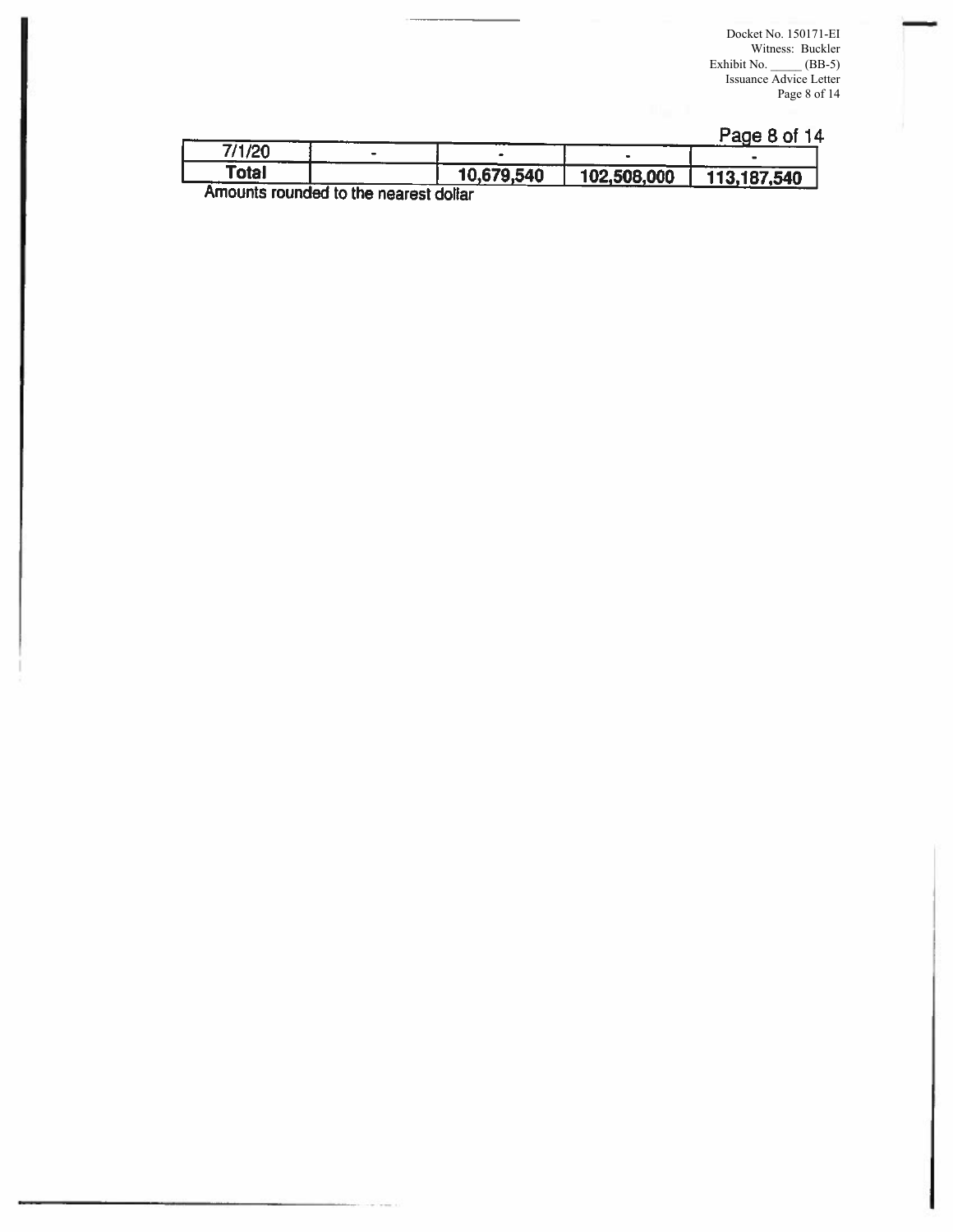Docket No. 150171-EI Witness: Buckler Exhibit No. \_\_\_\_\_ (BB-5) Issuance Advice Letter Page 9 of 14

Page 9 of 14

#### **ATTACHMENT-2** SCHEDULE-S

ŧ

#### ONGOING FINANCING COSTS

|                                                                                                                | <b>ANNUAL AMOUNT</b> |
|----------------------------------------------------------------------------------------------------------------|----------------------|
| Ongoing Servicer Fee (Applicant as Servicer) <sup>1</sup><br>(0.10% of initial principal balance of the bonds) | \$267,408            |
| <b>Administration Fees</b>                                                                                     | \$50,000             |
| <b>Accountants Fees</b>                                                                                        | \$75,000             |
| <b>Legal Fees</b>                                                                                              | \$45,000             |
| <b>Trustee's Fees &amp; Expenses</b>                                                                           | \$3,000              |
| <b>Independent Managers Fees</b>                                                                               | \$5,000              |
| <b>Rating Agency Fees</b>                                                                                      | \$35,000             |
| <b>Printing/EDGAR expenses</b>                                                                                 | \$2,500              |
| Return on Capital Account <sup>2</sup>                                                                         | \$71,398             |
| Miscellaneous                                                                                                  | \$26,602             |
| TOTAL ONGOING FINANCING COSTS                                                                                  | \$580,908            |

Note: The amounts shown for each category of operating expense on this attachment are the expected expenses for the first year of the PIR bonds. Phase-In Recovery Charges will be adjusted at least annually to reflect any changes in Ongoing Financing<br>Costs through the true-up process described in the Financing Order, subject to the<br>adjustment for such Ongoing Financing Costs in any y

<sup>&</sup>lt;sup>1</sup> Assumes Applicant will act as Servicer for the life of the PIR Bonds. If in the future a third party that is not an EDU acts as servicer for the PIR Bonds, the servicing fee may be increased up to 0.75% of the initial

<sup>&</sup>lt;sup>2</sup> Applicant funded capital subaccount in an amount equal to 0.50% of the PIR Bond issuance amount and earns an annual rate of return of 5.34% thereon.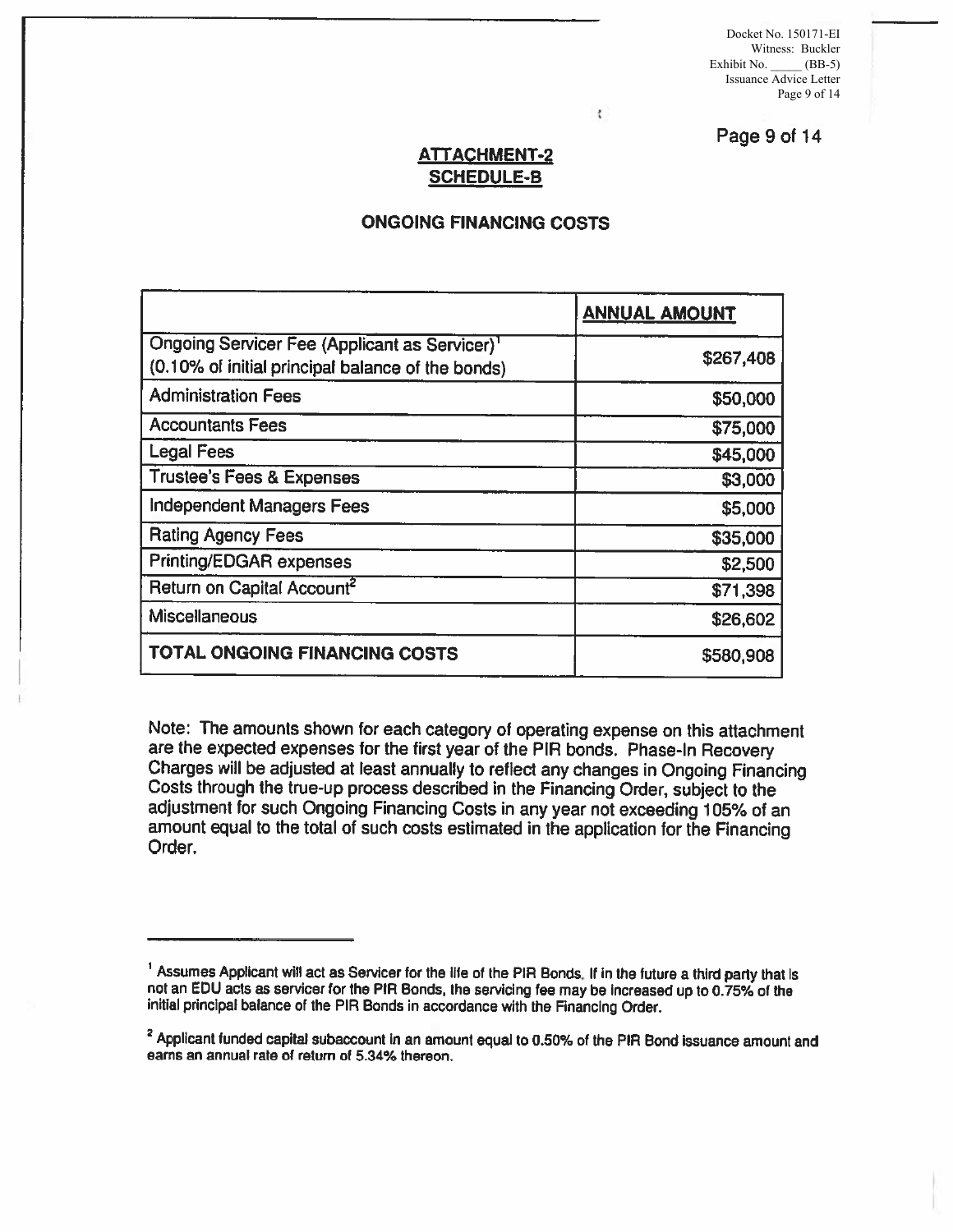Docket No. 150171-EI Witness: Buckler Exhibit No. \_\_\_\_\_ (BB-5) Issuance Advice Letter Page 10 of 14

Page 10 of 14

## ATTACHMENT-2

#### SCHEDULE-C

#### SUMMARY OF PHASE-IN RECOVERY CHARGES

| Year         | <b>PIR Bond</b><br>Payment'<br>$\mathbf{B}$          | <b>Ongoing</b><br><b>Financing</b><br>Costs <sup>2</sup><br>\$2 | <b>Total nominal</b><br>Phase-In<br><b>Recovery Charge</b><br>Requirement <sup>3</sup><br>$\mathbf{E}$ | <b>Present Value of</b><br><b>Phase-In Recovery</b><br>Charges <sup>4</sup><br>$\mathbf{E}$ |
|--------------|------------------------------------------------------|-----------------------------------------------------------------|--------------------------------------------------------------------------------------------------------|---------------------------------------------------------------------------------------------|
| 0.0          |                                                      |                                                                 |                                                                                                        |                                                                                             |
| 0.9          | 38,309,931                                           | 532,499                                                         | 39,234,350                                                                                             | 37,384,072                                                                                  |
| 1.4          | 23,872,822                                           | 290,454                                                         | 24,407,084                                                                                             | 22,651,265                                                                                  |
| 1.9          | 24,792,842                                           | 290,454                                                         | 25,336,386                                                                                             | 22,902,226                                                                                  |
| 2,4          | 24, 201, 434                                         | 290,454                                                         | 24,739,012                                                                                             | 21,780,698                                                                                  |
| 2.9          | 24,464,230                                           | 290,454                                                         | 25,004,458                                                                                             | 21,441,904                                                                                  |
| 3.4          | 23,675,897                                           | 290,454                                                         | 24,208,171                                                                                             | 20,219,216                                                                                  |
| 3.9          | 24,989,767                                           | 290,454                                                         | 25,535,299                                                                                             | 20,773,023                                                                                  |
| 4.4          | 23,802,596                                           | 290,454                                                         | 24,336,149                                                                                             | 19,282,665                                                                                  |
| 4.9          | 24,863,068                                           | 290,454                                                         | 25,407,321                                                                                             | 19,607,875                                                                                  |
| 5.4          | 23,827,104                                           | 290,454                                                         | 24,360,904                                                                                             | 18,311,397                                                                                  |
| 5.9          | 24,838,560                                           | 290,454                                                         | 25,382,566                                                                                             | 18,583,180                                                                                  |
| 6.4          |                                                      |                                                                 |                                                                                                        |                                                                                             |
| 6.9          |                                                      |                                                                 |                                                                                                        |                                                                                             |
| <b>Total</b> | 281,638,252<br>Amounts rounded to the nearest dollar | 3,437,039                                                       | 287,951,701                                                                                            | 242,937,520                                                                                 |

' From Attachment 2, Schedule A

<sup>2</sup> From Attachment 2, Schedule B

<sup>3</sup> Sum of PIR Bond payments and ongoing financing costs and taxes owed.

<sup>4</sup>The discount rate used Is the weighted average cost of debt for Ohio Power.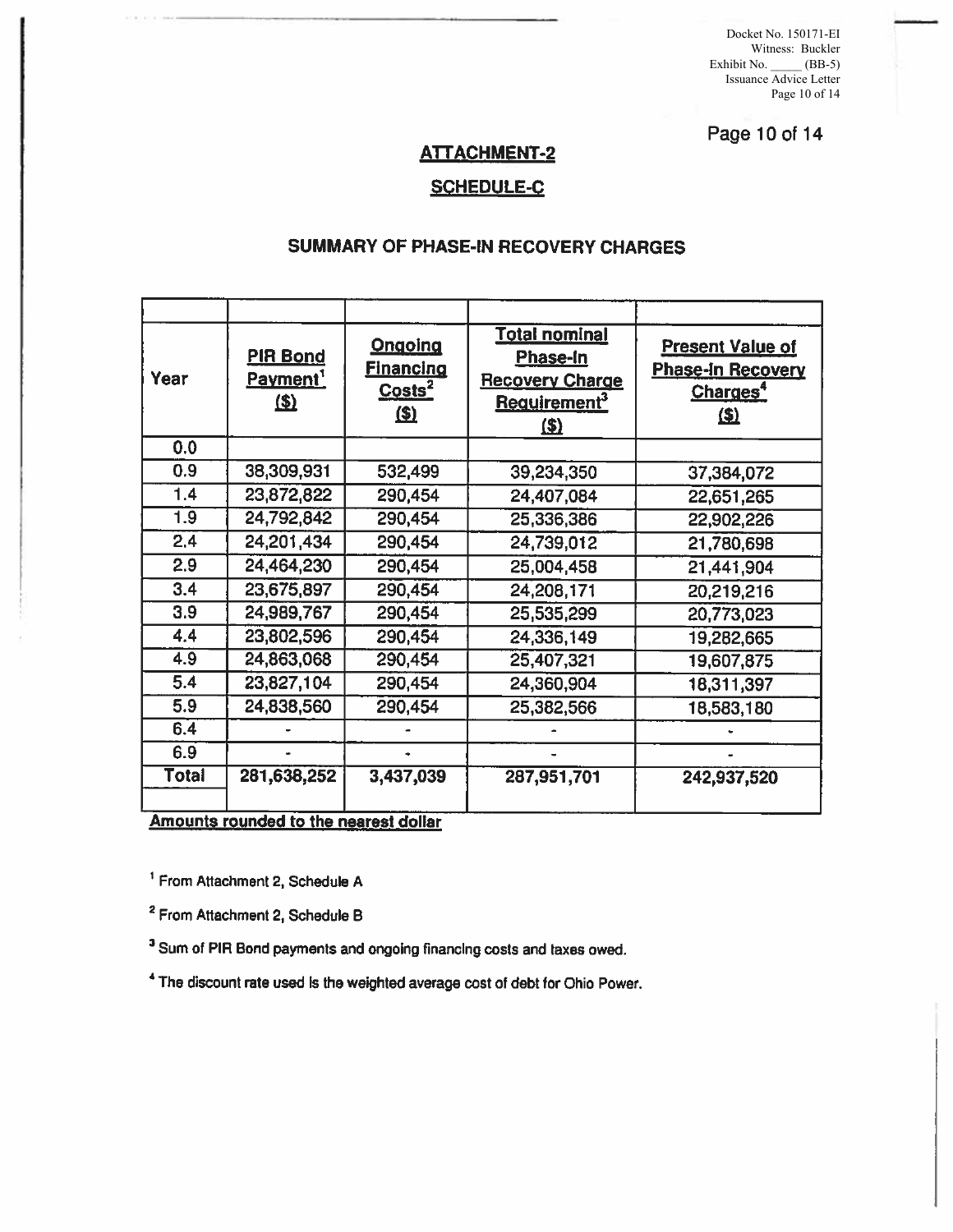Docket No. 150171-EI Witness: Buckler Exhibit No. \_\_\_\_\_ (BB-5) Issuance Advice Letter Page 11 of 14

Page 11 of 14

#### ATTACHMENT-2 SCHEDULE-D

t.

# COMPLIANCE WITH THE NOMINAL AND PRESENT VALUE STANDARD<sup>1</sup>

|                      | <b>Existing DARR</b><br>Rate $($)^2$ | <b>Securitization</b><br>Financing (\$) | Savings/(Cost) of<br><b>Securitization</b><br>Financing (\$) |
|----------------------|--------------------------------------|-----------------------------------------|--------------------------------------------------------------|
| Nominal              | 306,550,309                          | 287,951,701                             | 18,598,608                                                   |
| <b>Present Value</b> | 266,766,198                          | 242,937,520                             | 23,828,678                                                   |

<sup>1</sup>Calculated in accordance with the methodology used In the Application

<sup>&</sup>lt;sup>2</sup> Carrying costs at 5.34%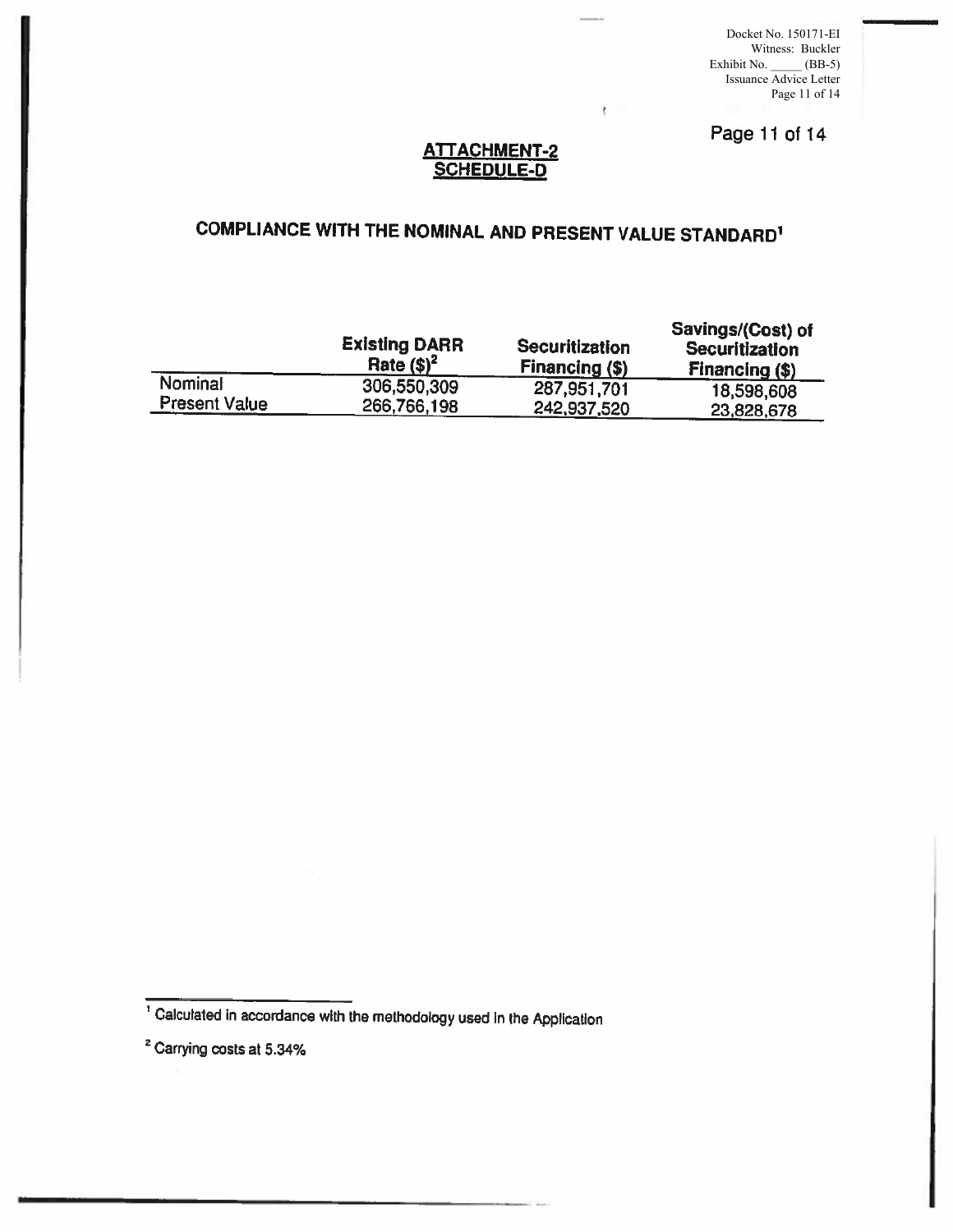Docket No. 150171-EI Witness: Buckler Exhibit No. \_\_\_\_\_ (BB-5) Issuance Advice Letter Page 12 of 14

Page 12 of 14

#### **ATTACHMENT ·3**

#### **CERTIFICATION OF COMPUANCE**

Ohio Power Company 1 Riverside Plaza Columbus, OH 43215

Date: July 24, 2013

Re: Application of Ohio Power Company, Case No. 12-1969-EL-ATS

Applicant, Ohio Power Company, submits this Certification pursuant to the Financing Order In the Matter of the Application of Ohio Power Company for Authority to Issue Phase-in-Recovery Bonds and Impose, Charge and Collect Charges for Tariff and Bill Format Changes in Case No. 12-1969-EL-ATS (the Financing Order). All capitalized terms not defined in this letter shall have the meanings ascribed to them in the Financing Order and the Issuance Advice Letter referenced herein.

In its Issuance Advice Letter dated July 24, 2013, the Applicant has set forth the following particulars of the PIR Bonds:

Name of PIA Bonds: Senior Secured Phase-In-Recovery Bonds PIA Bond Issuer: Ohio Phase-In-Recovery Funding LLC Trustee: U.S. Bank National Association Closing date: August 1, 2013 Amount Issued:\$ 267,408,000

Expected Amortization Schedule: See Attachment 2, Schedule A to the Issuance Advice Letter Distributions to Investors: Semi-annually on January 1 and July 1 Weighted Average Coupon Rate: 1.58% Weighted Average Yield: 1.59% Expected Final Maturity (Tranche A-1 ): July 1, 2017 Expected Final Maturity (Tranche A-2): July 1, 2019 Legal Final Maturity (Tranche A-1): July 1, 2018 Legal Final Maturity (Tranche A-2): July 1, <sup>2020</sup> Estimated NPV Savings of: \$ 23,828,678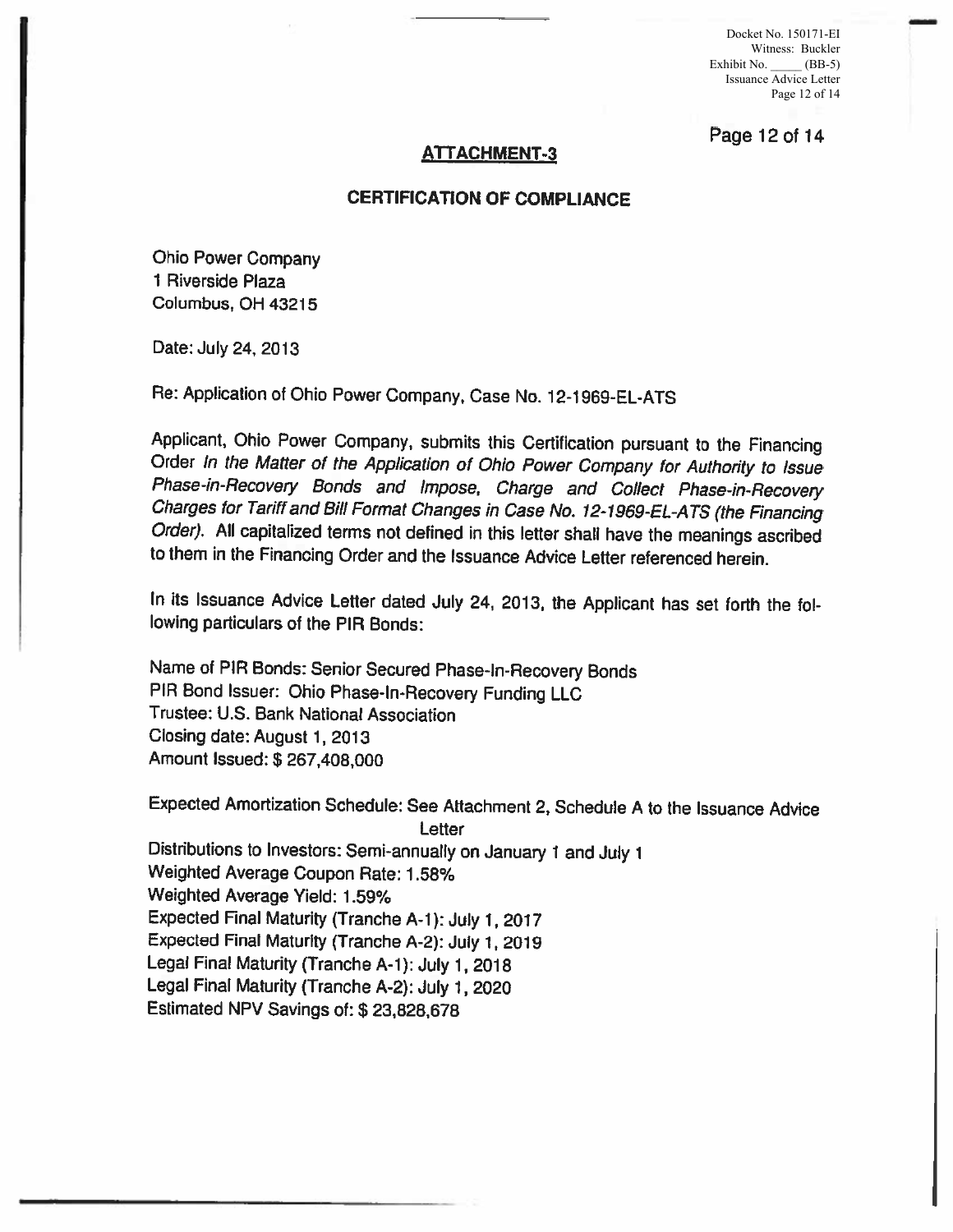Page 13 of 14

The following actions were taken in connection with the design, structuring and pricing<br>of the PIR Bonds:

- Included credit enhancement in the form of the true-up mechanism and an equity contribution of 0.50% of the original principal amount of the PIA Bonds to be deposited in the capital subaccount.
- Registered the PIA Bonds with the Securities and Exchange Commission to facilitate greater liquidity.
- Achieved preliminary Aaa/AAA ratings from the two major rating agencies with final Aaa/AAA as a condition to closing.
- Selection of underwriters that have relevant experience and execution capabilities was affirmed by the Company, the Commission Staff and the Commission's Financial Advisor.
- The marketing presentations were developed to emphasize the strong credit quality and security related to these bonds, and provides relative value analysis to other competing securities.
- Provided the termsheet and preliminary prospectus by e-mail to prospective investors.
- Allowed sufficient time for investors to review the termsheet and preliminary prospectus and to ask questions regarding the transaction.
- Ensured that the offering materials and investor presentation materials describe the legislative, political and regulatory framework and the bond structure with a focus on corporate/agency/other crossover buyers specifically targeted to achieve the transaction objectives, and held telephone one-on one conference calls with potential investors to discuss and answer questions.
- Arranged issuance of rating agency pre-sale reports during the marketing period.
- During the period that the bonds were marketed, held daily market update discussions with the underwriting team, the Commission's designated representative(s) and Commission's Financial Advisor to develop recommendations
- Developed and implemented a marketing plan designed to encourage each of the underwriters to aggressively market the PIA Bonds to their customers and to reach out to a broad base of potential investors, including investors who have not previously purchased this type of security.
- Provided potential investors with access to an internet roadshow for viewing on repeated occasions at investors' convenience.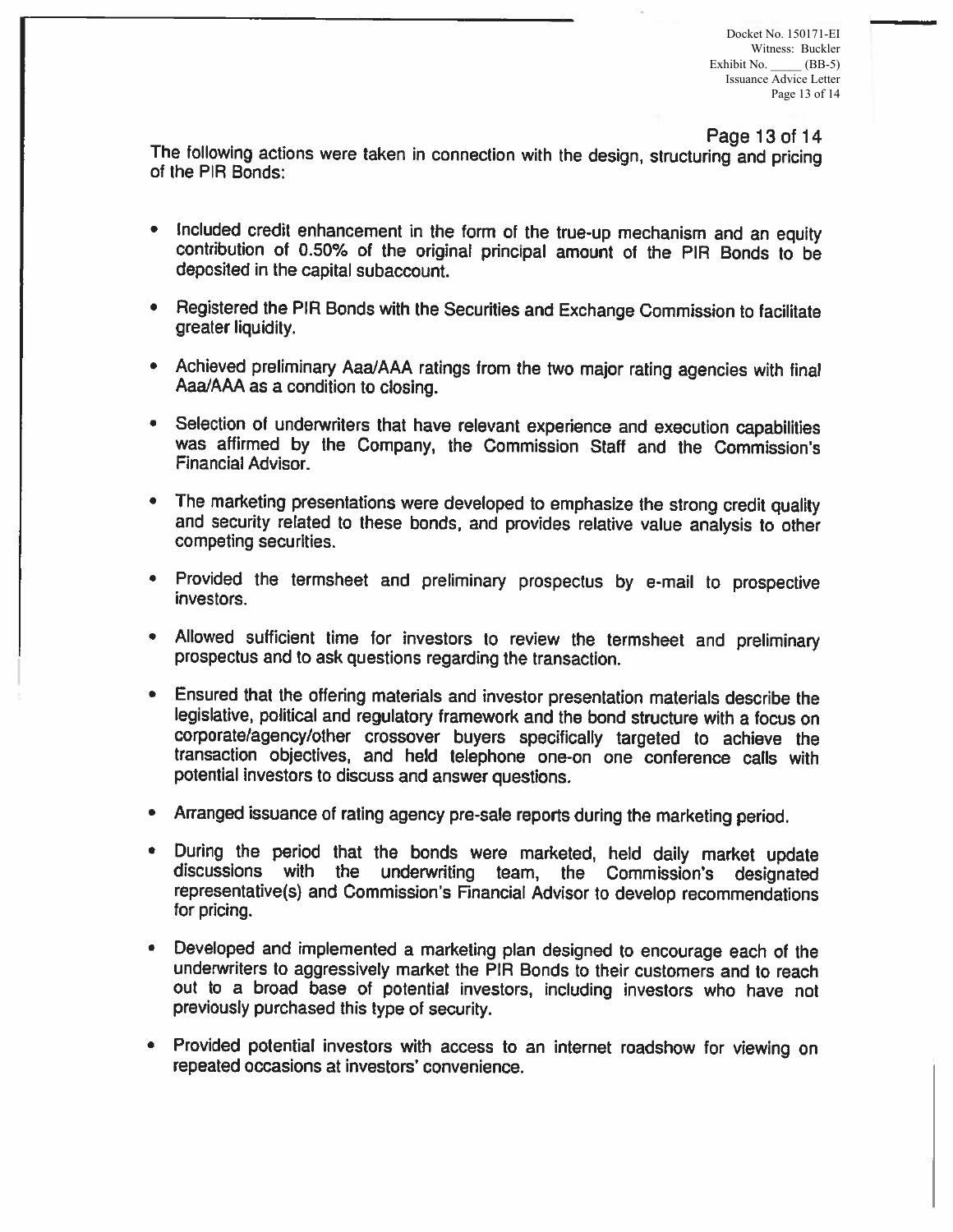#### Page 14 of 14

- Adapted the PIR Bonds offering to market conditions and investor demand at the time of pricing within the constraints set by the Financing Order. Variables impacting the final structure of the transaction were evaluated including the length of average<br>lives and maturity of the bonds and interest rate requirements at the time of pricing<br>so that the structure of the transaction would cor
- Worked with the Commission's Financial Advisor to develop underwriter compensation and preliminary price guidance designed to achieve lowest possible interest rates.

Based upon the information reasonably available to the officers, agents, and employees of the Applicant, the Applicant hereby certifies that the structuring and pricing of the PIR Bonds, as described in the Issuance Advice Charges as of the date of issuance, consistent with market conditions and the terms set out in the Financing Order that both measurably enhances cost savings to customers and mitigates rate impacts to customers as compared with the DARR cost recovery methods previously approved for the Applicant.

The forgoing certifications do not mean that lower Phase-In-Recovery charges could not have been achieved under different market conditions, or that structuring and pricing the PIR Bonds under conditions not permitted by t achieved lower Phase-In-Recovery Charges.

Applicant is delivering this Certification to the Commission solely to assist the Commission in establishing compliance with the aforementioned standard. Applicant specifically disclaims any responsibility to any other per Certification, whether such person claims rights directly or as third-party beneficiary.

Respectfully submitted,

OHIO POWER COMPANY

By: /s/ Renee V. Hawkins Name: Renee V. Hawkins Title: Assistant Treasurer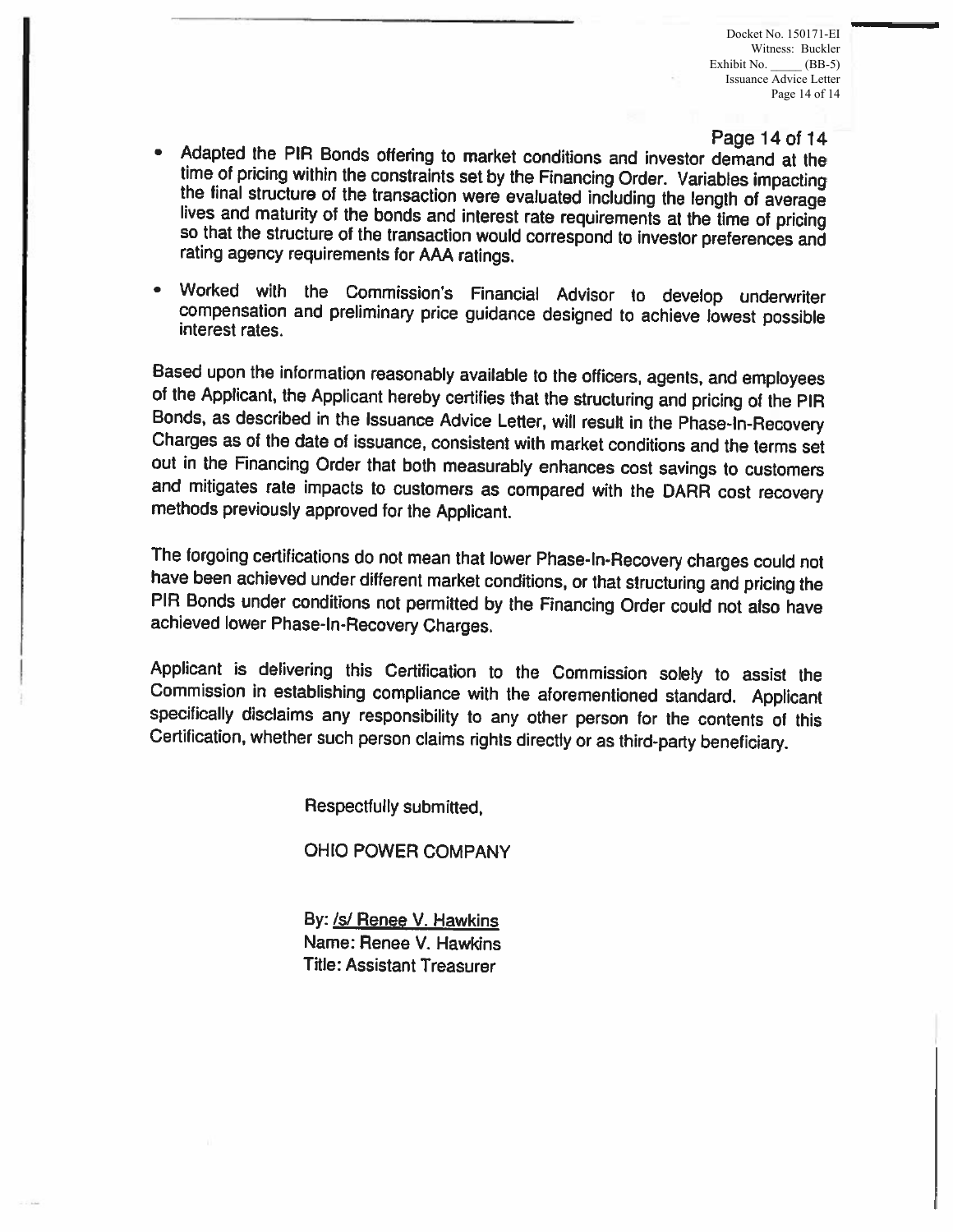Docket No. 150171-EI Witness: Buckler Exhibit No.  $(BB-6)$  Wisconsin Withdrawal Letter Page 1 of 1

#### wa energies.

#### Filed Electronically

231 W. Michigan Street Milwaukee, WI 53203 www we·energies.com

October 9, 2006

Mr. Eric Callisto, Executive Assistant Public Service Commission of Wisconsin 610 North Whitney Way Madison WI 53707-7854

RE: 6630-ET-100 Application of Wisconsin Electric Power Company for a Financing Order Authorizing the Issuance of Environmental Trust Bonds and for the Approval of Related Affiliated Interest Agreements

Dear Eric:

I wish to express my appreciation to you, Dave Gilles and others at the Public Service Commission of Wisconsin ("Commission") for your efforts to assist the Company in making a filing under the Environmental Trust Financing ("ETF') law. I regret that our collective efforts will not result in an issuance.

The law and the Commission's Financing Order, dated October 12, 2004, established a new and as yet untested way of issuing debt in Wisconsin. We were the first to attempt a securities issuance under the new law, and first efforts by their very nature carry significant challenges.

While federal regulations clearly hold the Company, its officers, as well as its directors responsible for all representations to investors, the Financing Order anticipated a collaborative process among the Commission, its consultant and the Company where all parties had a major role. Despite our mutual efforts to reconcile a situation where parties have significant input but not equal liability, we were unable to do so. It may be that such a structure is ultimately irreconcilable. A lesson learned from this process is that the strict liability of the Company, its officers, and directors must be taken into account in the future.

Thomas Edison, arguably the father of the electric utility industry, once described his unsuccessful attempts to develop a workable light bulb by saying "I have not failed. I've just found 10,000 ways that won't work." I hope that the lessons we have all learned over the past several months may in some way assist in any potential efforts to issue ETF bonds in the future.

Kindest regards,

 $\sim$ 

Roman A. Draba, Vice President Regulatory Affairs and Policy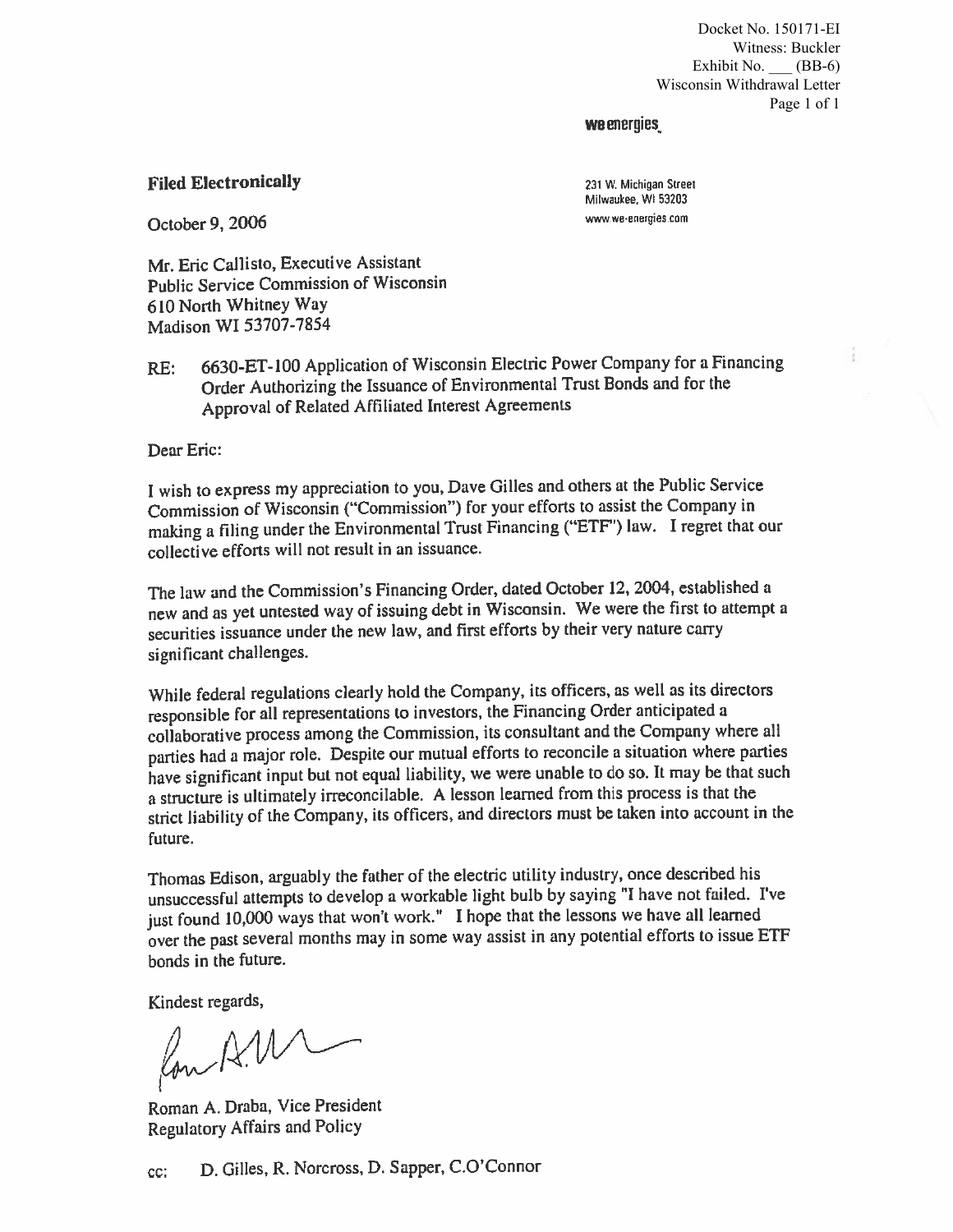# **COMPOSITE EXHIBIT OF DEF's ANSWERS TO STAFF'S INTERROGATORIES REFERENCED IN THIS TESTIMONY**

**\_\_\_\_\_\_\_\_\_\_\_\_\_\_\_\_\_**

23. Please refer to Exhibit PC-2. Please identify every transaction on this list in which the sponsoring utility was held responsible for a federal security law liability. Please also identify any transaction in which DEF believes there was a potential securities law violation.

**Answer:** Neither DEF nor Morgan Stanley is aware of any situation in which a sponsoring utility was held responsible for a federal security law violation. However, we believe it is irrelevant whether any of the sponsoring utilities in other transactions have been held responsible for federal securities law violations. The key consideration is that federal securities law liability exists. DEF, as well as Morgan Stanley, take the existence of federal securities law liability seriously and would never deem it to be immaterial simply because we are not aware of any violations for similar transactions to date.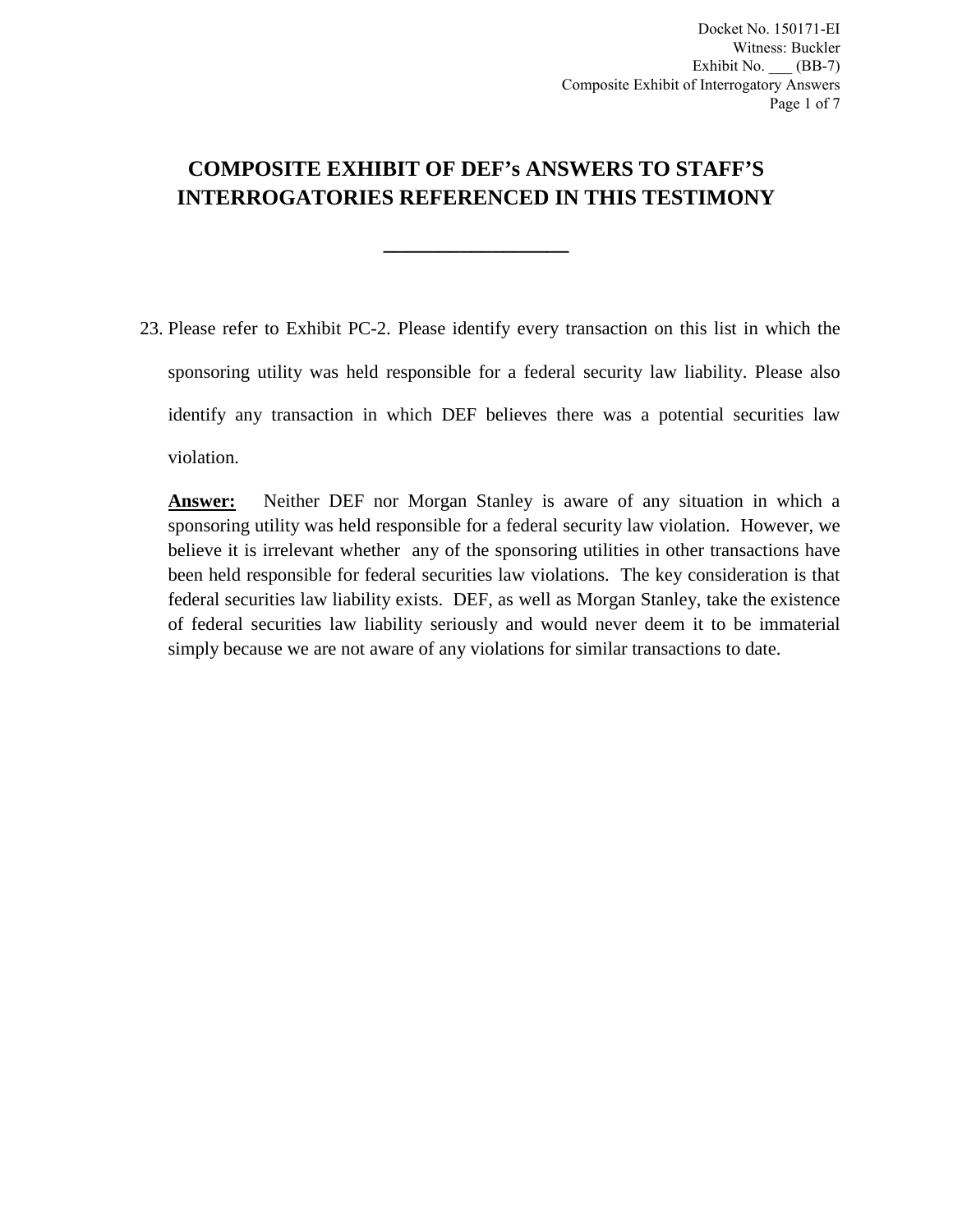Docket No. 150171-EI Witness: Buckler Exhibit No.  $\underline{\hspace{1cm}}$  (BB-7) Composite Exhibit of Interrogatory Answers Page 2 of 7

10. Are the setup costs that DEF seeks to recover only incremental costs that are not currently recovered by any other cost recovery mechanism? If not, please explain your rationale for not using incremental costs.

**Answer:** DEF considers these costs to be incremental to DEF. Specifically, Servicer Set-up Fees (Line 2) include amounts DEF expects to incur to modify its existing information technology system to bill, collect, remit, and report on nuclear asset-recovery charges. The work is performed by Duke Energy Business Services (service company) employees and contractors who are shared amongst and charged to all of the Duke Energy affiliates. The SPE Set-up Fees (Line 9) include the costs of establishing the SPE as well as estimated costs of the SPE's Delaware legal counsel. These costs are also incremental and are not currently recovered by any other cost recovery mechanism.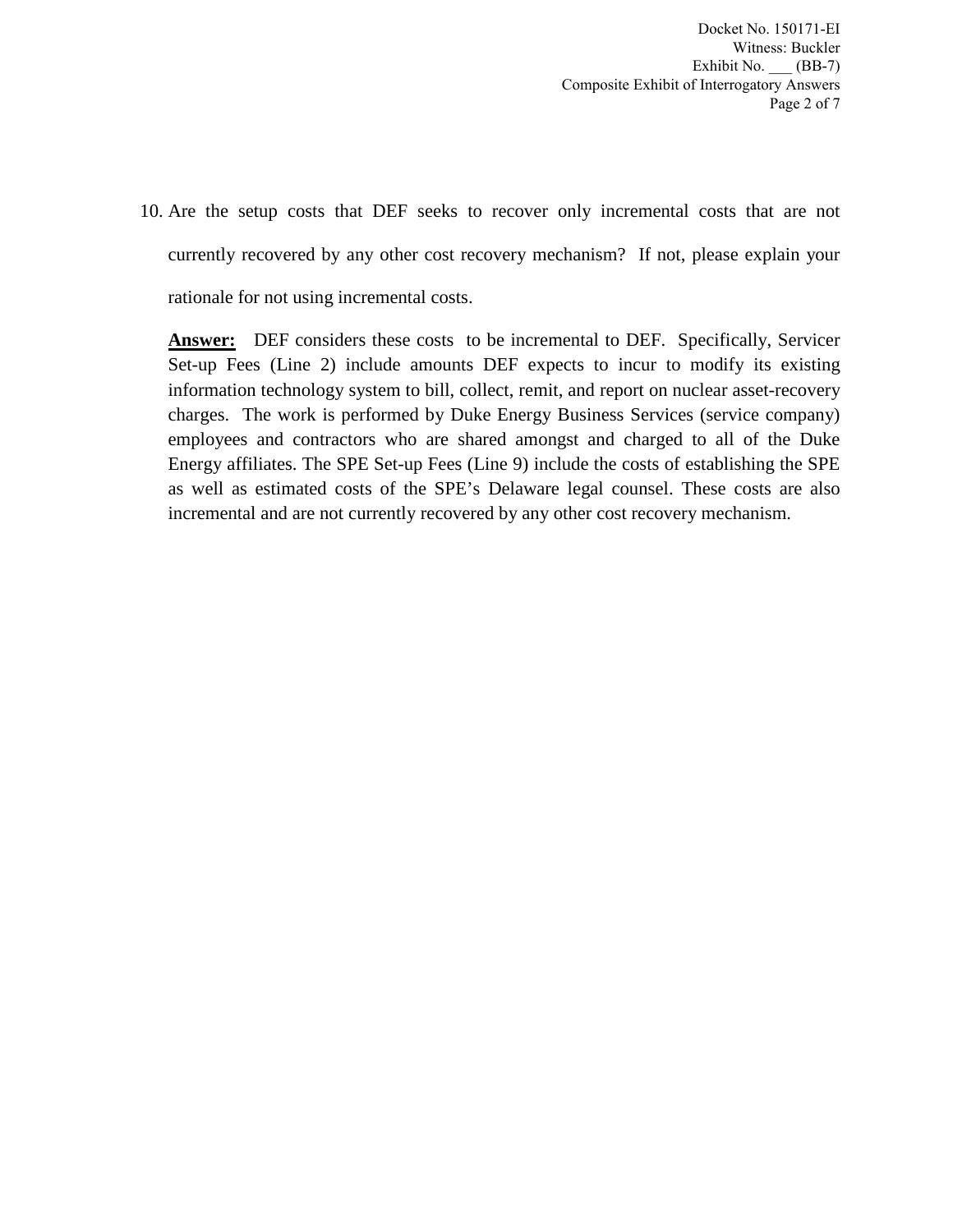Docket No. 150171-EI Witness: Buckler Exhibit No. (BB-7) Composite Exhibit of Interrogatory Answers Page 3 of 7

15. Please refer to Buckler Direct, page 20, lines 16-22. Please identify the costs proposed for the informational technology program modifications listed on line 2 of Exhibit BB-1, page 1 of 2. How was this estimate developed and will DEF perform the work?

#### **Answer:**

The chart below identifies the estimated costs, as of earlier in 2015, for the information technology program modifications at each stage of the project.

| <b>Project Stage</b>              | <b>Estimated Cost</b><br>(in thousands) |
|-----------------------------------|-----------------------------------------|
| Analysis & Design                 | \$544                                   |
| <b>Build &amp; Unit Test</b>      | 257                                     |
| <b>Component Test</b>             | 121                                     |
| <b>Product Acceptance Test</b>    | 355                                     |
| <b>User Acceptance Test</b>       | 166                                     |
| <b>Integrated Regression Test</b> | 38                                      |
| Deployment & Warranty             | 416                                     |
| Total                             |                                         |

The project estimate was developed by determining the project scope, and then gathering the business and functional requirements. After the business and functional requirements are determined, the Informational Technology team evaluates the impacts and estimates the hours to complete the project for both Information Technology and Business Units. A blended hourly rate factor and the total estimated labor hours are used to calculate the estimated cost for the project. Duke Energy and its contractors are performing all work to the billing system and interfaces.

The project teams consists of 9 Duke Energy Business Services (service company) employees, which are shared resources among all of the jurisdictions, and 4 outside contractors. The projects that the service company employees would have been tasked to work on cross all of the affiliated entities.

The **analysis & design** stage is to document the inventory of impacted items such as reports, interfaces, programs, files and databases. Initially 121 impact items were identified such as batch processing, general ledger interface, code table, on-line query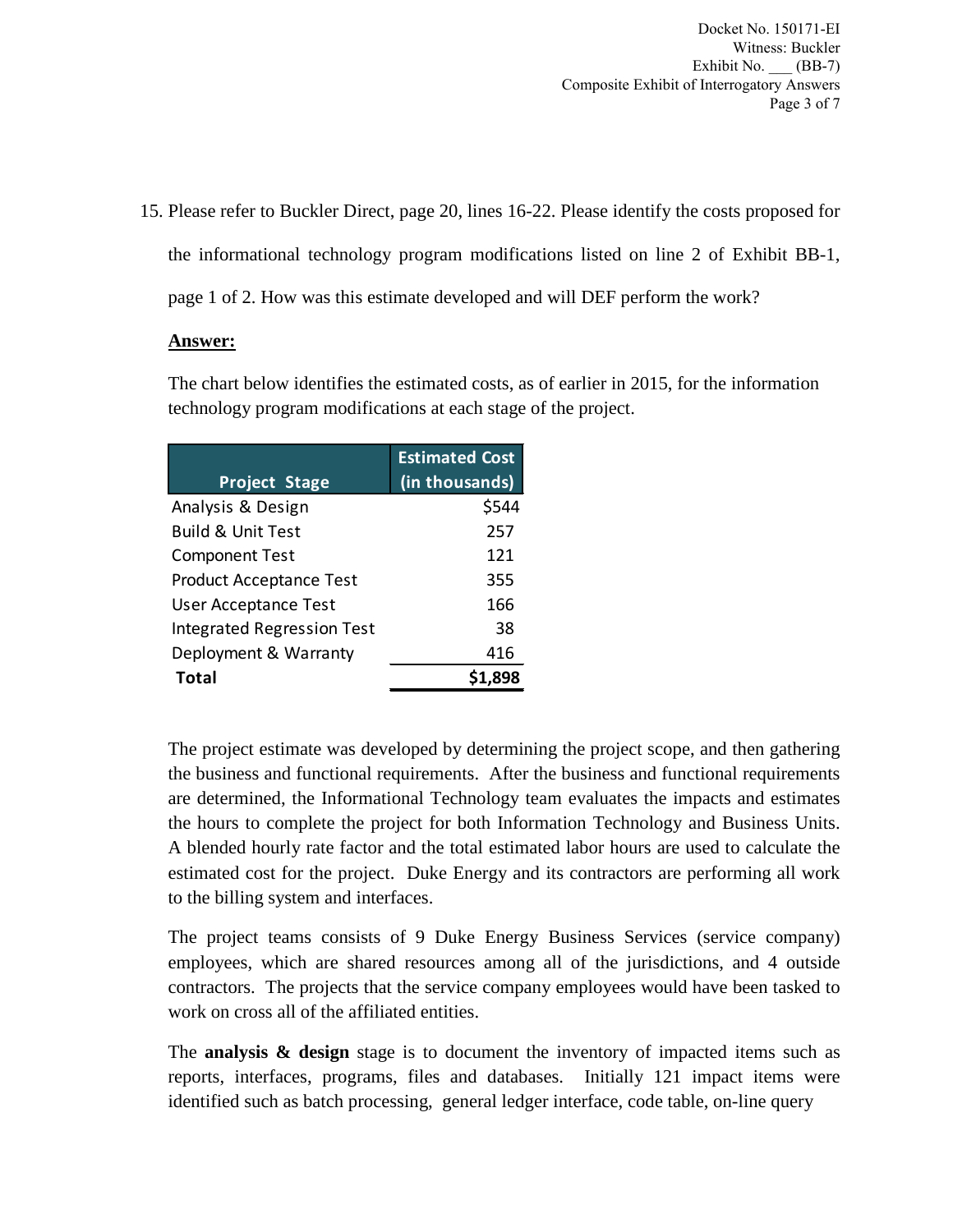Docket No. 150171-EI Witness: Buckler Exhibit No. \_\_\_ (BB-7) Composite Exhibit of Interrogatory Answers Page 4 of 7

tool, on-line dialog, databases, report generators and reports. Screen mock ups and report mock ups are created and interface files are defined to the field level. Design documents are developed that narrate the data flows or work flows. While performing the detailed inventory analysis, the project team determined that labor hours and costs could be materially reduced by utilizing an available charge field in the billing system, and thus the total estimate for this IT project is now significantly lower than the above estimate. The table below illustrates the project to date costs (as of July 31, 2015) which have in fact been greatly reduced due to the diligence by the project team. This will save programming time which reduces business risk and in the end will save the customers cost. Instead of the ~\$1.9 million of costs estimated earlier in the process, DEF is now hopeful that the costs will be significantly lower.

Actual Costs Incurred Through July 2015

| <b>Project Stage</b>              | <b>Actual Cost</b><br>(in thousands) |
|-----------------------------------|--------------------------------------|
| Analysis & Design                 | 75                                   |
| <b>Build &amp; Unit Test</b>      | 35                                   |
| <b>Component Test</b>             | ∗                                    |
| <b>Product Acceptance Test</b>    | ∗                                    |
| User Acceptance Test              | $\ast$                               |
| <b>Integrated Regression Test</b> | $\ast$                               |
| Deployment & Warranty             | ∗                                    |
| Total as of July 31, 2015         |                                      |

#### *\* Actual costs will be determined as project completes each stage*

The **build & unit test** stage is commonly referred to as coding in which developers may find their coding tasks to be much more or less complicated than originally assessed in inventory. During this stage thousands of lines of program code must be analyzed and tested. The developer must prove that the coded solution is viable in terms of executable code. Successful completion of this stage occurs when the billing system can execute the instruction set and produce the expected results.

The **component test** stage is a sub-stage of the build & unit test stage. It is planned separately after the coding and unit test is complete. Component test is conducted in a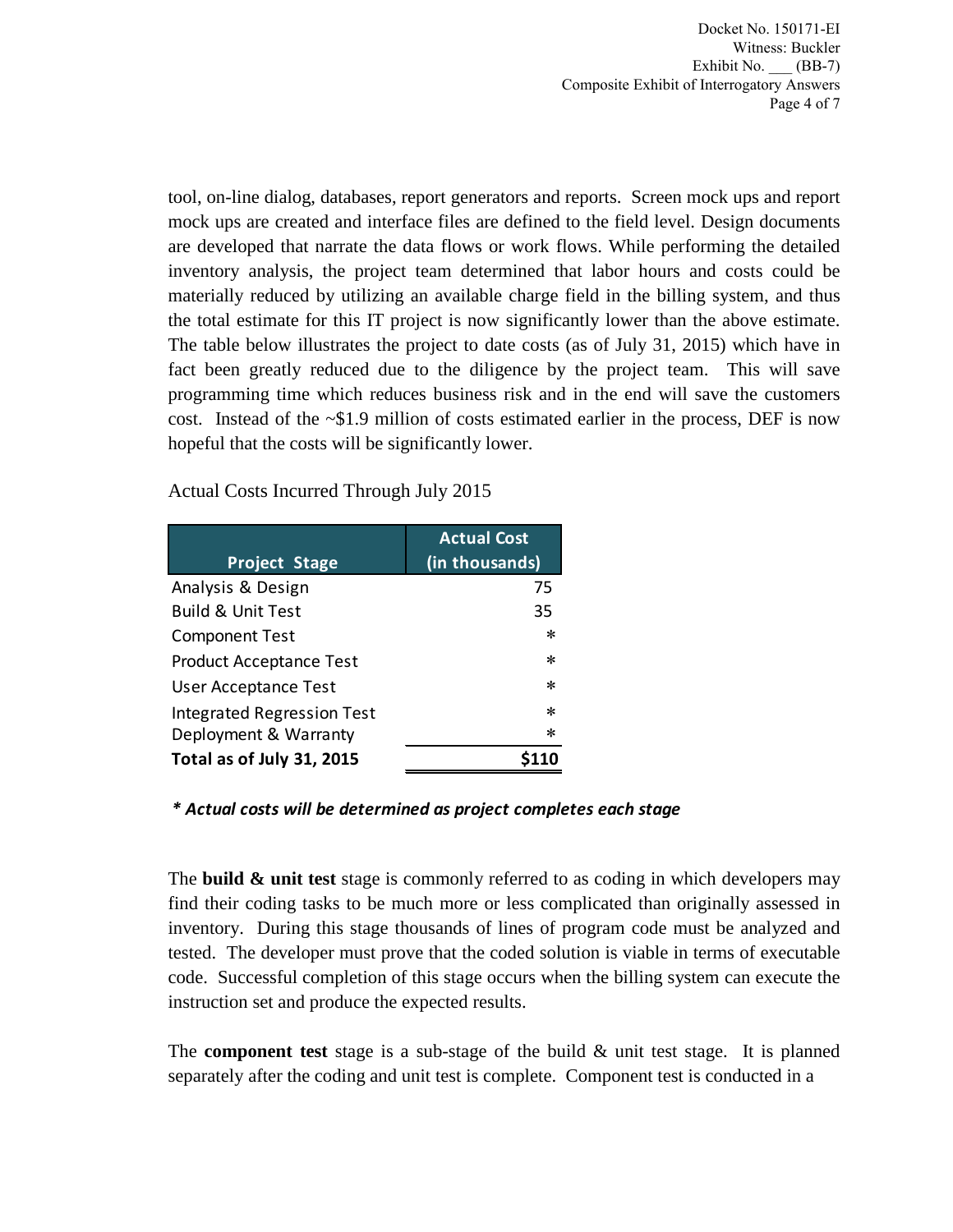system test environment at a higher level than unit test by the project team members. This allows the project team to identify and correct problems with the code or job flows prior to exposure to the business partners. The team will execute approximately 350 component test scripts and 3,000 test steps by the end of this test phase, and approximately 200 rates in four billing groups will be tested and verified.

The **product acceptance test** stage is a business partners stage. The business partners will be engaged in processing, data, report validations and verifications. Any process errors will be documented and tracked, and daily meetings will be conducted to review defect correction progress. Test scripts are estimated to be approximately 500 scripts containing 20,000 test steps. All billing rates and all billing scenarios (e.g. cancel/rebill and cancel/adjust) will be tested during this stage.

The **user acceptance test** stage is to focus on validating that all defects have been fixed and ensure all business requirements have been met. There will be an estimated 200 scripts executed during this phase of testing.

The **integration regression test** stage is conducted independent of the project team and business partners. A test support team moves the changes made to the project into a test environment and then performs a set of regression test scripts to ensure that the changes made to the environments as a whole will not have a negative impact.

The **deployment & warranty** stage is the act of planning for and then executing the steps needed to move the products developed during the execution stages of the project life cycle into the production environment. The project team will still address and correct any defects that may be found once the project has been deployed into the production environment. The project team will work in conjunction with the production support team to train them on the changes that were made and how to properly support them. The duration of the warranty period depends on the nature of the project. The warranty period is expected to span 90 to 100 days as it must include two billing cycle month ends and two revenue collection cycle month ends.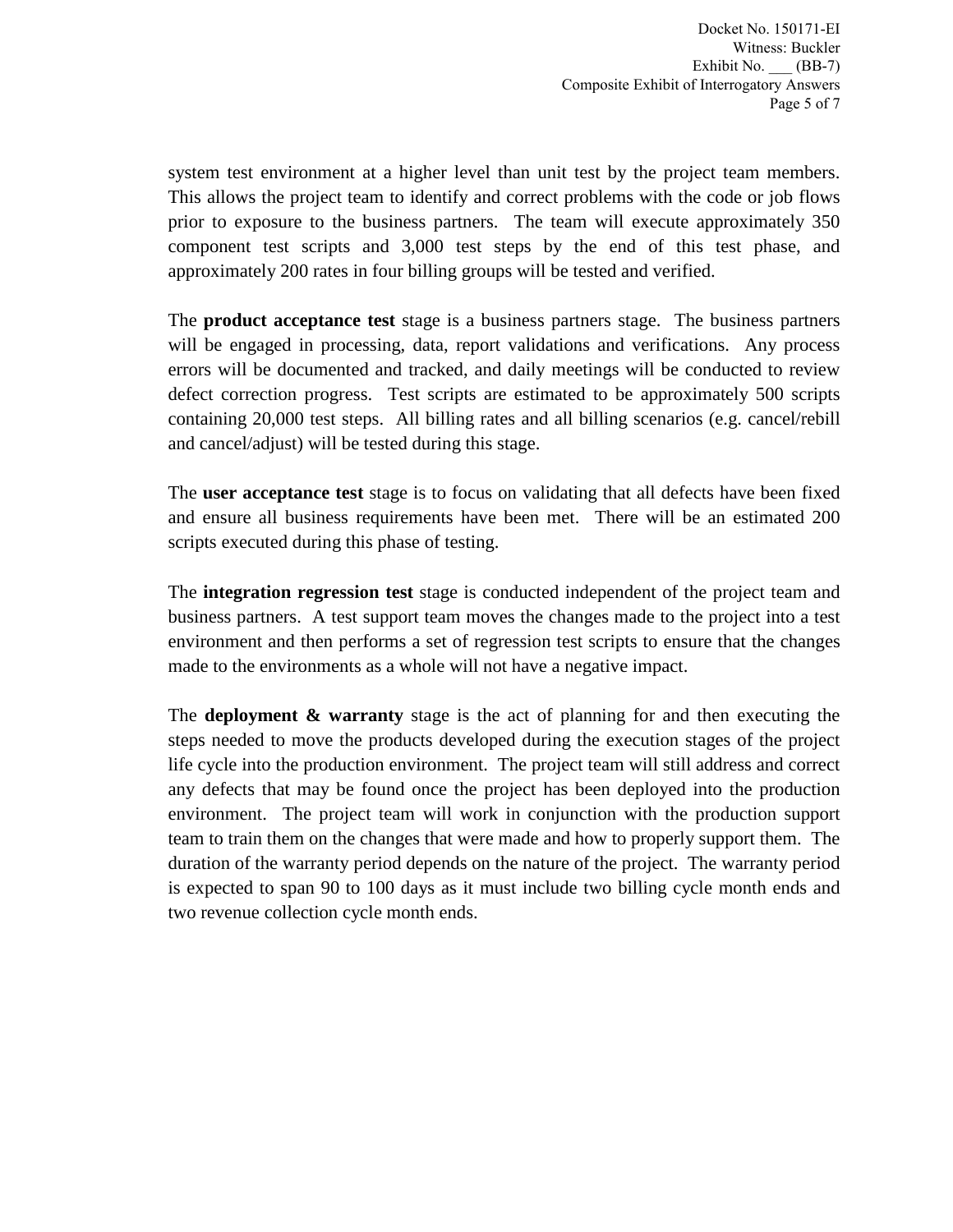Docket No. 150171-EI Witness: Buckler Exhibit No. \_\_\_ (BB-7) Composite Exhibit of Interrogatory Answers Page 6 of 7

34. Is it a conflict of interest to have DEF's financial advisor also be an underwriter, and

therefore, a purchaser of the bonds?

**Answer:** Morgan Stanley is DEF's structuring advisor for this proposed transaction, and its responsibilities include reviewing of enacted legislation; reviewing Company financing objectives; reviewing rating agency criteria with the Company; developing preliminary financing structures; developing interest rate risk management structures, if applicable; developing the mechanics of properly effecting the Financing, including assistance with preparing billing and collection systems; assistance with preparing related testimony of various Company witnesses; reviewing draft transaction documents; assistance in developing and applying for a proposed financing order; and providing expert direct testimony and rebuttal testimony (if any).

DEF, through its inquiries of its legal advisors and financial institutions, notes it is common for firms to participate as both structuring advisor and underwriter on utility securitization transactions. The document attached to this response (bearing Bates numbers 150148-STAFFROG2-34-000001 through 000002) includes listings of utility securitization transactions provided by Goldman Sachs and Morgan Stanley. These listings demonstrate that it is a common practice for these financial institutions to participate as both structuring advisor and underwriter on utility securitization transactions. The participation of a financial institution as both structuring advisor and underwriter may result in efficiencies in both costs and timing that will benefit customers. We are not currently aware of any conflict of interest concerns. However, if such conflict of interest concerns were to be expressed, we would propose to address those concerns through the underwriting request for proposal process and through disclosure in the prospectus as well as undertake the hiring of multiple underwriters. DEF proposes to engage multiple underwriters to ensure the best advice is obtained, and to diminish the influence of any one advisor. DEF would like to attain advice from the most experienced financial institutions in the utility securitization arena to ensure sufficient investor demand is obtained and a successful transaction results. Further, DEF plans to engage the underwriters early enough in the process to ensure their input is taken into consideration before finalizing the structure that would be presented to the rating agencies and investors. Please note the document referenced above is confidential. A redacted version is attached hereto. An unredacted version has been filed with the FPSC along with DEF's Notice of Intent to Request Confidential Classification dated August 31, 2015.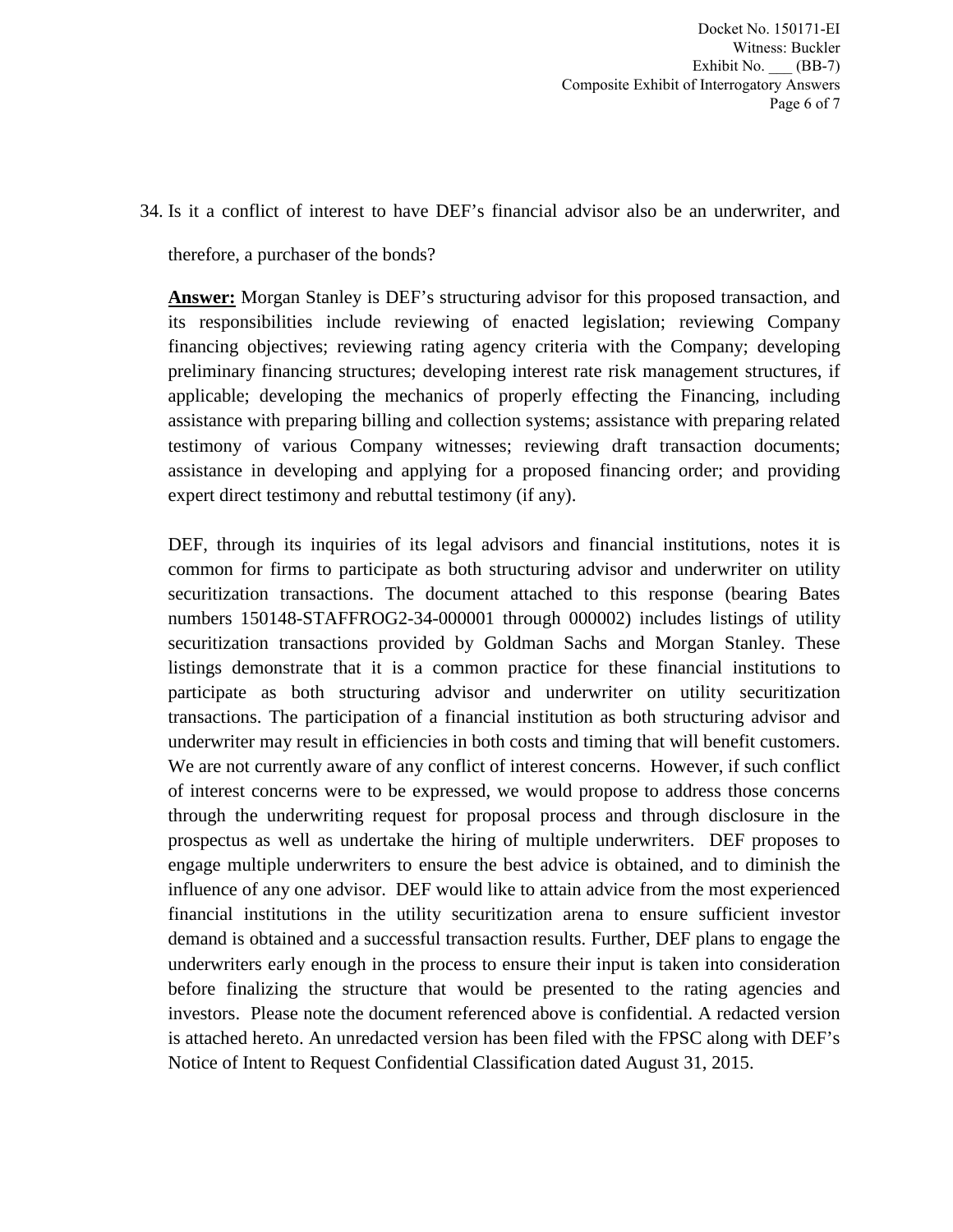Docket No. 150171-EI Witness: Buckler Exhibit No. \_\_\_ (BB-7) Composite Exhibit of Interrogatory Answers Page 7 of 7

As indicated in my testimony and discussed in the response to Interrogatory No. 17, DEF, in consultation with the other members of the Bond Team, expects to conduct a requestfor-proposal process to select underwriters for the transaction. Morgan Stanley should not be excluded from participation in the request-for-proposal process or the related underwriting services if it demonstrates it has satisfactory experience marketing and selling utility securitization bonds, and assuming sufficient expertise and influence is obtained by hiring multiple appropriately qualified underwriters.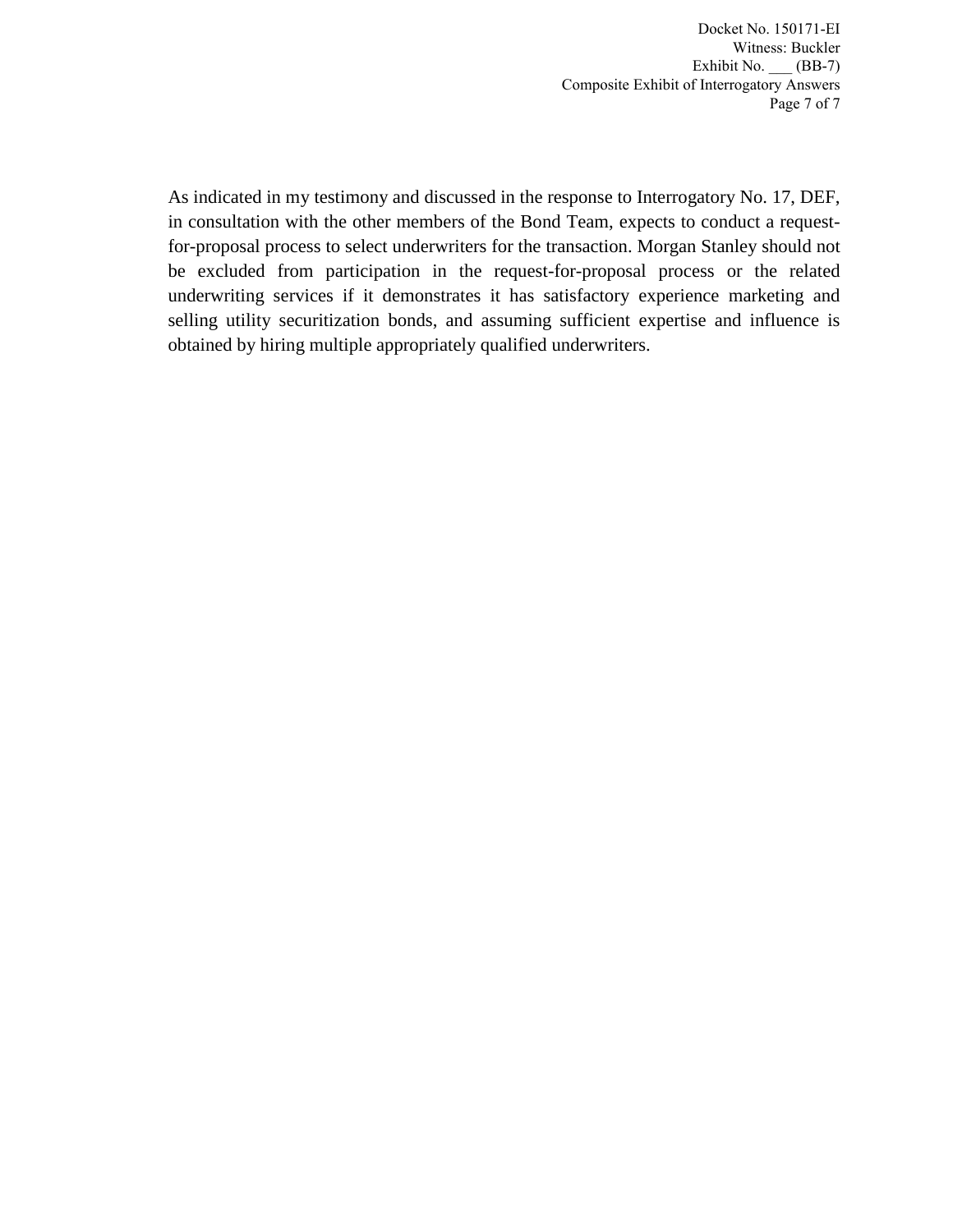# **BEFORE THE FLORIDA PUBLIC SERVICE COMMISSION**

In re: Petition of Duke Energy Florida, Inc. For Issuance of a Nuclear Asset-Recovery Docket No. 150171-EI<br>Financing Order Financing Order

Submitted for Filing September 14, 2015

#### **REBUTTAL TESTIMONY OF PATRICK COLLINS**

#### **ON BEHALF OF DUKE ENERGY FLORIDA, LLC**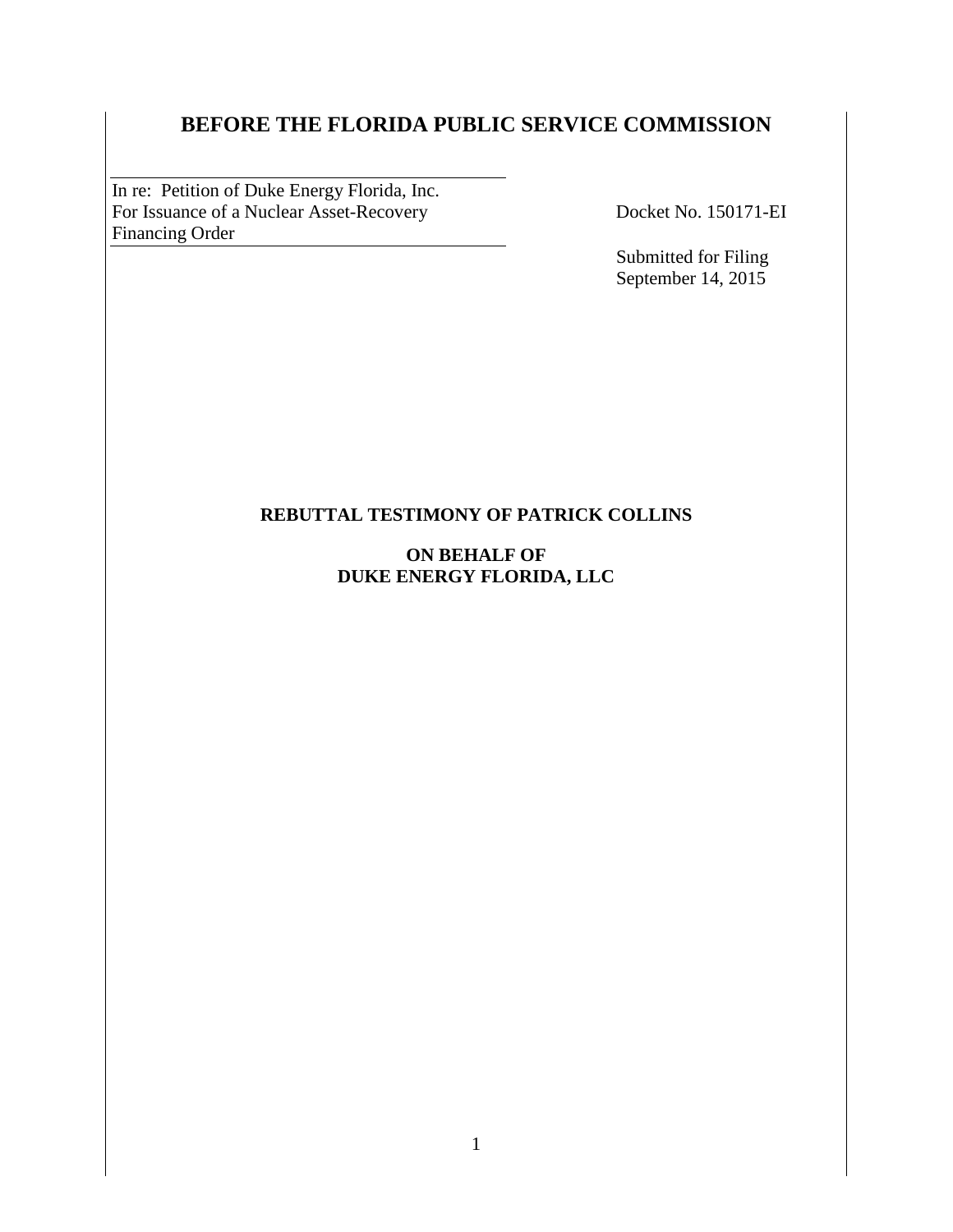### **IN RE: PETITION FOR ISSUANCE OF NUCLEAR ASSET-RECOVERY FINANCING ORDER**

#### **BY DUKE ENERGY FLORIDA, LLC**

#### **FPSC DOCKET NO. 150171-EI**

## **REBUTTAL TESTIMONY OF PATRICK COLLINS**

| $\mathbf{1}$   | I.  | INTRODUCTION AND QUALIFICATIONS                                                       |
|----------------|-----|---------------------------------------------------------------------------------------|
| $\overline{2}$ | Q.  | Please state your name and business address.                                          |
| 3              | A.  | My name is Patrick Collins. My current business address is 1585 Broadway, New York,   |
| $\overline{4}$ |     | New York 10036.                                                                       |
| 5              |     |                                                                                       |
| 6              | Q.  | Have you previously filed direct testimony in this proceeding?                        |
| $\tau$         | A.  | Yes, on July 27, 2015, I filed direct testimony on behalf of Duke Energy Florida, LLC |
| 8              |     | ("DEF" or "Duke Energy") in this docket.                                              |
| 9              |     |                                                                                       |
| 10             | Q.  | Has your employment position changed since you filed the July 27, 2015 testimony?     |
| 11             | A.  | No, it has not.                                                                       |
| 12             |     |                                                                                       |
| 13             | II. | <b>SUMMARY OF REBUTTAL TESTIMONY</b>                                                  |
| 14             | Q.  | Please summarize your rebuttal testimony.                                             |
|                |     |                                                                                       |
|                |     |                                                                                       |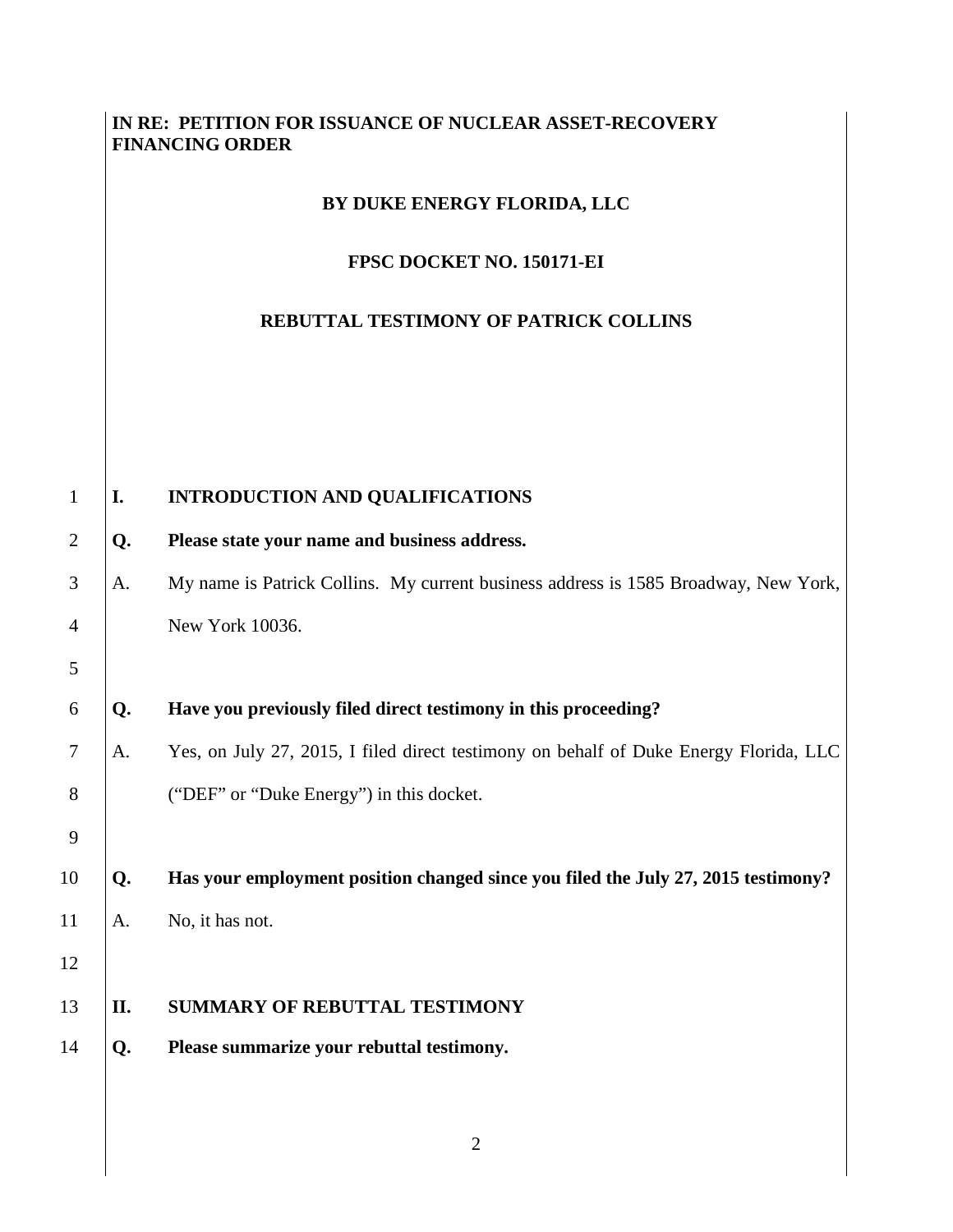| $\mathbf{1}$   | A.   | The purpose of my rebuttal testimony is to address Commission staff witnesses'                   |
|----------------|------|--------------------------------------------------------------------------------------------------|
| $\overline{2}$ |      | statements relating to the SEC's treatment of the nuclear asset-recovery bonds as asset-         |
| 3              |      | backed securities and to discuss the merits of the proposed monthly remittances of funds         |
| 4              |      | to the Special Purpose Entity (SPE) from DEF.                                                    |
| 5              |      |                                                                                                  |
| 6              | Q.   | Are you sponsoring any exhibits with your rebuttal testimony?                                    |
| $\overline{7}$ | A.   | Yes. I am sponsoring the following exhibit:                                                      |
| 8              |      | Exhibit No. __ (PC-3), Composite exhibit of interrogatory responses referenced in                |
| 9              |      | this rebuttal testimony                                                                          |
| 10             |      |                                                                                                  |
| 11             | III. | <b>REBUTTAL TESTIMONY</b>                                                                        |
| 12             | Q.   | Do you have any comments in response to Mr. Sutherland's assertion that the bonds                |
| 13             |      | could not be viewed as "asset-backed securities" by the SEC?                                     |
| 14             | A.   | Yes. There is little doubt that the SEC and other regulatory bodies consider utility             |
| 15             |      |                                                                                                  |
| 16             |      | securitizations to be "asset-backed securities" in a legal context under Item 1101(c) of         |
|                |      | Regulation AB. DEF has described its position in full in DEF's responses to Questions            |
| 17             |      | 20, 25, 28 and 29 in the Staff's Second Set of Interrogatories (Nos. 8-39), attached as          |
| 18             |      | composite Exhibit No. $\_\$ (PC-3). As such, DEF currently anticipates filing its                |
| 19             |      | registration statement on the new Form SF-1. DEF does not believe that the 2007                  |
| 20             |      | Financial Accounting Standards Board (FASB) Statement referenced on p. 8 of Mr.                  |
| 21             |      | Sutherland's testimony in any way would alter this legal conclusion. That statement in           |
| 22             |      | no way purports to reflect the <i>legal treatment</i> for SEC registration purposes; instead, it |
| 23             |      | reflects the bonds treatment for financial reporting purposes (which has little, if any,         |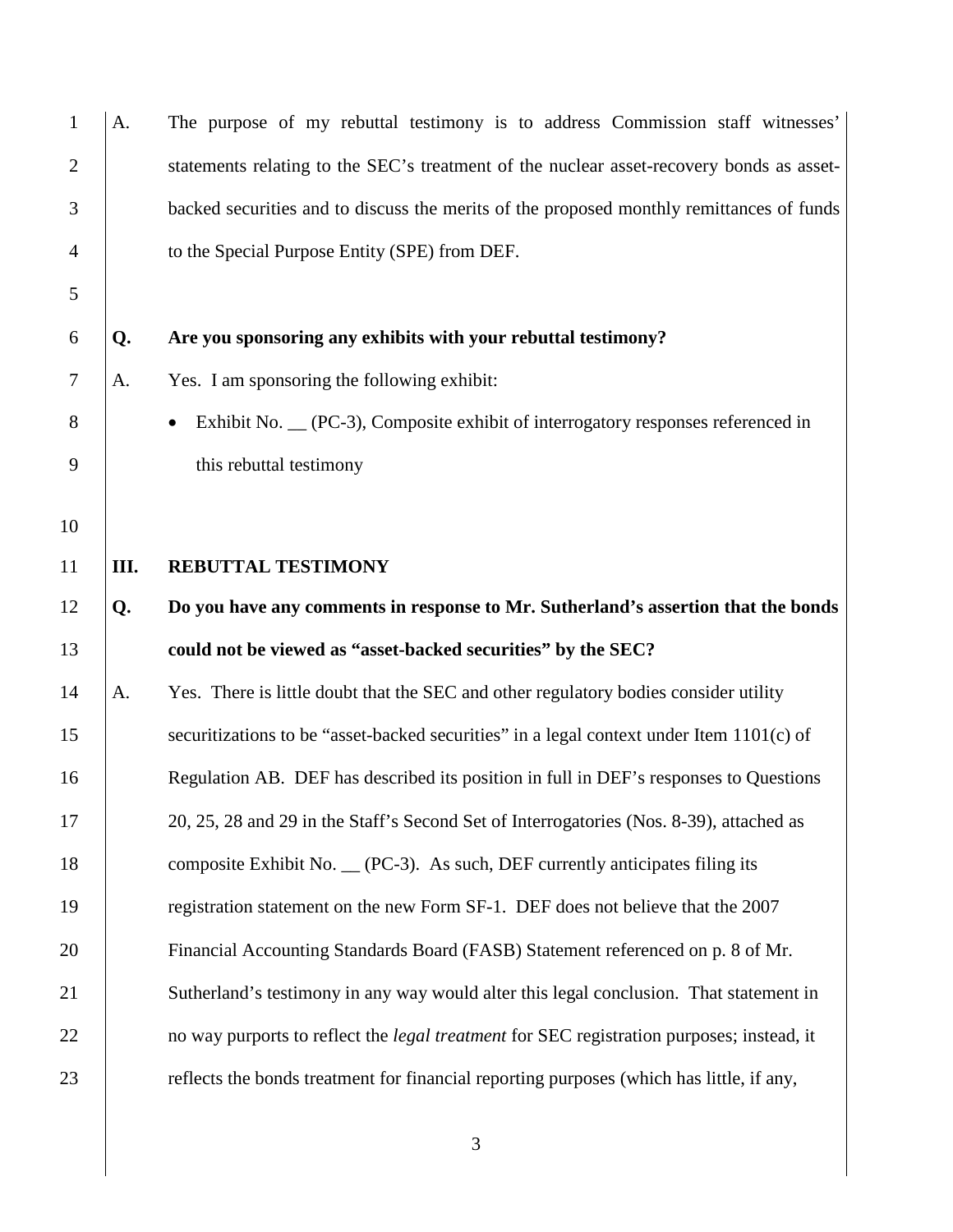1 relevance in this context). Furthermore, for the reasons set forth in DEF's response to 2 | Question 28 in Staff's Second Set of Interrogatories (Nos. 8-39), it would appear to be 3 unproductive to adopt the approach used in the referenced West Virginia financings to 4 obtain an SEC no-action letter (which was obtained for the original 2007 West Virginia 5 financing). See Exhibit No. (PC-3).

7 **Q. Do you have any comments in response to Mr. Sutherland's assertion regarding the**  8 **marketing of the bonds in the context of the "asset-backed securities" discussion?**  9 A. Yes. DEF recognizes that the property interest securing utility securitizations (here, the 10 nuclear asset-recovery property) is unique and is unlike the collateral backing traditional, 11 commoditized securitizations like loans or leases. Further, there are a few distinctions 12 **that are important to make in the context of marketing the bonds.** First, with respect to 13 marketing, in order to get the best execution possible for customers, it is necessary to get 14 as many potential investors interested in the bonds. That should include a wide group of 15 fixed income investors, including investors who would otherwise purchase high quality 16 assets such as AAA-rated credit cards or other AAA-rated securitizations (one may refer 17 to these types of securities as asset-backed securities, but it is essential not to confuse this 18 informal, marketing reference with the actual legal definition described above under Item 19 1101(c) of Regulation AB with the SEC). Second, marketing to investors who would 20 otherwise purchase those types of securities should not and will not preclude marketing 21 the bonds to investors in the broader fixed income capital markets. Third, marketing to 22 those same investors referenced above does not and will not mean that the nuclear asset-23 **external Figure 23** recovery bonds are marketed as a pool of receivables. Any assertion otherwise by Mr.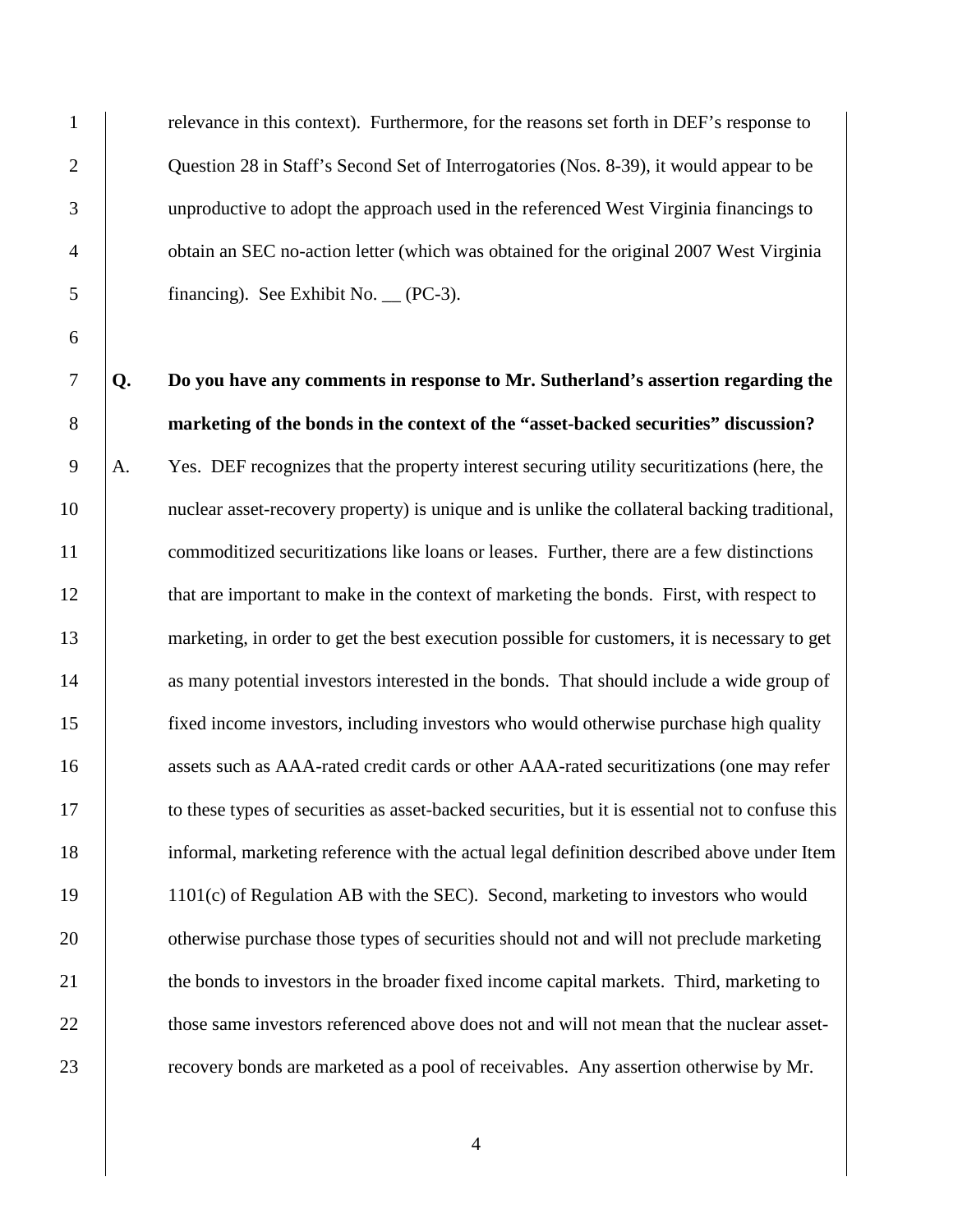| $\mathbf{1}$   |    | Sutherland is not indicative of how DEF plans to market the bonds. Mr. Sutherland's       |
|----------------|----|-------------------------------------------------------------------------------------------|
| $\overline{2}$ |    | comments imply that the marketing should exclude any investor who invests in AAA-         |
| 3              |    | rated credit cards, for example. This should not be the case and doing so would have a    |
| $\overline{4}$ |    | negative pricing impact on the bonds.                                                     |
| 5              |    |                                                                                           |
| 6              | Q. | If monthly remittances are allowed by the rating agencies and approved by the             |
| $\overline{7}$ |    | Commission, what is your opinion regarding including earnings on collections              |
| $8\,$          |    | pending monthly remittance?                                                               |
| 9              | A: | Commission staff witness Sutherland (page 32, lines 18-20) states: "If DEF is permitted   |
| 10             |    | to remit its collection of nuclear asset-recovery charges monthly, then DEF should also   |
| 11             |    | be required to remit to the trustee DEF's actual earnings on those collections pending    |
| 12             |    | monthly remittance." As stated on page 12, line 9-10 of Michael Covington's testimony     |
| 13             |    | "DEF would include in any remittance investment earnings which are estimated to have      |
| 14             |    | been earned on such collections while in the hands of DEF."                               |
| 15             |    | DEF does not expect to segregate collections received from nuclear asset-recovery         |
| 16             |    | charges from its general funds prior to remitting such funds to the trustee. Therefore,   |
| 17             |    | DEF will manage these funds in accordance with its normal cash management practices.      |
| 18             |    | My understanding is that those practices include investing excess cash, if any, in the    |
| 19             |    | Duke Energy internal money pool arrangement (e.g., lending to Duke Energy's other         |
| 20             |    | regulated utility companies) or in overnight money market funds. Investments in the       |
| 21             |    | Duke Energy internal money pool arrangement earn interest at the Tier-1 commercial        |
| 22             |    | paper rate. Investments in money market fund earn interest at prevailing market rates.    |
| 23             |    | As DEF's cash position can change significantly on a daily basis, DEF does not believe it |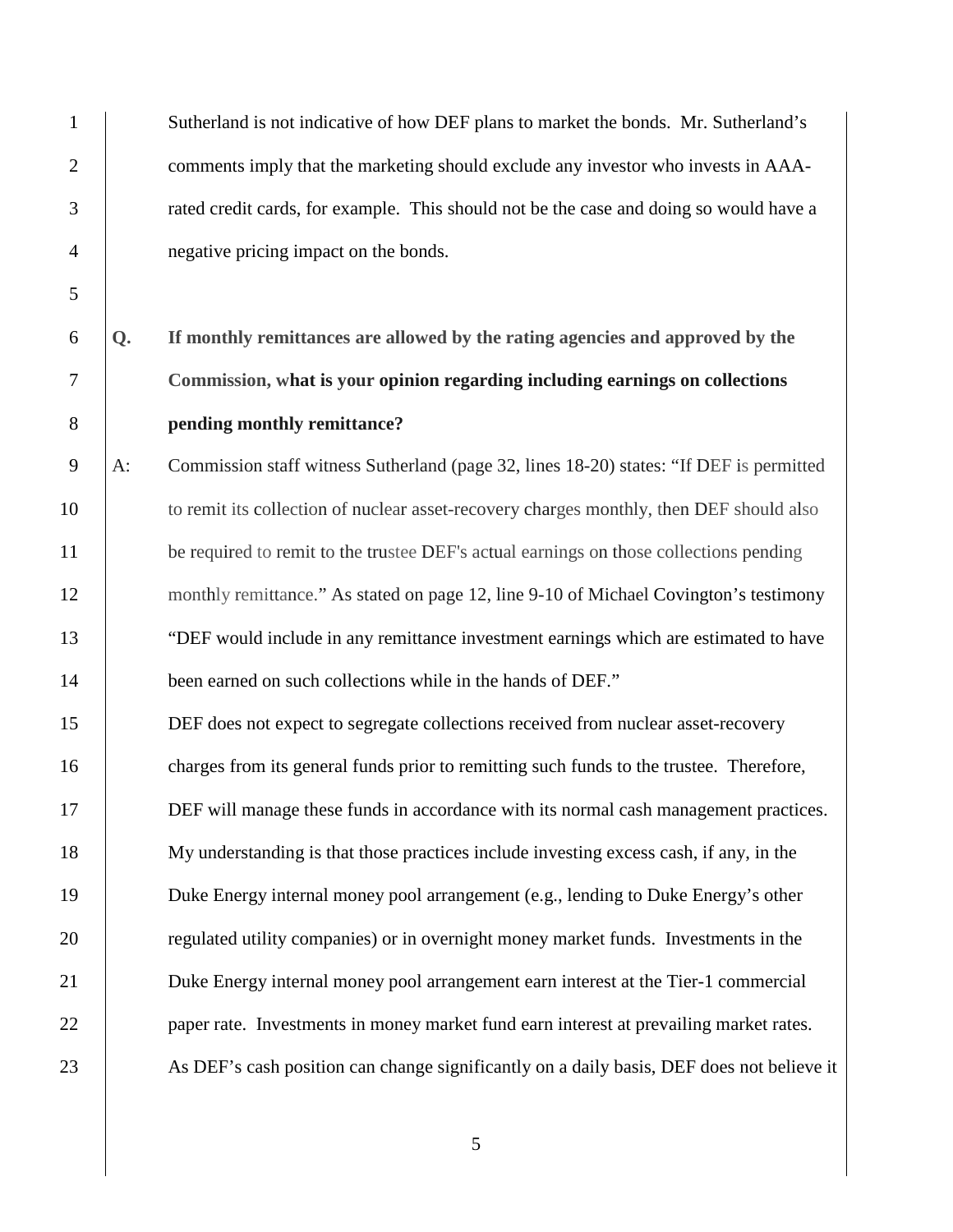1 would be possible to accurately attribute actual cash investment earnings of DEF to 2 | nuclear asset-recovery charge collections. Rather, DEF proposes to allocate investment 3 earnings to such collections based on the average of the beginning and ending Tier-1 4 commercial paper rate (i.e., 30-day Federal Reserve "AA" Industrial Commercial Paper 5 Composite Rate) for each month. This method is consistent with the process used by 6 DEF when allocating interest to over and under-collections on DEF's cost recovery 7 clauses. DEF also believes monthly remittances would be less costly than daily 8 emittances as they would simply require one administrative transaction per month versus 9 20-23 individual transactions per month. This reduces transaction costs as well as labor 10 required to run reports and to verify and prepare wire transfers on a daily basis and 11 subsequently reconcile the daily remittances to the monthly remittance requirements.

12

#### 13 **Q. Does this conclude your testimony?**

14 | A. Yes. Thank you.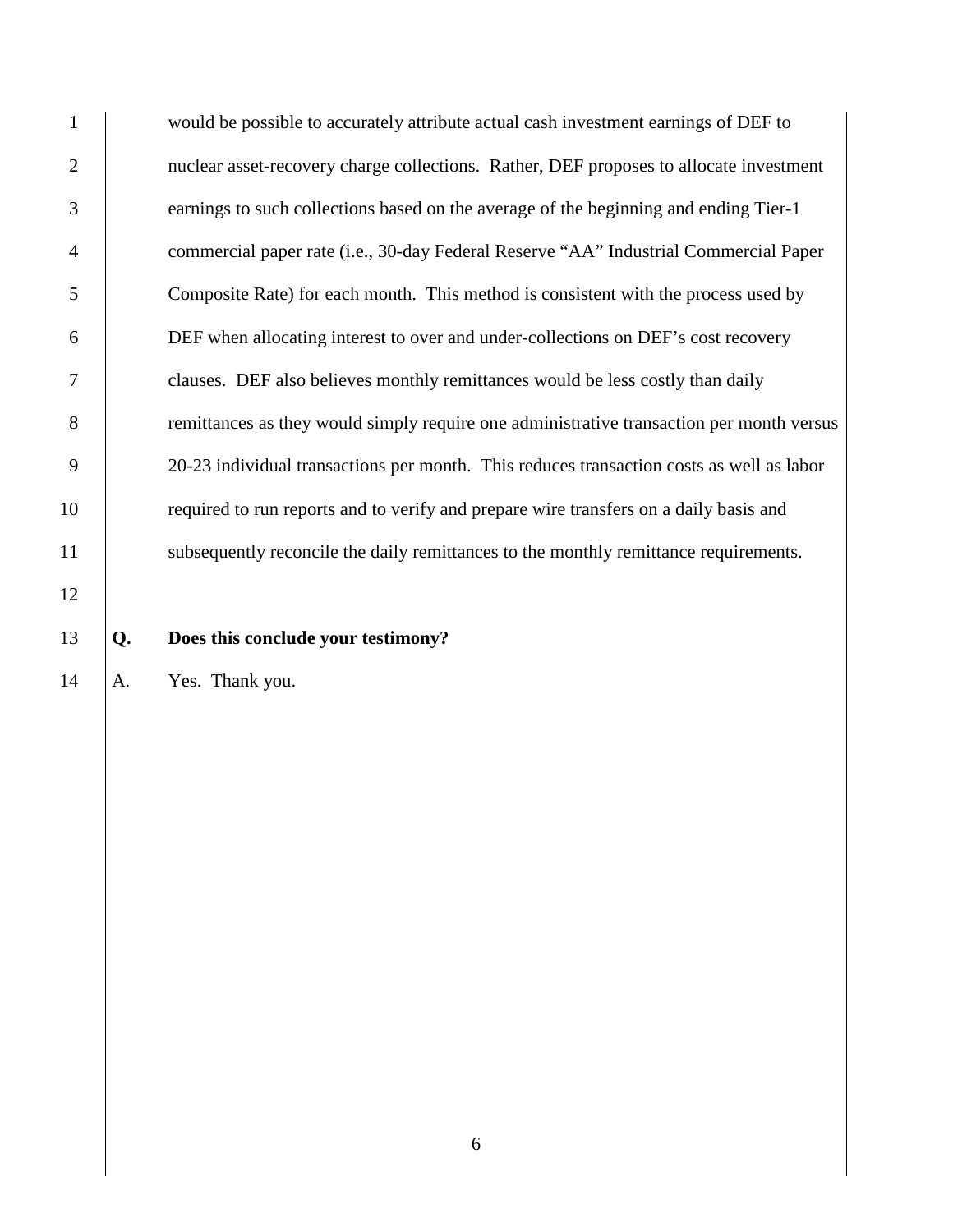# **COMPOSITE EXHIBIT OF DEF's ANSWERS TO STAFF'S INTERROGATORIES REFERENCED IN THIS TESTIMONY**

**\_\_\_\_\_\_\_\_\_\_\_\_\_\_\_\_\_**

20. Please refer to Buckler Direct, page 22, lines 2-5. Please explain how DEF's proposed nuclear asset-recovery bonds are directly and/or indirectly impacted by the new SEC regime.

**Answer:** As stated in Patrick Collins's original testimony on p. 40, lines 5 through 11, in August of 2014, the SEC adopted revisions to Regulation AB, commonly referred to as Regulation AB II, relating to the registration, disclosure, and reporting for publiclyoffered asset-backed securities issued after November 23, 2015. Once these new regulations are effective, the registration of asset-backed securities, as defined by Item 1101(c) of Regulation AB, will be required to be made on one of two new forms: Form SF-1 and Form SF-3. DEF currently anticipates that it will file on Form SF-1 because DEF anticipates only a single offering of nuclear asset-recovery bonds.

The new filing requirements have not gone into effect yet, although the SEC has encouraged "pilot filings" to be made in anticipation of the effective date and several issuers are undergoing the full review process in this pilot program relating to the new Form SF-3. To date, I am not aware of any filing made or being pursued using a pilot program for Form SF-1. As such, utilizing filings under a new and updated regulatory regime, there naturally will be a certain amount of uncertainty with the exact implementation and timing of the process.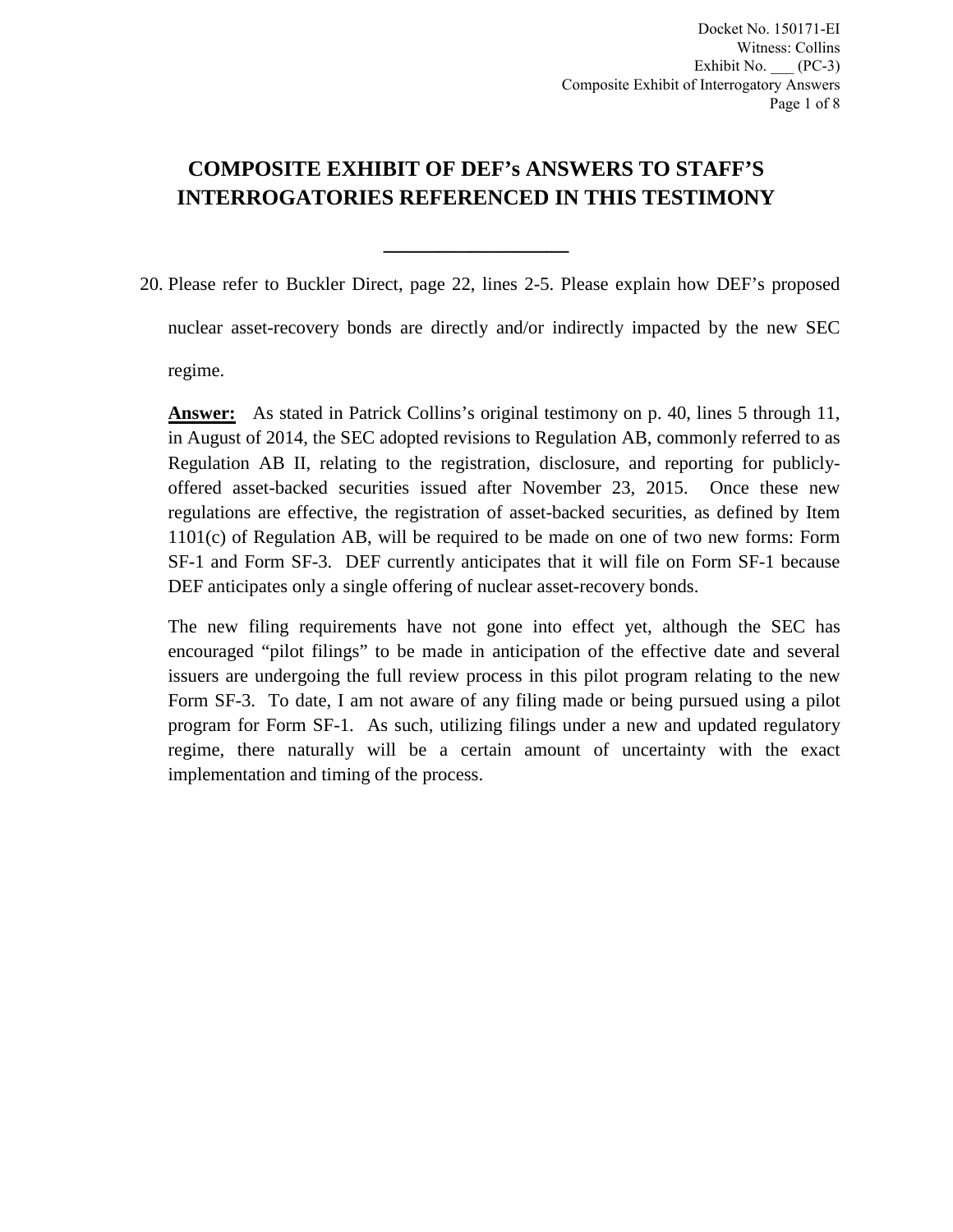25. Please refer to Collins Direct, page 40, lines 14-20. Do the nuclear asset-recovery bonds have to be classified as asset-backed securities? For purposes of this response, please identify the specific requirement or authority for this designation.

**Answer:** There appears to be little doubt that the SEC (under whose authority such a designation is made) and other regulators generally consider a utility securitization, such as DEF's proposed transaction, as an "asset-backed security."

Regulation AB II relies upon the definition of "asset-backed securities" from Item 1101(c) of Regulation AB. Under these new regulations, any issuer issuing a publiclyregistered asset-backed security under this definition must utilize registration statement Form SF-1 or Form SF-3, as appropriate. Regulation AB II, however, includes other provisions beyond the type of registration form to be used for registered securities. So, for guidance as to how the SEC is to consider DEF's proposed transaction, we looked to recent rulemaking from the SEC relating to other provisions of Regulation AB II that utilize the same definition of asset-backed securities. As such, Regulation AB II includes provisions around asset-level data disclosure requirements relying on the same definition of asset-backed securities. In that rulemaking, the staff determined that asset-backed securities backed by "stranded costs" would be expressly exempted from the asset-level data requirements of Regulation AB II. The implication is that the SEC's staff believes that utility securitizations fall under the definition of asset-backed securities<sup>1</sup>, which is the same definition that dictates Forms SF-1 or SF-3 to be used.

Further, we can also look to other rulemaking wherein the SEC and other regulators dealing with the definition of asset-backed securities in other contexts. An example occurs from the Dodd-Frank Act. As required by the Dodd-Frank Act<sup>2</sup>, the SEC, together with the Office of the Comptroller of the Currency, the Board of Governors of the Federal Reserve System, the Federal Deposit Insurance Corporation, the Federal Housing Finance Agency, and the Department of Housing and Urban Development issued risk retention rules in October 2014 that relate to "asset-backed securities" as defined under Section 3(a)(79) of the Securities Exchange Act (the "Exchange Act"). These six agencies determined that "public utility securitizations"<sup>3</sup> were asset-backed

<sup>&</sup>lt;sup>1</sup> Asset-Backed Securities Disclosure and Registration, 79 Fed. Reg. 57183, 57196 (Sept. 24, 2014) <sup>2</sup> Section 941 amended Section 15G of the Securities Exchange Act of 1934

<sup>&</sup>lt;sup>3</sup> "Any securitization transaction where the asset-back[ed] securities issued in the transaction are secured by the intangible property right to collect charges for the recovery of specified costs and such other assets, if any, of an issuing entity that is wholly owned, directly or indirectly, by an investor owned utility company that is subject to the regulatory authority of a State public utility commission or other appropriate State agency." Credit Risk Retention 79 Fed. Reg. 77601, 77761 (Dec. 24, 2014)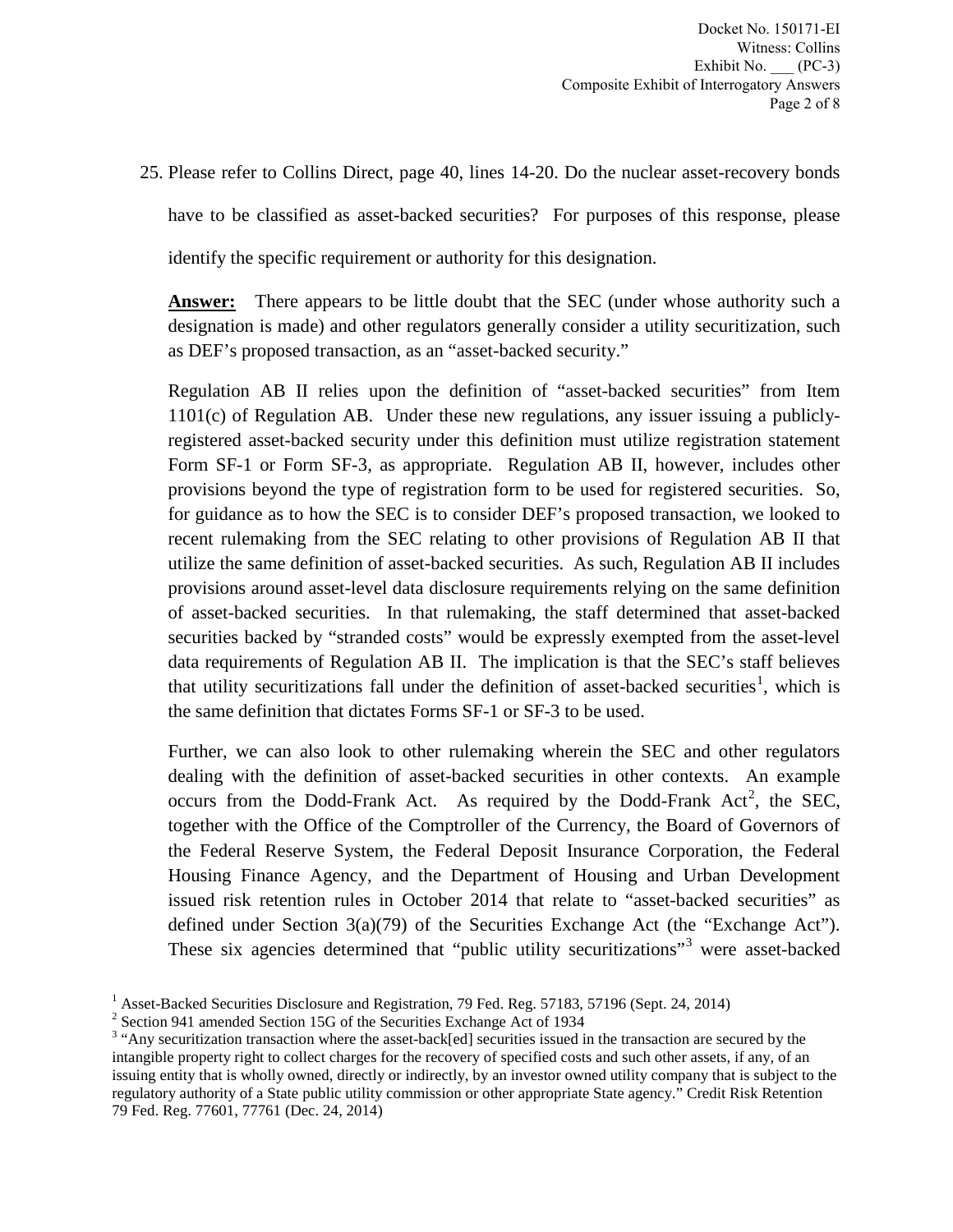securities under Section  $3(a)(79)$ , and specifically exempted these securitizations from the risk retention rules. It is clear from this rulemaking and the related release that the applicable regulatory authorities generally categorize utility securitizations as assetbacked securities.

Based on these two rulemakings which occurred after the 2007 no-action letter (further discussed below in Question 28), it is our belief that the SEC generally thinks of utility securitizations as "asset-backed securities" under both Item 1101(c) of Regulation AB and 3(a)(79) of the Exchange Act.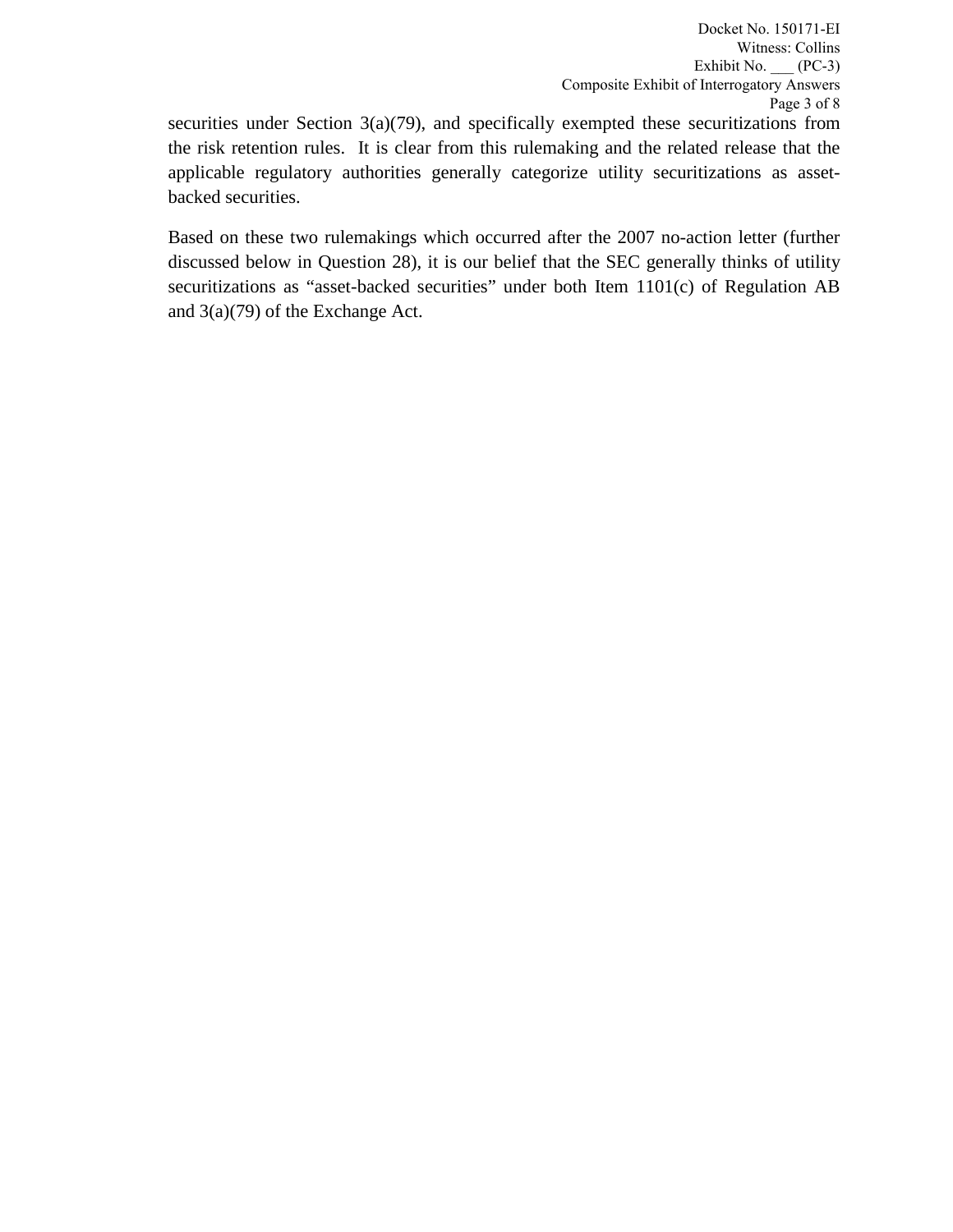Docket No. 150171-EI Witness: Collins Exhibit No.  $\rule{1em}{0.5em}$  (PC-3) Composite Exhibit of Interrogatory Answers Page 4 of 8

28. In 2007, Monongahela Power Company and Potomac Edison Company each organized a wholly-owned finance subsidiary ("Finance Subsidiary") for the principal purpose of issuing securitized Environmental Control Bonds under West Virginia statutes. The Amended and Restated LLC Agreements gave the Finance Subsidiaries flexibility to issue additional types of securitized bonds which might be authorized by financing orders of the West Virginia PSC<sup>4</sup>. In a no action letter dated September 17, 2007<sup>5</sup>, SEC staff

<sup>4</sup>http://www.sec.gov/Archives/edgar/data/1384731/000095012007000199/exhibit3\_2.htm;

http://www.sec.gov/Archives/edgar/data/1384732/000095012007000187/ex3-2.htm Section 2.11 of the Amended and Restated LLC Agreement for each stated:

"Additional Issuance. If the Company receives a financing order or other authorization or approval from the PSCWV, the Company may, in its sole discretion, acquire additional and separate property (including property other than Environmental Control Property) and issue one or more Additional Issuances that are backed by such separate additional property. Any new Additional Issuance may include terms and provisions unique to that Additional Issuance.

- (a) The Company shall not issue additional Environmental Control Bonds or other Additional Securities if the Additional Issuance would result in the then-current ratings on any Outstanding Series of Environmental Control Bonds or other Outstanding Additional Securities being reduced or withdrawn.
- (b) (b) The following conditions must be satisfied in connection with any Additional Issuance:
	- (i) if the Additional Issuance is a new series of Environmental Control Bonds, such Bonds shall be rated "Aaa" by Moody's and "AAA" by S&P and Fitch;
		- (ii) each Additional Issuance shall have recourse only to the assets pledged in connection with such Additional Issuance, shall be nonrecourse to any of the Company's other assets and shall not constitute a claim against the Company if cash flow from the pledged assets is insufficient to pay such Additional Issuance in full;
		- (iii) the Company has delivered to the Trustee an Opinion of Counsel of a nationally recognized firm experienced in such matters to the effect that after such issuance, in the opinion of such counsel, if either or both of Mon Power or the Seller were to become a debtor in a case under the United States Bankruptcy Code (Title 11, U.S.C.), a federal court exercising bankruptcy jurisdiction and exercising reasonable judgment after full consideration of all relevant factors would not order substantive consolidation of the assets and liabilities of the Company with those of the bankruptcy estate of Mon Power or the Seller, subject to the customary exceptions, qualifications and assumptions contained therein;
		- (iv) the Company has delivered to the Trustee a certificate meeting the criteria of Section 3.19(c)(iv) of the Indenture stating that the securities issued pursuant to such Additional Issuance shall have the benefit of a true-up mechanism;
		- (v) the transaction documentation for such Additional Issuance provides that holders of the securities of such Additional Issuance will not file or join in the filing of any bankruptcy petition against the Company;
		- (vi) if the holders of the securities of any Additional Issuance are deemed to have any interest in any of the Collateral pledged under the Indenture (other than Collateral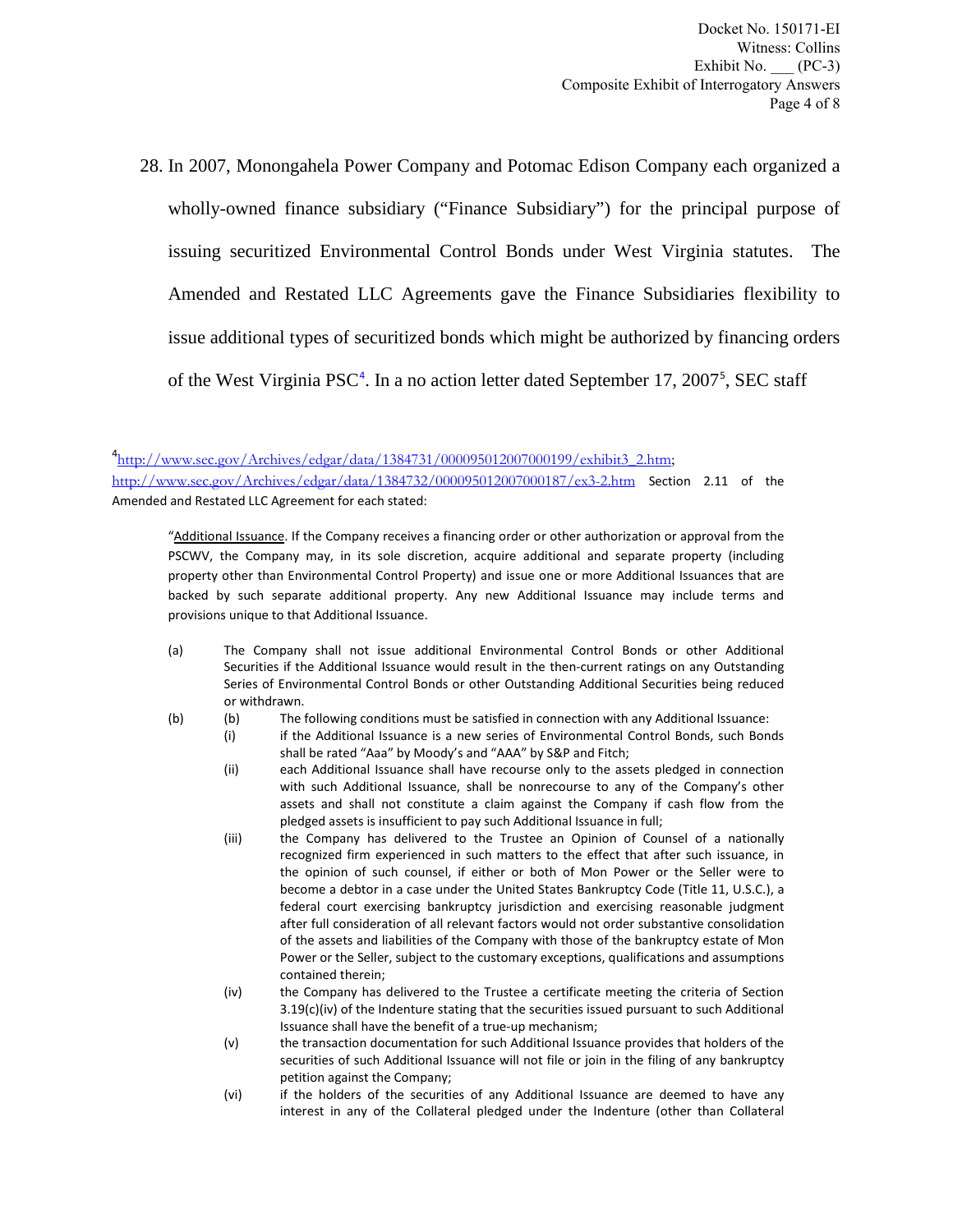confirmed that securitized Environmental Control Bonds issued by the Finance Subsidiaries would not be treated as "asset-backed securities" for purposes of old Regulation AB. Consistent with that SEC no action letter, in 2007 and again in 2009 each Finance Subsidiary used SEC Form S-1 to offer securitized Environmental Control Bonds.<sup>6</sup> Is there anything in new Regulation AB II that would preclude DEF from taking a similar approach and causing Nuclear Asset-Recovery Bonds issued for its benefit to be offered on SEC Form S-1 rather than SEC Form SF-1?

**Answer:** Yes. After the effective date of Regulation AB II on November 24, 2015, Form S-1 is not permitted to be used for "asset-backed securities" as defined under Item 1101(c) of Regulation AB. Only Forms SF-1 and SF-3 are permissible registration statement forms for those securities.

As discussed above in Question 25, the staff of the SEC has reaffirmed its general position since the issuance of its 2007 no-action letter for the West Virginia securitizations that utility securitizations are "asset-backed securities." Hence, if steps are taken to structure the security so that it technically falls outside the definition of "asset-backed security", as were taken in the West Virginia transactions, it is uncertain whether or not the staff of the SEC would continue to adhere to its position in the 2007 no-action letter, and further discussions with SEC staff would be necessary. If it is determined that an additional no-action letter is required to be obtained from the SEC, significant delays and additional expenses would likely to be incurred.

> pledged with respect to such Additional Issuance), the holders of such securities must agree that any such interest is subordinate to the claims and rights of the Holders of such other related series of Environmental Control Bonds;

(vii) the Additional Issuance shall have its own bank accounts or trust accounts; and

(viii) the Additional Issuance shall bear its own trustees fees and servicer fees, except that the allocation of such fees with respect to any Additional Issuance of Environmental Control Bonds shall be governed by the terms of the Indenture and the Servicing

Agreement."<br><sup>5</sup> http://www.sec.gov/divisions/corpfin/cf-noaction/2007/mpef091907-1101.htm

6 http://www.sec.gov/Archives/edgar/data/1384732/000095012007000009/forms-1.htm; http://www.sec.gov/Archives/edgar/data/1384732/000095012007000009/forms-1.htm; http://www.sec.gov/Archives/edgar/data/1384731/000095012007000035/forms-1.htm; http://www.sec.gov/Archives/edgar/data/1384731/000119312509247388/ds1.htm.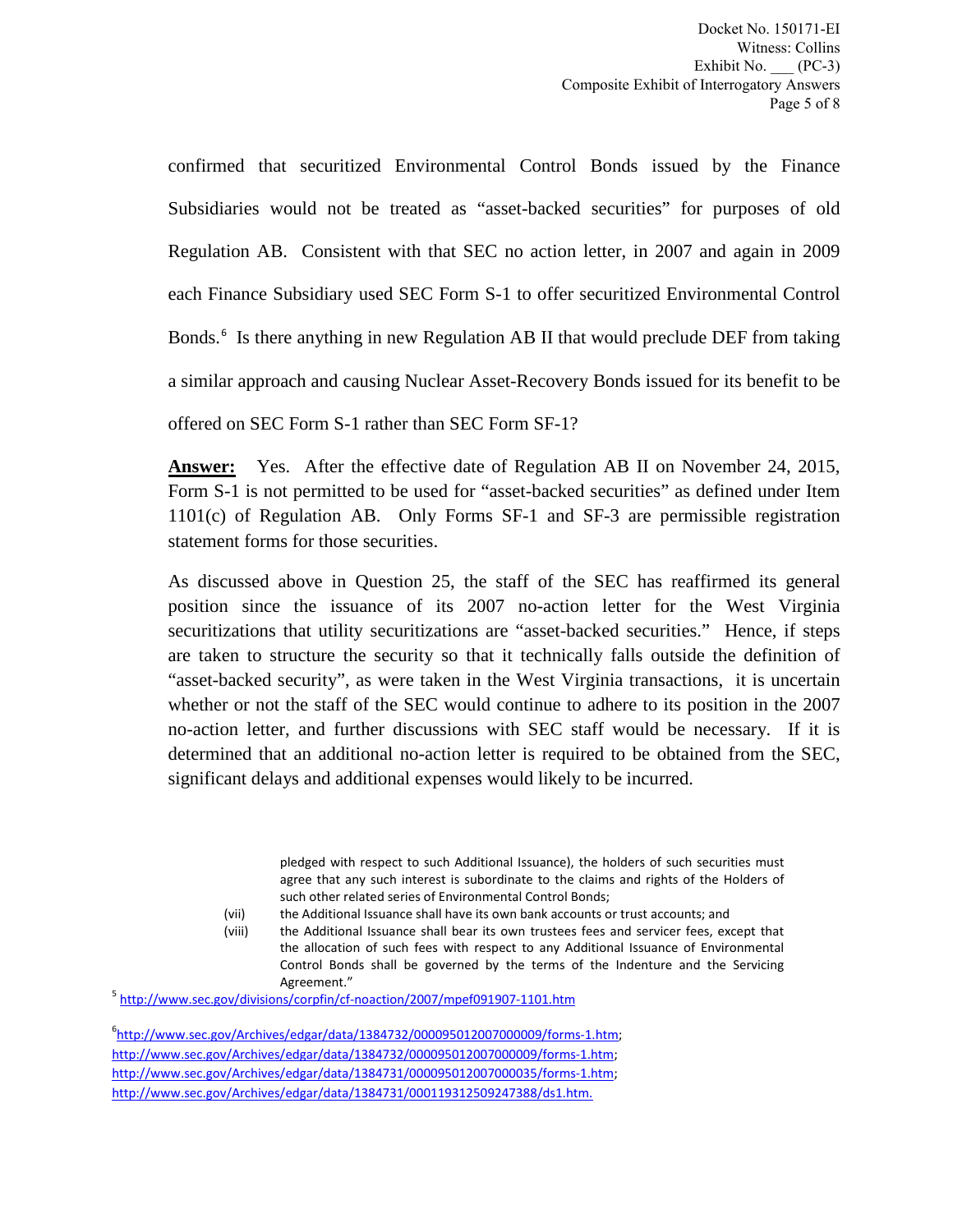Another relevant question to ask is why the PE Environmental/MP Environmental Funding precedent would be followed even if DEF could prevail upon the SEC to adhere to its 2007 position. Other than the 2007 and 2009 West Virginia transactions, no other utility securitization has utilized a Form S-1 registration statement. It is my understanding that even the Florida Commission permitted FPL to file its registration statement using Form S-3 (and not a Form S-1), following inquiries with the SEC by FPL and the Commission about the potential use of Form S-1. Further, the West Virginia Commission abandoned any interest in the use of a Form S-1 for subsequent utility securitizations. The West Virginia 2013 financing by Appalachian Consumer Rate Relief Funding LLC utilized a Form S-3 (rather than Form S-1).

Finally, it appears that one of the structuring assumptions behind the SEC's 2007 no action letter in the West Virginia securitizations was the flexibility of PE Environmental/MP Environmental Funding to issue additional indebtedness (including additional debt securities that were not environmental control bonds) in future transactions. Section  $366.95(5)(a)3$ ., Florida Statutes, does not permit the SPE, which is created for the purposes of issuing nuclear asset-recovery bonds, to issue anything other than nuclear asset-recovery bonds.

Accordingly, and consistent with overwhelming historic and recent precedent, DEF currently anticipates filing its registration statement on new Form SF-1 and treating the securities as "asset-backed securities" for the purposes of SEC registration and Regulation AB.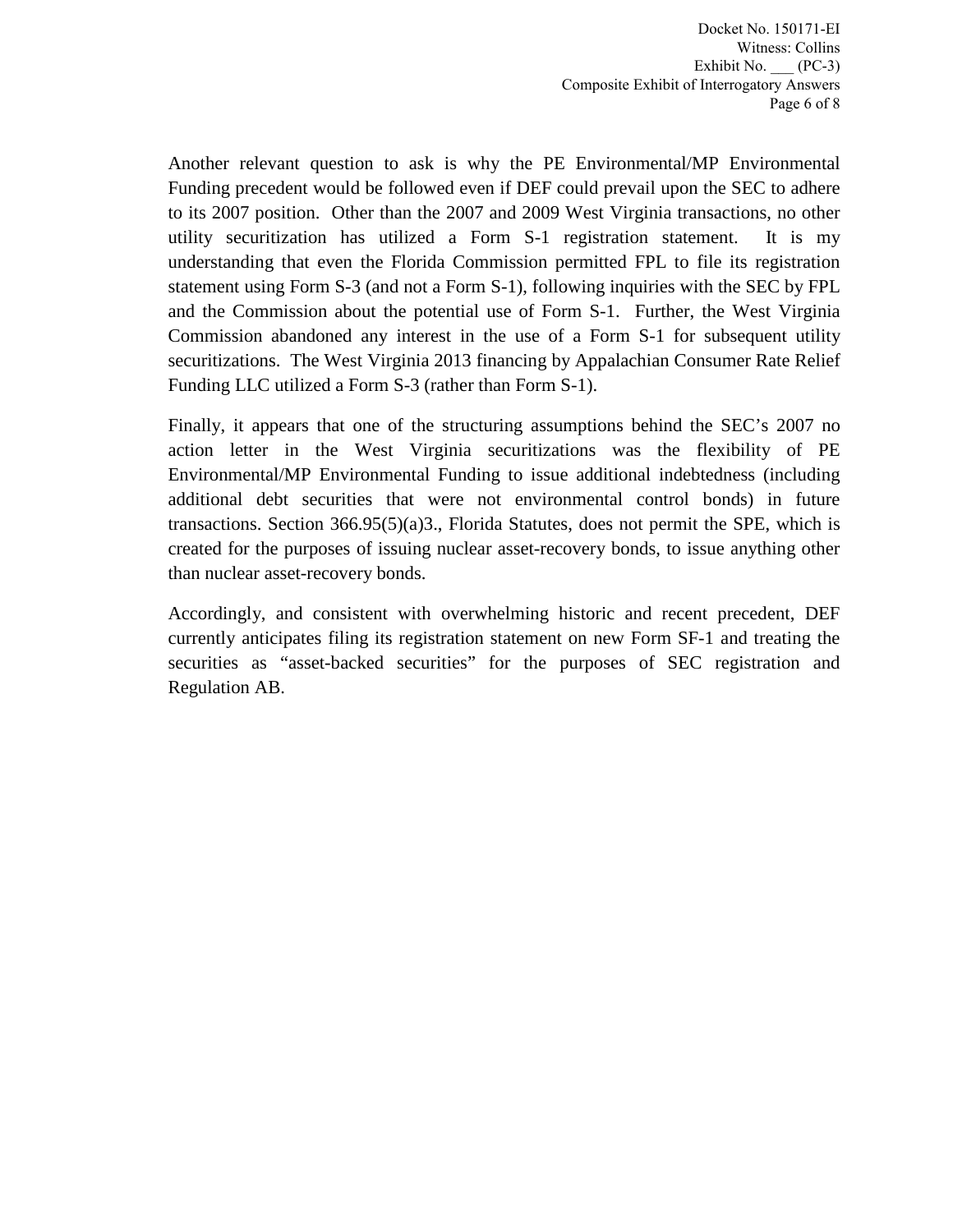29. Must the proposed Nuclear Asset Recovery Bonds be treated as "asset-backed securities"

for purposes of Section 943 of the Dodd-Frank Act and SEC Rule 17g-7?

**Answer:** As explained in Question 25 above, the definition of "asset-backed securities" under Section 3(a)(79) of the Exchange Act (which was added by the Dodd Frank Act in July 2010) includes public utility securitizations of the type contemplated by DEF, which is why the risk retention rulemaking under Section 941 of the Dodd-Frank Act specifically exempted public utility securitizations from the scope of the risk retention rules. However, it does not appear that all of the rating agencies have posted 17g-7 reports for recent utility securitizations and we are unable to explain their legal rational. S&P noted in a release entitled "Standard & Poor's Expands Structured Finance Ratings To Comply With SEC Rule 17g-7" on September 1, 2011 that:

Certain securities that we believe fall under the Exchange Act ABS definition typically do not contain representations, warranties and enforcement mechanisms that are available to investors (examples include tender option bonds and matchfunded ABCP) and, therefore, Standard & Poor's will not publish benchmarks (described below) or in most cases 17g-7 disclosure reports in these circumstances.

S&P may have taken the position that in stranded cost transactions that the representations, warranties and enforcement mechanisms are not "available to investors", and consequently determined that a  $17g-7$  report was not required to comply with paragraph (a)(ii)(N)(1) of Rule 17g-7. However, we note that Fitch Ratings does appear to have determined that a "utility tariff ABS" transaction, like the one contemplated by DEF, is an "asset-backed security" under the Exchange Act since Fitch Ratings published reports pursuant to SEC Rule 17g-7 for both the First Energy and LIPA public utility securitizations. In addition, Fitch Ratings updated its description of the representations, warranties and enforcement mechanisms commonly found in utility tariff ABS transactions on June 12, 2015 as part of their report entitled "Representations, Warranties and Enforcement Mechanisms in Global Structured Finance Transactions", presumably to permit compliance with paragraph  $(a)(ii)(N)(1)$  of Rule 17g-7 which specifically applies to an "asset-backed security" as defined under Section 3(a)(79) of the Exchange Act. Since Rule 17g-7 applies to the rating agencies, they would be better positioned to respond regarding their application of Rule 17g-7 to utility securitizations, but even if they view rule 17g-7 as not being applicable (which does not universally appear to be the case), it does not necessarily follow that the rating agencies believe that utility securitizations fall outside the scope of "asset-backed securities" under Section 3(a)(79)